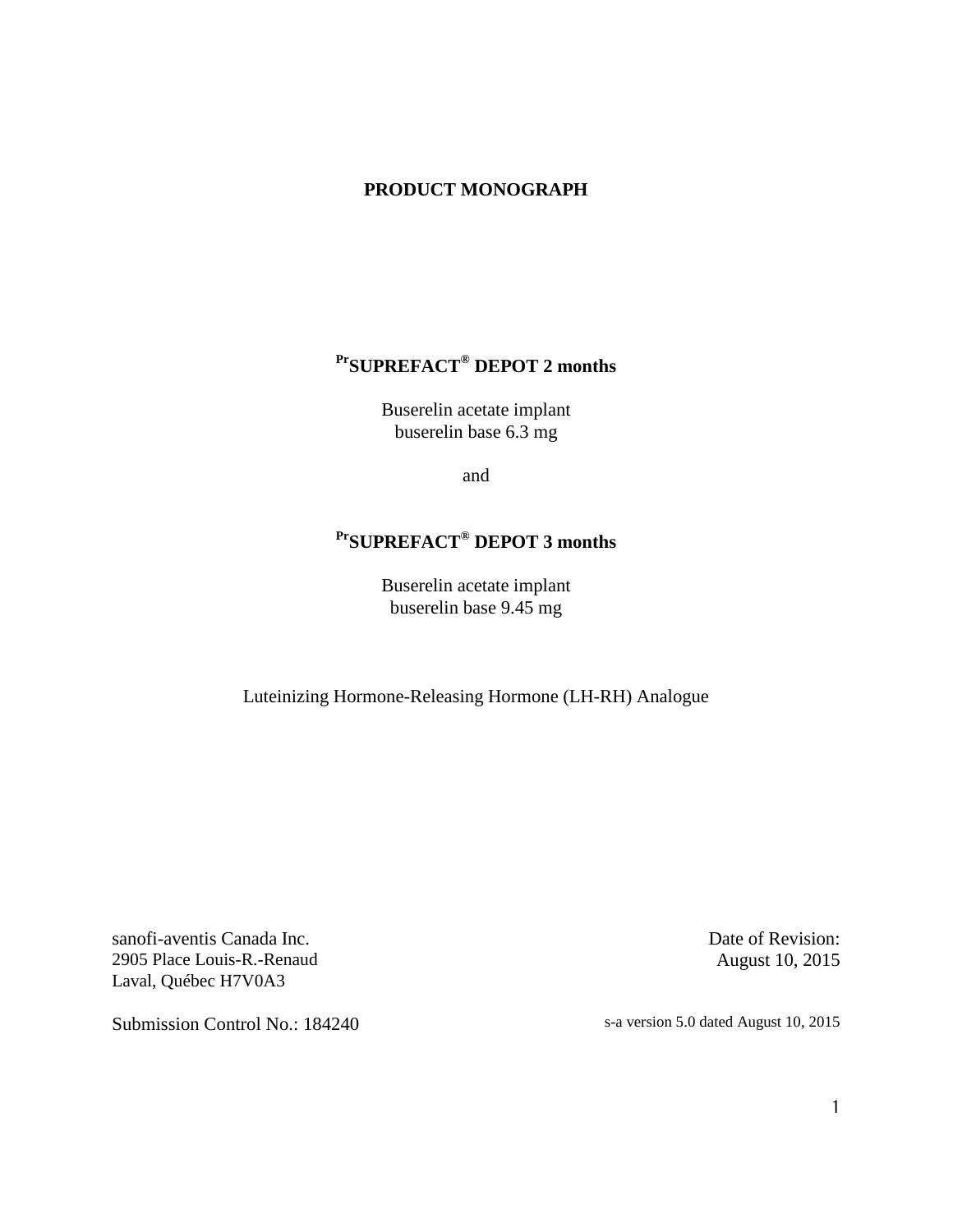#### **PRODUCT MONOGRAPH**

#### **PrSUPREFACT® DEPOT 2 months**

Buserelin acetate implant buserelin base 6.3 mg

and

# **PrSUPREFACT® DEPOT 3 months**

Buserelin acetate implant buserelin base 9.45 mg

#### **PHARMACOLOGIC CLASSIFICATION**

Luteinizing Hormone-Releasing Hormone (LH-RH) Analogue

# **ACTION AND CLINICAL PHARMACOLOGY**

Buserelin acetate is a synthetic peptide analogue of the natural gonadotropin releasing hormone (GnRH/LH-RH). The substitution of glycine in position 6 by D-serine, and that of glycinamide in position 10 by ethylamide, leads to a nonapeptide with a greatly enhanced LH-RH effect. The effects of buserelin on follicle stimulating hormone (FSH) and luteinizing hormone (LH) release are 20 to 170 times greater than those of LH-RH. Buserelin also has a longer duration of action than natural LH-RH.

Investigations in healthy adult males and females have demonstrated that the increase in plasma LH and FSH levels persists for at least 7 hours and that a return to basal values requires about 24 hours.

Clinical inhibition of gonadotropin release, and subsequent reduction of serum testosterone or estradiol to castration level, was found when large pharmacologic doses (50-500 mcg SC/day or 300-1200 mcg IN/day) were administered for periods greater than 1 to 3 months. Chronic administration of such doses of buserelin results in sustained inhibition of gonadotropin production, suppression of ovarian and testicular steroidogenesis and, ultimately, reduced circulating levels of gonadotropin and gonadal steroids. These effects form the basis for buserelin use in patients with hormone-dependent metastatic carcinoma of the prostate gland.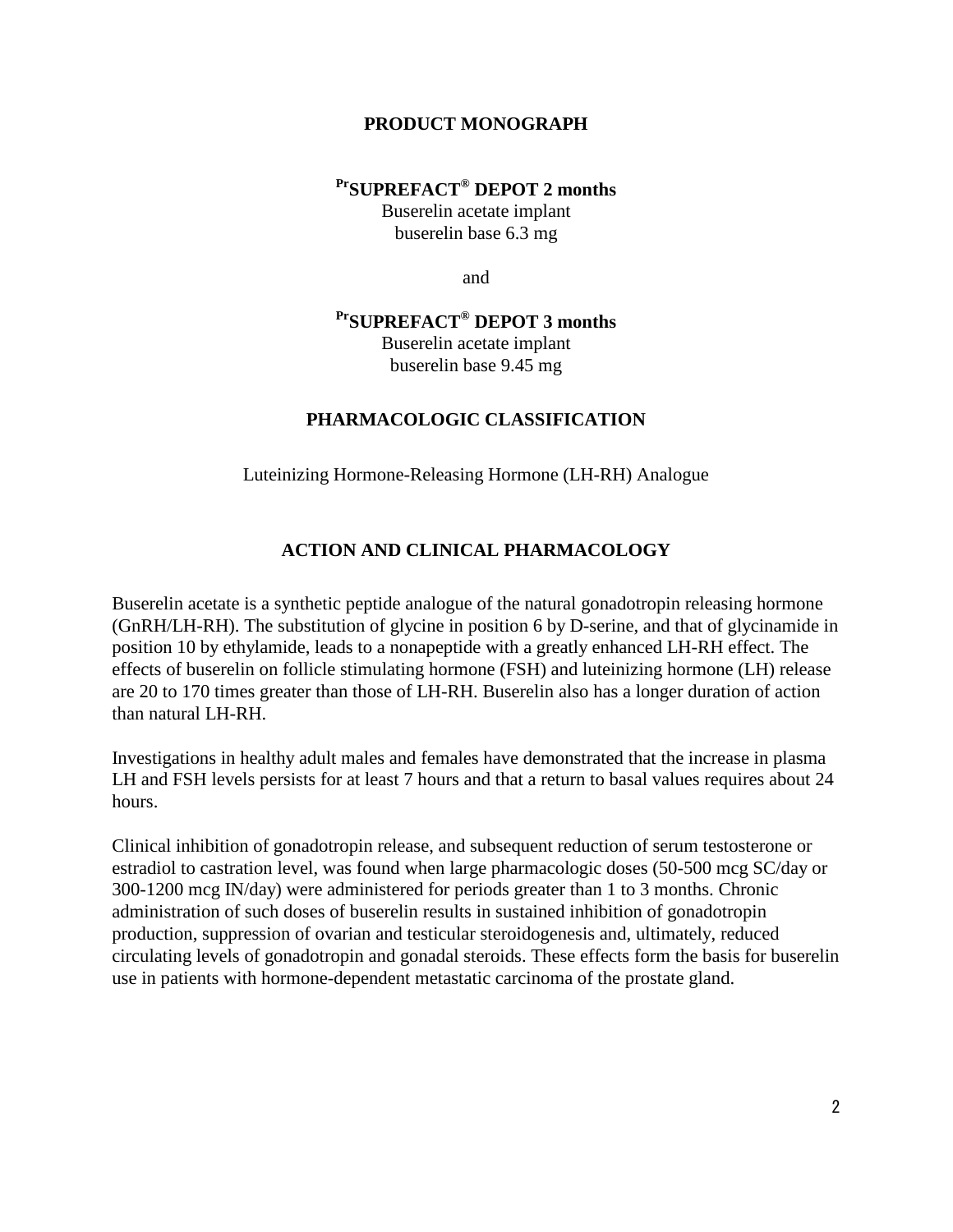In the clinical pharmacology studies with SUPREFACT DEPOT 2 months (buserelin acetate implant equivalent to 6.3 mg of buserelin base), the time-concentration curves of buserelin release from implants were reproducible and similar to those observed in preclinical studies. Maximum release on day 1 was followed by an extended plateau phase which lasted for eight weeks. After this period, an accelerated biodegradation of the implant material was observed with a terminal half-life of release of 20-30 days. The single dose studies performed in healthy male subjects and in patients with benign prostatic hypertrophy showed a therapeutic release rate for eight weeks (dosage interval); a minimum therapeutic release rate of 4.95 μg/day after 2 months was fully effective in maintaining testosterone levels in the surgical castration range by controlled release of buserelin. At the end of the dosage interval, the average fraction of the buserelin dose released from the implants based on urinary excretion data was 84% (in healthy subjects) and 92% (in patients with benign prostatic hypertrophy). Chronic administration of the implant every two months ensures continuous suppression of testosterone secretion with no cumulation of buserelin release after repeated dosing.

Similarly the release profile of SUPREFACT DEPOT 3 months (buserelin acetate implant equivalent to 9.45 mg of buserelin base) is biphasic; the initial release ( $T_{\text{max}}$  < 1day) is followed by a phase with slow, steady release lasting more than the 3 month dosing interval. A second small increase in the serum buserelin concentration was detected between weeks 12 and 16. At 16 weeks, median serum levels of buserelin were far above the detection limit (0.05 ng/mL), indicating considerable release reserve, and testosterone levels were in the surgical castration range. Sixteen weeks after single-dose administration of SUPREFACT DEPOT 3 months (buserelin acetate implant equivalent to 9.45 mg of buserelin base), urinary excretion of buserelin is between 2 and 31 μg/g creatinine (estimated threshold for suppression of testosterone secretion is 1 μg/g creatinine). This indicates that the release characteristics of buserelin from the implant ensure therapeutically effective systemic concentrations for at least 3 weeks after the end of the proposed dosing interval (3 months).

#### **INDICATIONS AND CLINICAL USE**

SUPREFACT DEPOT 2 months and SUPREFACT DEPOT 3 months are indicated for the palliative treatment of patients with hormone-dependent advanced carcinoma of the prostate gland (Stage D).

#### **CONTRAINDICATIONS**

SUPREFACT DEPOT 2 months and SUPREFACT DEPOT 3 months are contraindicated in: patients with known hypersensitivity to buserelin or any other formulation component [See PHARMACEUTICAL INFORMATION]; patients who do not present with hormone-dependent carcinoma; and in patients who have undergone orchiectomy (in these patients, no further reduction of testosterone level is to be expected with buserelin therapy).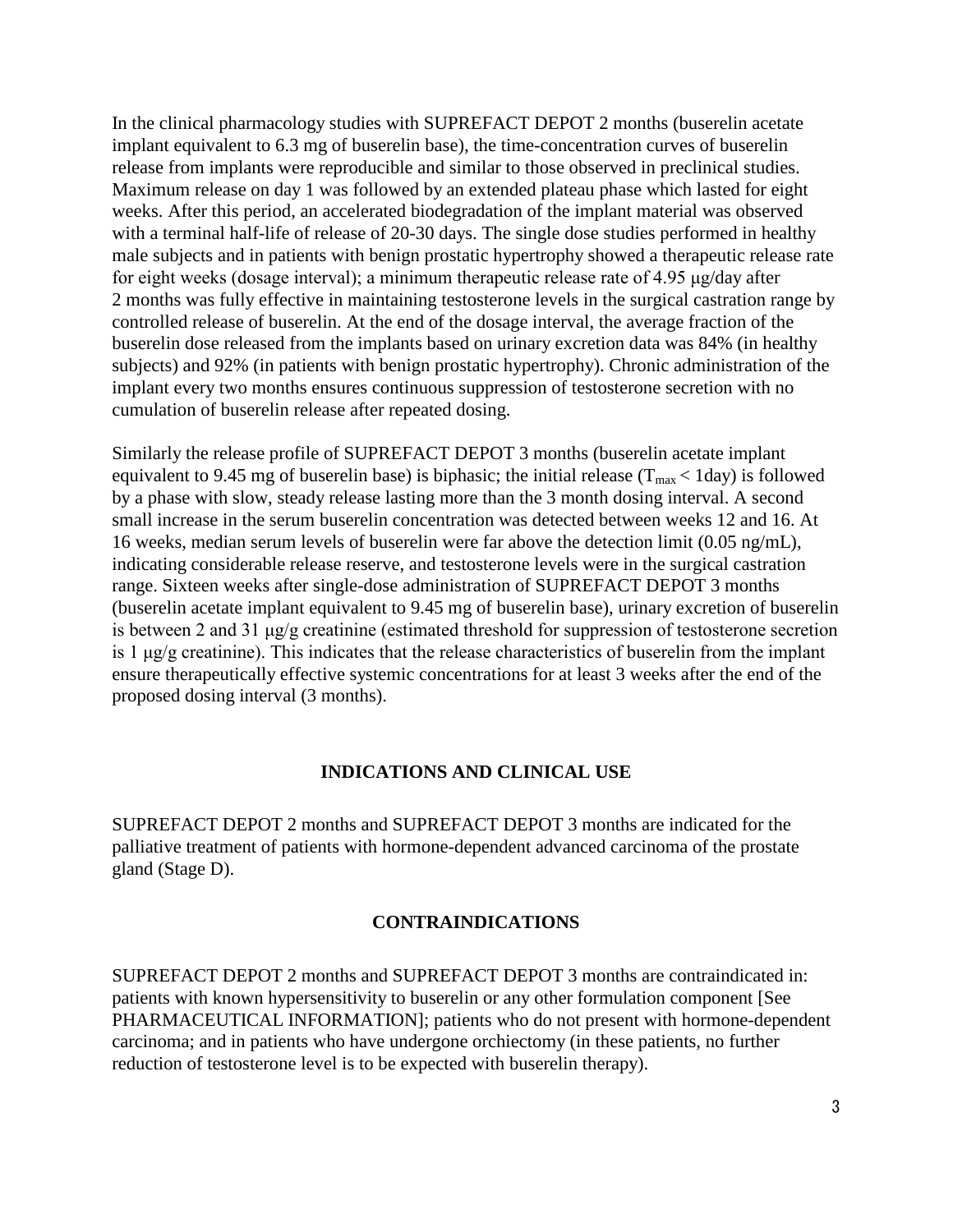# **SERIOUS WARNINGS AND PRECAUTIONS**

SUPREFACT DEPOT 2 months and SUPREFACT DEPOT 3 months should be prescribed by a qualified physician experienced in the use of hormonal therapy in prostate cancer.

SUPREFACT DEPOT 2 months and SUPREFACT DEPOT 3 months should be administered by a healthcare professional (see DOSAGE AND ADMINISTRATION section).

The following are clinically significant adverse events

• Clinical testosterone flare reaction in men with prostate cancer (see General section below, PRECAUTIONS and ADVERSE REACTIONS sections) • Osteoporosis (see PRECAUTIONS section)

# **WARNINGS**

# **General**

Cases of early, transient exacerbation of disease signs and symptoms have been reported during treatment with LH-RH agonists [See PRECAUTIONS]. At the start of treatment, there is a temporary rise in male sex hormones. In a few patients, this rise may be associated with isolated cases of short-term worsening of signs and symptoms such as bone pain, urinary signs and symptoms (usually occurring in patients with a previous history of obstructive uropathy) or muscular weakness in the legs. Worsening of clinical conditions may occasionally require discontinuation of therapy and/or surgical intervention.

The majority of clinical studies demonstrating the efficacy of SUPREFACT (buserelin acetate injection and nasal solution) were completed without concomitant therapy with antiandrogens during the first weeks of treatment. For the clinical studies with SUPREFACT DEPOT 2 months (buserelin acetate implant) and SUPREFACT DEPOT 3 months, however, an antiandrogen was administered as initial concurrent treatment for a duration of five weeks, starting seven days before the start of buserelin implant therapy.

#### **Patients with vertebral metastases:**

Due to the possibility of early, transient, lesion exacerbation, and consequent possible spinal cord compression, these patients should be closely monitored when LH-RH agonist treatment is initiated.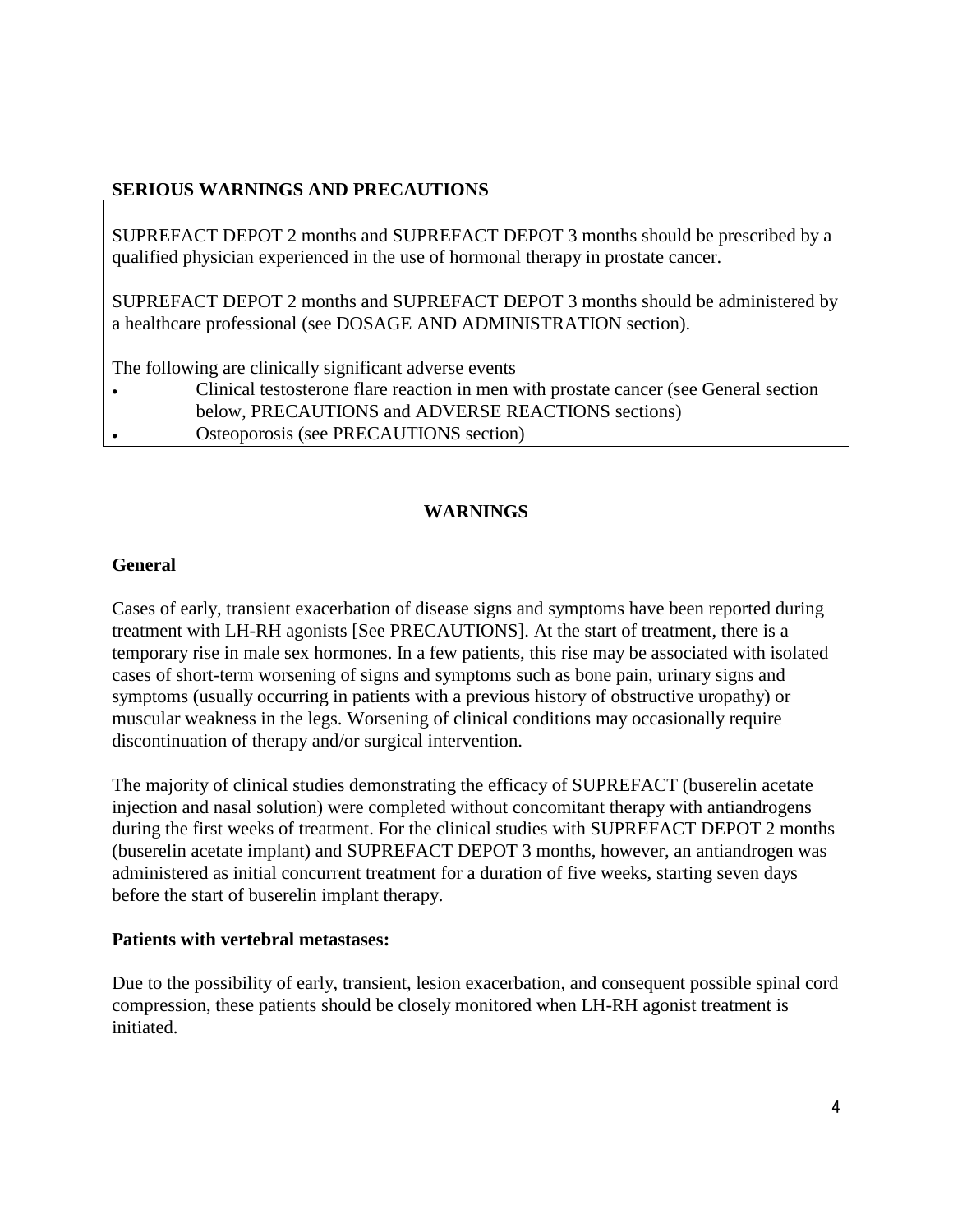#### **Patients with genitourinary tract symptoms:**

Patients with genitourinary symptoms may experience a transient increase in such symptoms early in LH-RH agonist treatment. These patients should be particularly closely observed for events indicative of obstruction.

#### **Reversibility of LH-RH agonist-induced hypogonadism:**

While hypogonadism is a pharmacologic consequence of long-term LH-RH agonist treatment, its reversibility has not been established in patients suffering with prostatic carcinoma.

#### **PRECAUTIONS**

#### **General**

#### **Transient exacerbation of disease signs and symptoms:**

The administration of LH-RH agonists is occasionally related with early, transient (less than 10 days duration usually) exacerbation of the signs and symptoms of metastatic prostatic cancer which sometimes occurs in association with a transient rise in serum testosterone. Special precautions are recommended in the following patients since symptoms may progress to warrant, in rare cases, additional or alternate interventions:

- patients with metastatic vertebral lesions,

- patients with history of obstructive uropathy [See WARNINGS].

From clinical trials with SUPREFACT DEPOT 2 months and SUPREFACT DEPOT 3 months, administration of an antiandrogen before and concurrently at the start of buserelin implant therapy may avoid the occurrence of such signs and symptoms of the disease (in clinical trials, the antiandrogen was primarily given for the first five weeks, beginning seven days prior to the first buserelin implant injection).

No studies on the effects on the ability to drive and use machines have been performed. Certain adverse effects (e.g. dizziness) may impair the patient's ability to concentrate and react, and, therefore, constitute a risk in situations where these abilities are of special importance (e.g. operating a vehicle or machinery). Therefore, patients should be warned of the potential effect of these events on the ability to drive or use machines.

#### **Cardiovascular**

In treated hypertensive patients, hypertensive crisis may occur. It is recommended that blood pressure be monitored regularly in these patients.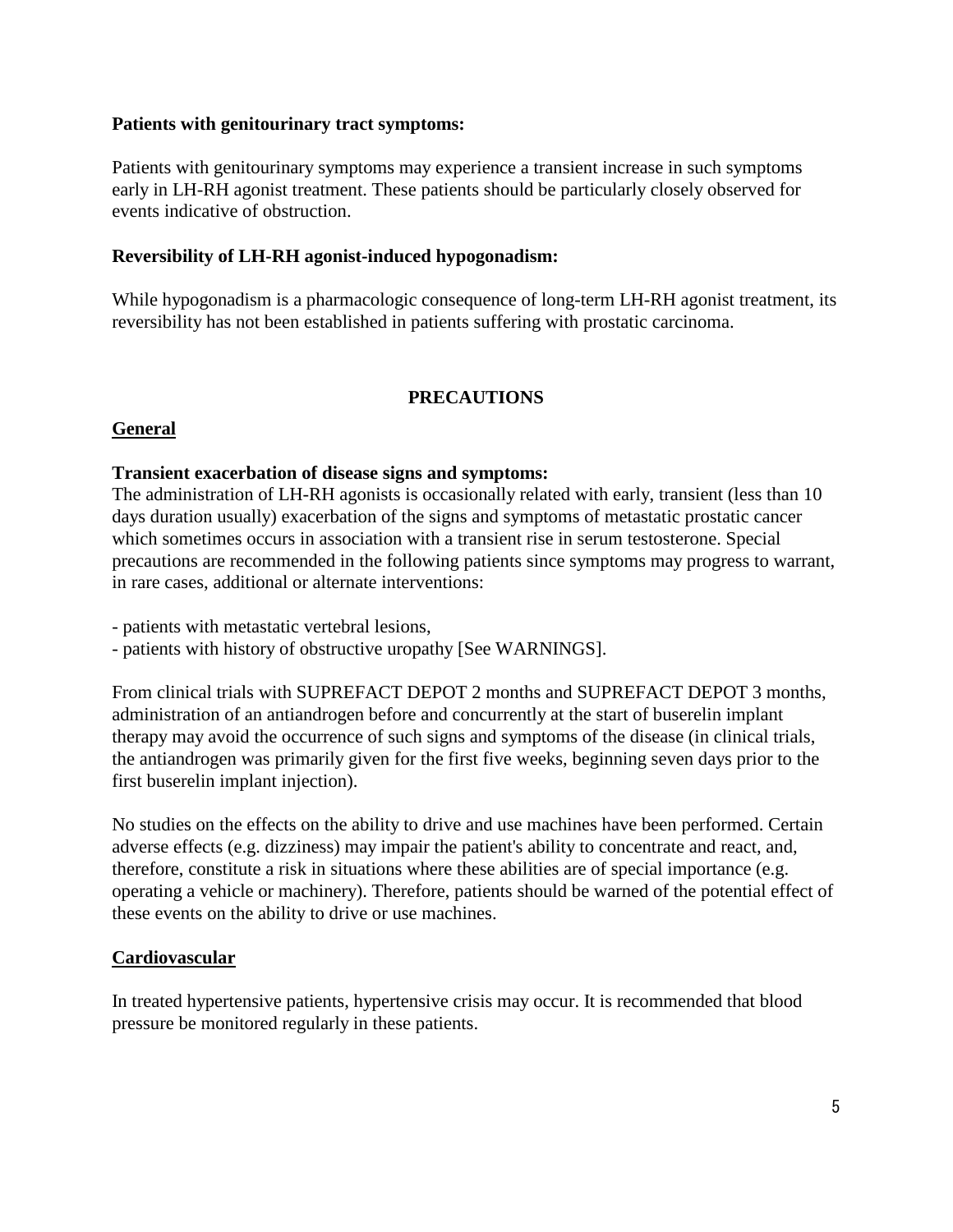There may be a relationship between androgen deprivation therapy and cardiovascular risk in men with prostate cancer on the basis of the demonstrated adverse impact of androgen deprivation on traditional cardiovascular risk factors, including serum lipoproteins, insulin sensitivity, and obesity (see References section).

Physicians should consider whether the benefits of androgen deprivation therapy outweigh the potential cardiovascular risk.

Androgen deprivation therapy has the potential to prolong QT/QTc interval on ECG. Physicians should also consider whether the benefits of androgen deprivation therapy outweigh the potential risk in patients with electrolyte abnormalities or congestive heart failure and in patients taking Class IA (e.g. quinidine, procainamide), Class III (e.g. amiodarone, sotalol, dofetilide, ibutilide), or Class IC (e.g. flecainide, propafenone) antiarrhythmic medications. (See PRECAUTIONS, Drug interactions)

SUPREFACT DEPOT 2 months or SUPREFACT DEPOT 3 months should not be administered to patients with congenital long QT syndrome, and should be discontinued in patients that develop QT prolongation during treatment.

Assessment of cardiovascular risk and management according to local clinical practice and guidelines should be considered.

# **Endocrine and Metabolism**

Isolated cases of loss of diabetic control have been observed. Blood glucose levels should be checked regularly in diabetic patients.

#### Reduction in glucose tolerance

A reduction in glucose tolerance and an increase in diabetic risk have been observed in men treated with androgen deprivation therapy through orchiectomy or a LHRH agonist.

Therefore, diabetic patients and other patients at risk may require more frequent monitoring of blood glucose when receiving androgen deprivation therapy.

# **Hematologic**

Anemia is a known physiologic consequence of testosterone suppression. Assessment of anemia risk and management according to local clinical practice and guidelines should be considered.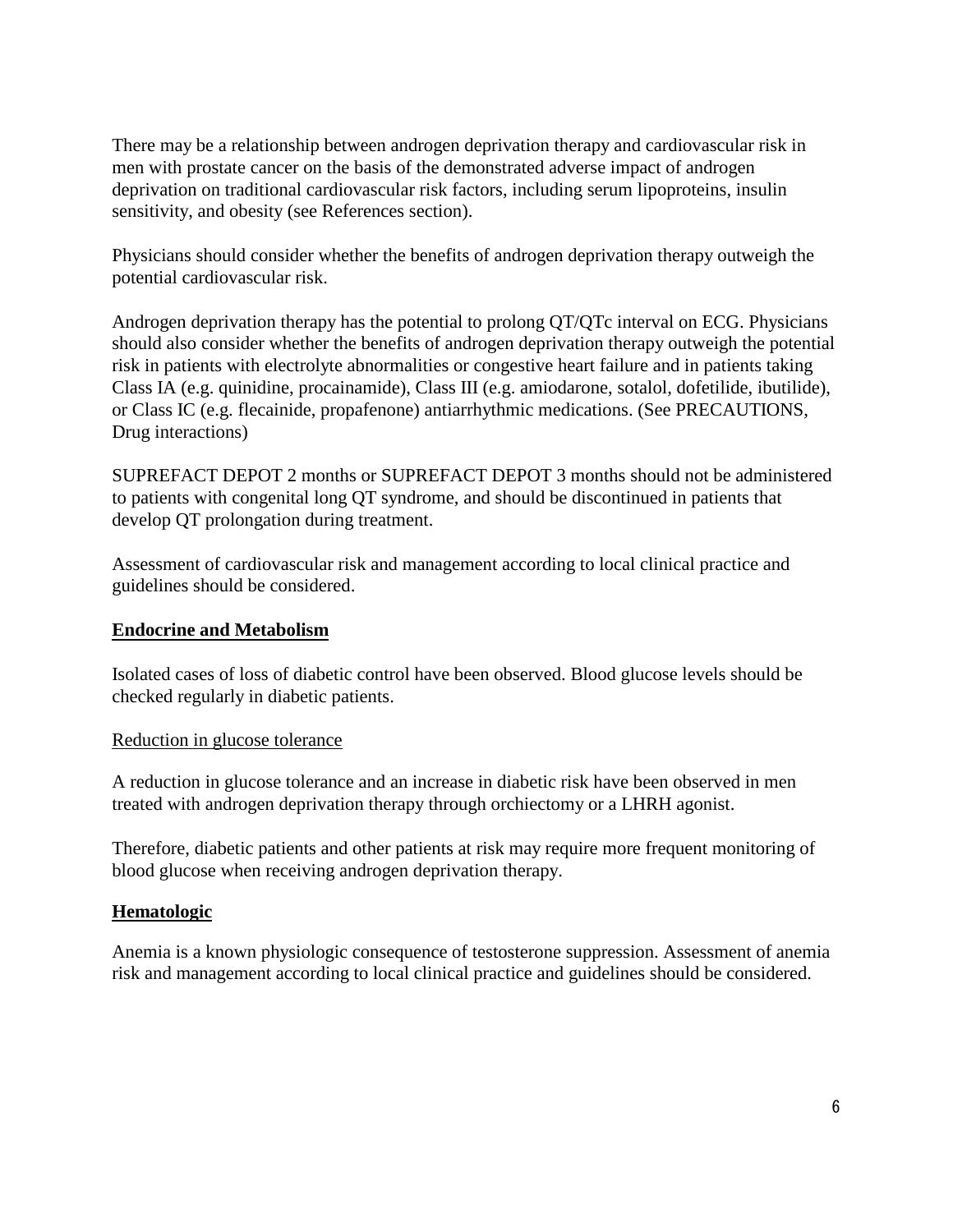# **Immune**

#### **Allergic reactions:**

Allergic asthma with dyspnea as well as in isolated cases, anaphylactic/ anaphylactoid shock have been observed in patients treated with buserelin, necessitating early treatment of such conditions. For patients experiencing anaphylactic/anaphylactoid reactions who were given SUPREFACT DEPOT 2 months or SUPREFACT DEPOT 3 months, it may be necessary to surgically remove the implant.

#### **Muscoloskeletal**

#### **Changes in bone density:**

Bone loss can be expected as part of natural aging and can also be anticipated during medically induced hypoandrogenic status caused by long term use of LH-RH agonists such as buserelin acetate. In patients with significant risk factors for decreased bone mineral content and/or bone mass such as family history of osteoporosis, chronic use of corticosteroids or anticonvulsants or chronic abuse of alcohol or tobacco, LH-RH agonists may pose additional risk. In these patients, risk and benefits must be weighed carefully before initiation of LH-RH agonist therapy. Assessment of osteoporosis risk and management according to clinical practice and guidelines should be considered during androgen deprivation therapy.

#### **Psychiatric**

Patients with a history of depression or depressed moods should be observed closely for evidence of mood changes and treated accordingly.

#### **Monitoring of patients:**

Regular clinical assessment of patients and appropriate laboratory tests are recommended.

The response to treatment may be monitored by measuring serum testosterone, prostatic acid phosphatase (PAP) or acid phosphatase, and prostate-specific antigen (PSA). If cancer is responsive to buserelin acetate therapy, the prostate cancer tumor markers (PAP and PSA), if elevated prior to the commencement of treatment, are usually reduced by the end of the first month.

The status of bone lesions may be monitored by bone scans and that of the prostate lesions may be followed by ultrasonography and/or CT scan in addition to digital rectal examination.

Evaluation for obstructive uropathy may be undertaken by ultrasonography, intravenous pyelogram or CT scan in addition to clinical examination.

It is recommended that blood pressure be monitored regularly in patients with hypertension (See PRECAUTIONS, Cardiovascular).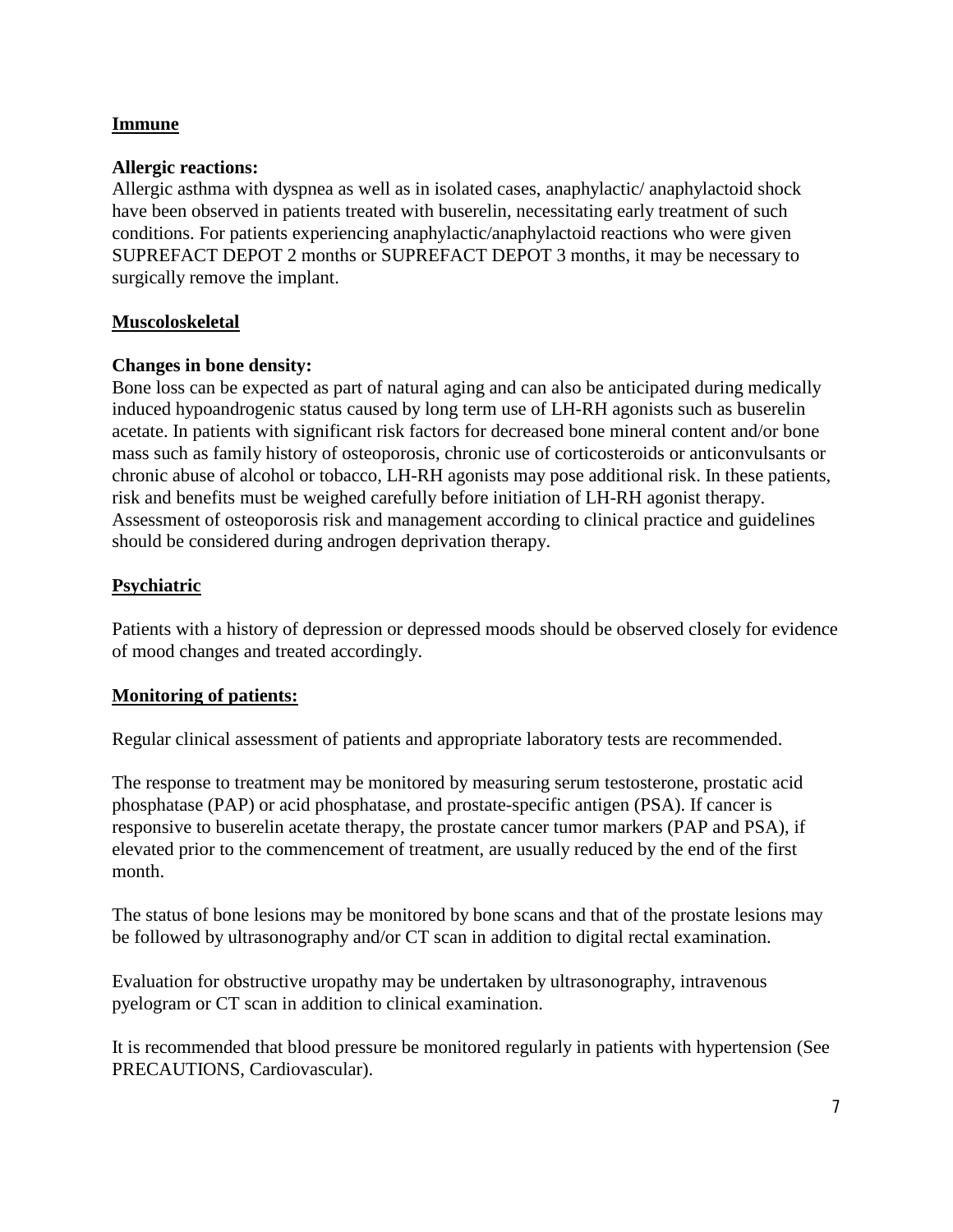Glycemic control tests such as blood glucose levels should be performed regularly in diabetic patients (See PRECAUTIONS, Endocrine and Metabolism).

Evaluation of blood glucose levels may be undertaken at baseline and periodically thereafter for patients at risk.

Evaluation for QT prolongation should be undertaken for patients at risk by baseline ECG recording and frequently during treatment in patients also taking medicinal products known to prolong the QTc interval or to induce torsades de pointes (See PRECAUTIONS, Cardiovascular and PRECAUTIONS, Drug interactions). As electrolyte abnormalities may prolong the QT interval, baseline measurements of serum electrolytes, including potassium, calcium, and magnesium levels, should be considered.

# **Effect on clinical laboratory tests:**

LH-RH agonist treatment will affect selected hormonal and other serum/urine parameters in the first week of treatment: elevation of testosterone and dihydrotestosterone, as well as acid phosphatase can be expected. With chronic drug administration, these elevated values of these variables will fall below baseline.

Renal function tests, blood urea nitrogen and creatinine may rarely be elevated during the first few days of LH-RH agonist therapy in prostate cancer patients before returning to normal.

# **Drug interactions:**

During treatment with buserelin, the effect of antidiabetic agents may be attenuated [see also ADVERSE REACTIONS].

Co-administration of androgen deprivation therapy with medicinal products known to prolong the QTc interval or to induce torsades de pointes should be carefully evaluated. Such medicinal products include but are not limited to the examples that follow: Class IA (e.g. quinidine, disopyramide), Class III (e.g. amiodarone, sotalol, dofetilide, ibutilide), or Class IC (e.g. flecainide, propafenone) antiarrhythmic medicinal products, antipsychotics (e.g. chlorpromazine), antidepressants (e.g. amitriptyline, nortriptyline), opioids (e.g. methadone), macrolide antibiotics and analogues (e.g. erythromycin, clarithromycin, azithromycin), quinolone antibiotics (e.g. moxifloxacin), pentamidine, antimalarials (e.g. quinine), azole antifungals, 5-hydroxytryptamine (5-HT3) receptor antagonists (e.g. ondansetron), and beta-2 adrenoceptor agonists (e.g. salbutamol).

In case of SUPREFACT DEPOT 2 months or SUPREFACT DEPOT 3 months treatment in combination with such medicinal products, the QT interval should be closely monitored.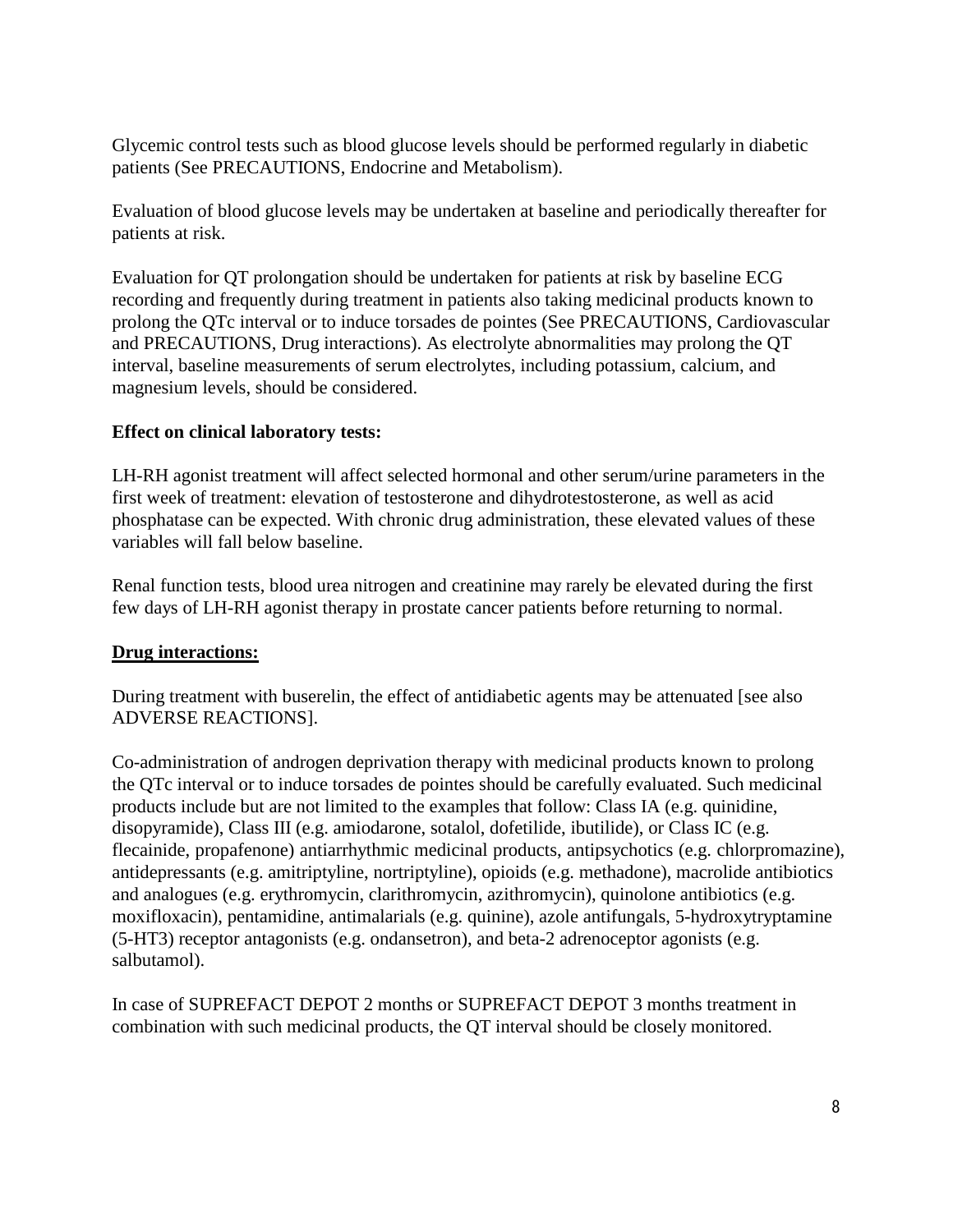# **ADVERSE REACTIONS**

The adverse effects observed in patients treated with SUPREFACT DEPOT 2 months or SUPREFACT DEPOT 3 months are, principally, directly related to its anticipated pharmacologic action, i.e. suppression of pituitary (gonadotropin) and gonadal (testosterone) hormone production with resulting clinical signs and symptoms of hypogonadism (hypoandrogenism).

An early in treatment transient increase in serum testosterone levels usually occurs. Occasionally, this may be associated with transient worsening of clinical status and secondary reactions such as: occurrence or exacerbation of bone pain in patients with bone metastases, signs of neurological deficit due to tumour compression, impaired micturition, hydronephrosis, lymphostasis or thrombosis with pulmonary embolism. This transient initial rise in serum androgen will be followed by a progressive decrease to castration levels. [See WARNINGS and PRECAUTIONS].

In patients treated with SUPREFACT DEPOT 2 months or SUPREFACT DEPOT 3 months, such reactions can be avoided when an antiandrogen is given concomitantly in the initial phase of buserelin treatment [see PRECAUTIONS]. Some of these patients may, nevertheless, develop a mild, transient increase in tumor pain and a deterioration in general well-being.

Very rare cases of pituitary adenomas were reported during treatment with LH-RH agonists including buserelin. SUPREFACT DEPOT 2 months and SUPREFACT DEPOT 3 months

No serious clinical flare reactions were reported in patients (n=379) enrolled in clinical studies with SUPREFACT DEPOT 2 months and SUPREFACT DEPOT 3 months.

The following table provides a listing of adverse reactions, incidence  $\geq 1\%$ , considered to be at least possibly or probably related to buserelin acetate implant during a 5 year study with SUPREFACT DEPOT 2 months and a single dose, 16 week study with SUPREFACT DEPOT 3 months. Both studies were non-comparative, open label studies.

| <b>Adverse Event</b> | <b>SUPREFACT DEPOT</b><br>2 months<br>(buserelin acetate implant)<br>equivalent to 6.3 mg of<br>buserelin base)<br>Multidose 5 year study<br>$N = 299$<br>$\frac{0}{0}$<br>n |  | SUPREFACT DEPOT 3 months<br>(buserelin acetate implant equivalent to 9.45 mg<br>of buserelin base)*<br>Single dose 16 week study<br>$N = 22$ |  |                                                                  |      |
|----------------------|------------------------------------------------------------------------------------------------------------------------------------------------------------------------------|--|----------------------------------------------------------------------------------------------------------------------------------------------|--|------------------------------------------------------------------|------|
|                      |                                                                                                                                                                              |  | cyproterone acetate<br>$+$ Buserelin<br>$\frac{0}{0}$<br>n<br>n                                                                              |  | Buserelin $($ > 1 week<br>after cyproterone<br>acetate intake**) | $\%$ |

# **Listing of Adverse Reactions (at least possibly or probably related), Incidence** ≥**1%**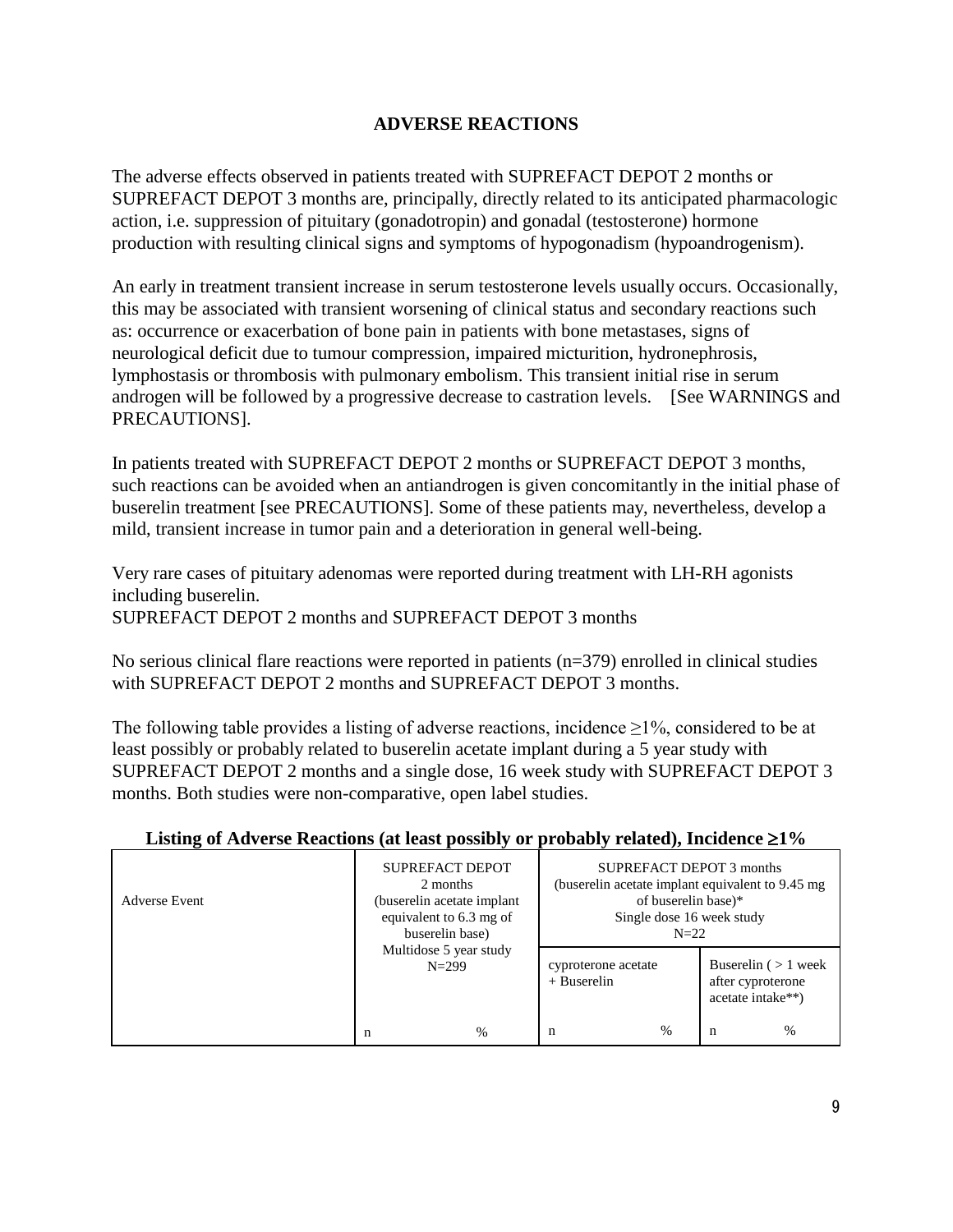| <b>Adverse Event</b>           | <b>SUPREFACT DEPOT</b><br>2 months<br>(buserelin acetate implant<br>equivalent to 6.3 mg of<br>buserelin base) |           | SUPREFACT DEPOT 3 months<br>(buserelin acetate implant equivalent to 9.45 mg)<br>of buserelin base)*<br>Single dose 16 week study<br>$N=22$ |      |                |       |
|--------------------------------|----------------------------------------------------------------------------------------------------------------|-----------|---------------------------------------------------------------------------------------------------------------------------------------------|------|----------------|-------|
| Hot flashes                    | 47                                                                                                             | 15.7      | 5                                                                                                                                           | 22.7 | 3              | 13.6  |
| Libido decrease                | 7                                                                                                              | 2.3       | $-$                                                                                                                                         |      |                | 4.5   |
| Hypertension                   | 6                                                                                                              | 2.0       | 2                                                                                                                                           | 9.1  |                | 4.5   |
| Depression                     | 6                                                                                                              | 2.0       |                                                                                                                                             |      | $-$            |       |
| Pain                           | 5                                                                                                              | 1.7       | $-$                                                                                                                                         | $-$  | $-$            | --    |
| Impotence                      | 5                                                                                                              | 1.7       | 5                                                                                                                                           | 22.7 | $\overline{c}$ | 9.1   |
| <b>Injection Site Reaction</b> | 4                                                                                                              | 1.3       |                                                                                                                                             | 4.5  |                |       |
| Edema                          | 3                                                                                                              | 1.0       |                                                                                                                                             | --   |                | $- -$ |
| Asthenia                       |                                                                                                                | $< 1.0\%$ | 3                                                                                                                                           | 13.6 | 3              | 13.6  |
| Myalgia                        |                                                                                                                |           |                                                                                                                                             | 4.5  |                | 4.5   |
| Arthralgia                     |                                                                                                                |           |                                                                                                                                             |      |                | 4.5   |
| Increased appetite             |                                                                                                                |           |                                                                                                                                             |      |                | 4.5   |
| Insomnia                       |                                                                                                                | $< 1.0\%$ |                                                                                                                                             | 4.5  |                |       |
| Nausea                         |                                                                                                                |           |                                                                                                                                             | 4.5  |                |       |
| Palpitation                    |                                                                                                                |           |                                                                                                                                             | 4.5  |                |       |
| <b>Dizziness</b>               |                                                                                                                |           |                                                                                                                                             | 4.5  | $-$            |       |

-- Not detected as at least possibly or probably related

\* Cyproterone acetate given from 1 week before until 4 weeks after buserelin injection.

\*\* > 1 week after discontinuation of cyproterone acetate

Other adverse reactions, arranged by body system, and, at least possibly or probably related to the administration of SUPREFACT DEPOT 2 months or SUPREFACT DEPOT 3 months (individual signs/symptoms occurred at an incidence of less than 1%) were:

**Body as a whole:** Non-serious clinical flare reaction, asthenia, fever

**Cardiovascular system:** Heart failure, tachycardia, thrombophelebitis

**Digestive system:** Constipation, fecal incontinence, nausea

**Endocrine system:** Exacerbation of pre-existing diabetes mellitus, hyperglycaemia

**Musculoskeletal system:** muscle cramps, myopathy

**Metabolic and nutritional disorders:** Weight gain, weight loss

**Nervous system:** Hyperalgesia, nervousness, sleep disorder (insomnia), suicide attempt, sweating increased

**Respiratory system:** Dyspnea, pharyngitis

**Skin and appendages:** Gynaecomastia, injection site haemorrhage, pruritus, rash **Special senses:** Blindness in one eye (temporary)

**Urogenital system:** Abnormal ejaculation, male genital pain, urogenital disorder **Haemic and Lymphatic:** Myeloid metaplasia

Arthritis, eye disorder, eczema, headaches, thrombosis and palpitations have been reported as remotely related to the administration of SUPREFACT DEPOT 2 months or SUPREFACT DEPOT 3 months.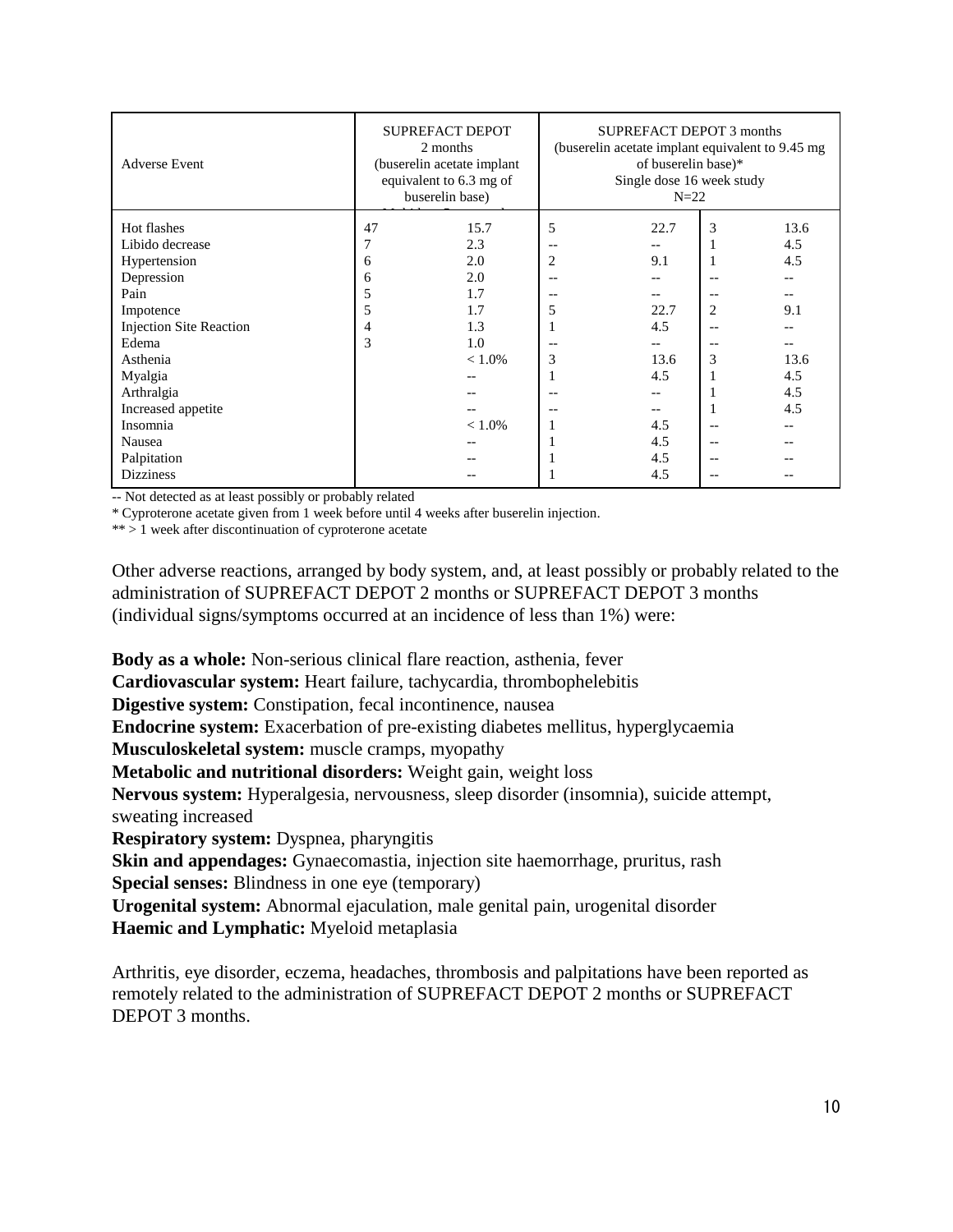# **MISCELLANEOUS**

In the literature and in our international database, other adverse events, including events which were observed only in females (excluding female gender-specific events) or for other unlabelled indications, have been observed in patients treated with buserelin, as itemized below (not all events were considered to be related to buserelin therapy):

**Cardiac disorders:** QT prolongation

**Digestive system**: Changes in appetite (e.g. anorexia), increased thirst, vomiting **Endocrine disorder:** atrophy of the testes

**Haemic and lymphatic system**: Leukopenia, thrombopenia

**Laboratory values**: Changes in blood lipids (e.g. hypercholesterolemia, hyperlipidemia), increase in bilirubin levels, increase in serum liver enzymes levels (e.g. transaminases) **Musculoskeletal system:** The use of LHRH-agonists may be associated with musculoskeletal discomfort and pain (including shoulder pain/stiffness in women). It may be associated with decreased bone density and may lead to osteoporosis and an increased risk of bone fracture. The risk of skeletal fracture increases with the duration of therapy.

**Nervous system**: Concentration and memory disturbances, dizziness, drowsiness, emotional instability, feelings of anxiety, mood changes, nervousness, tiredness

**Skin and appendages**: Articular pains, rhinorrhea, skin reaction (wheal) allergy, changes in scalp and body hair (increase or decrease)

**Special senses:** Eye dryness and irritation, feeling of pressure behind the eyes, impaired vision (e.g. blurred vision), hearing disorders, tinnitus

# **SYMPTOMS AND TREATMENT OF OVERDOSAGE**

There have been no clinical reports of acute overdosage with SUPREFACT DEPOT 2 months or SUPREFACT DEPOT 3 months.

From acute studies of buserelin acetate in rodents, neither 0.5 mg/kg/IV (mouse) nor 1 mg/kg/IV (rat) produced evidence of toxic signs.

Two groups of 6 and 4 healthy volunteers, aged 26-40 years and 31-40 years respectively, were given 1 mg buserelin or 5 mg buserelin **orally** as a single dose. No LH or FSH release was observed. No clinical effects were observed.

For management of a suspected drug overdose, contact your regional Poison Control Centre.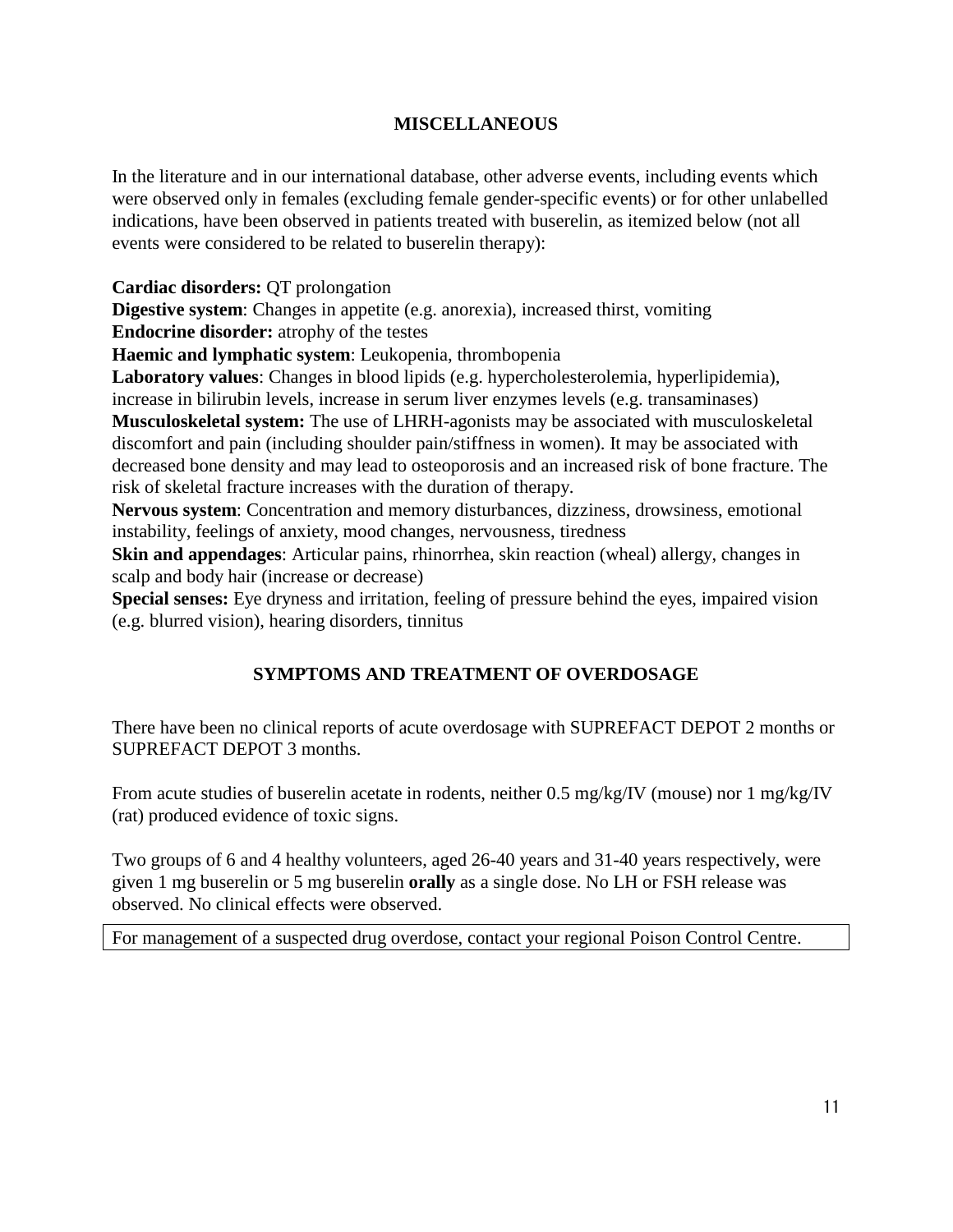# **DOSAGE AND ADMINISTRATION**

SUPREFACT DEPOT 2 months and SUPREFACT DEPOT 3 months is intended for the long-term treatment of prostatic carcinoma. SUPREFACT DEPOT 2 months and SUPREFACT DEPOT 3 months should be administered at approximately equal time intervals to ensure that the desired therapeutic effect is maintained.

The applicator containing the implant rods should be kept horizontal before injection [See INSTRUCTIONS FOR USE]. Before injection, a local anaesthetic may be used if desired.

# **SUPREFACT DEPOT 2 months (buserelin acetate implant)**

The contents of one applicator, consisting of two implant rods, equivalent to a total of 6.3 mg buserelin base is injected subcutaneously every two months into the lateral abdominal wall. It is important to maintain a regular, two-month rhythm for the dosage interval. In exceptional cases, the dosage interval may be shortened or extended by a few days.

#### **SUPREFACT DEPOT 3 months (buserelin acetate implant)**

The contents of one applicator, consisting of three implant rods, equivalent to a total of 9.45 mg buserelin base is injected subcutaneously every three months into the lateral abdominal wall. It is important to maintain a regular, three month rhythm for the dosage interval. In exceptional cases, the dosage interval may be shortened or extended by a few days.

#### **Initial antiandrogen comedication:**

About seven days before the first injection of SUPREFACT DEPOT 2 months or SUPREFACT DEPOT 3 months, an antiandrogen should be administered in accordance with the manufacturer's directions. This comedication is to be continued for four weeks after the first SUPREFACT DEPOT 2 months or SUPREFACT DEPOT 3 months injection, when testosterone levels can be expected to have entered the surgical castration range.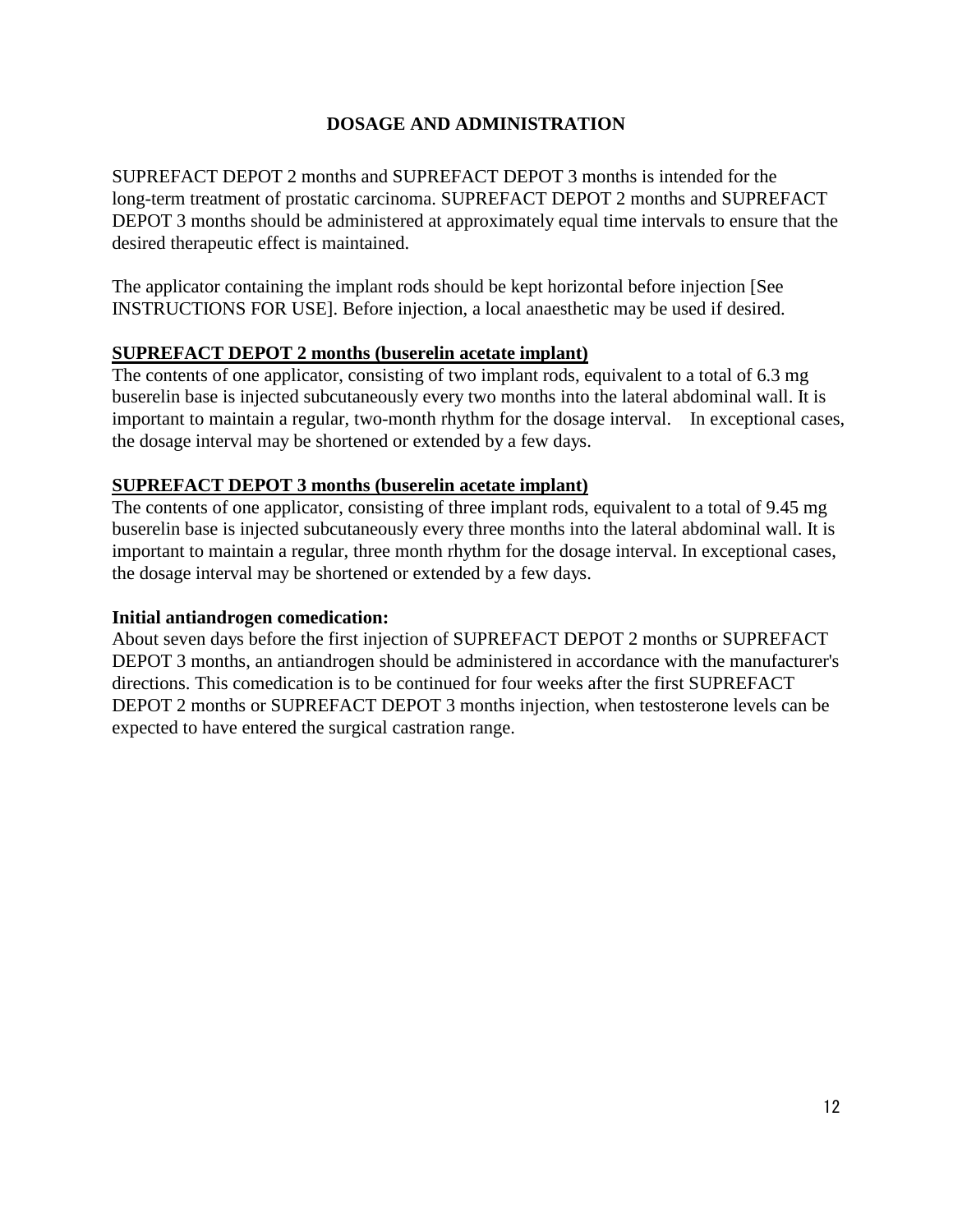## **INSTRUCTIONS FOR USE**

# **SUPREFACT DEPOT 2 months (buserelin acetate implant) and SUPREFACT DEPOT 3 months (buserelin acetate implant)**

#### **INSTRUCTIONS FOR USING THE APPLICATOR**

**Please note:** To prevent the implant rods from falling out of the injection needle, hold the applicator in a vertical position until immediately prior to puncture, with the needle pointing upwards.

1. After removing the applicator from the foil wrapping, check that the implant rods are located in the window of the handle. If necessary, tap the protective cap of the needle lightly to reposition them in the window.



2. Disinfect the injection site of the lateral abdominal wall and administer a local anaesthetic, if desired. After removing the protective case from the plunger (E), remove the cap from the injection needle (B).



3. Lift a fold of skin and insert the needle approximately 3 cm (somewhat more than 1 inch) into the subcutaneous tissue, with the tip of the needle pointed slightly upwards. Withdraw the applicator about 1 to 2 cm prior to injection of the implant rods.

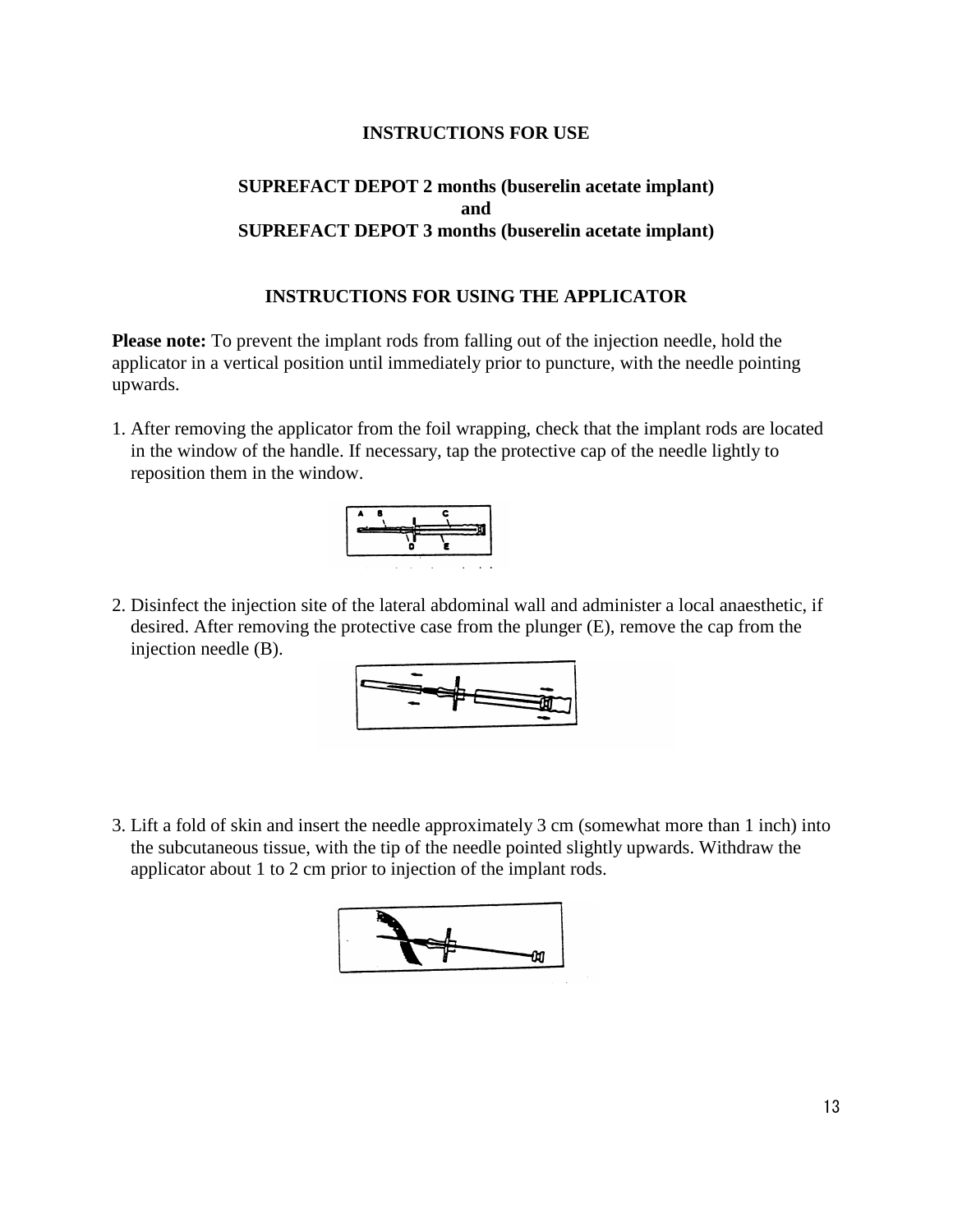4. While fully depressing the plunger, inject the implant rods into the subcutaneous tissue. Compress the puncture channel while withdrawing the needle so that the implant rods are retained in the tissue.



5. When the plunger is completely inserted to its final position (plunger knob is touching the body of applicator), the front end of the plunger protrudes the top of the cannula, protecting the needle and minimizing the risks of needle stick injuries.



6. To ensure that the implant rods have been injected, check the tip of the plunger to see if it is visible at the tip of the needle.



**A** - Needle; **B** - Protective cap of needle; **C** - Plunger; **D** - Implant rods; **E** - Protective cap of plunger.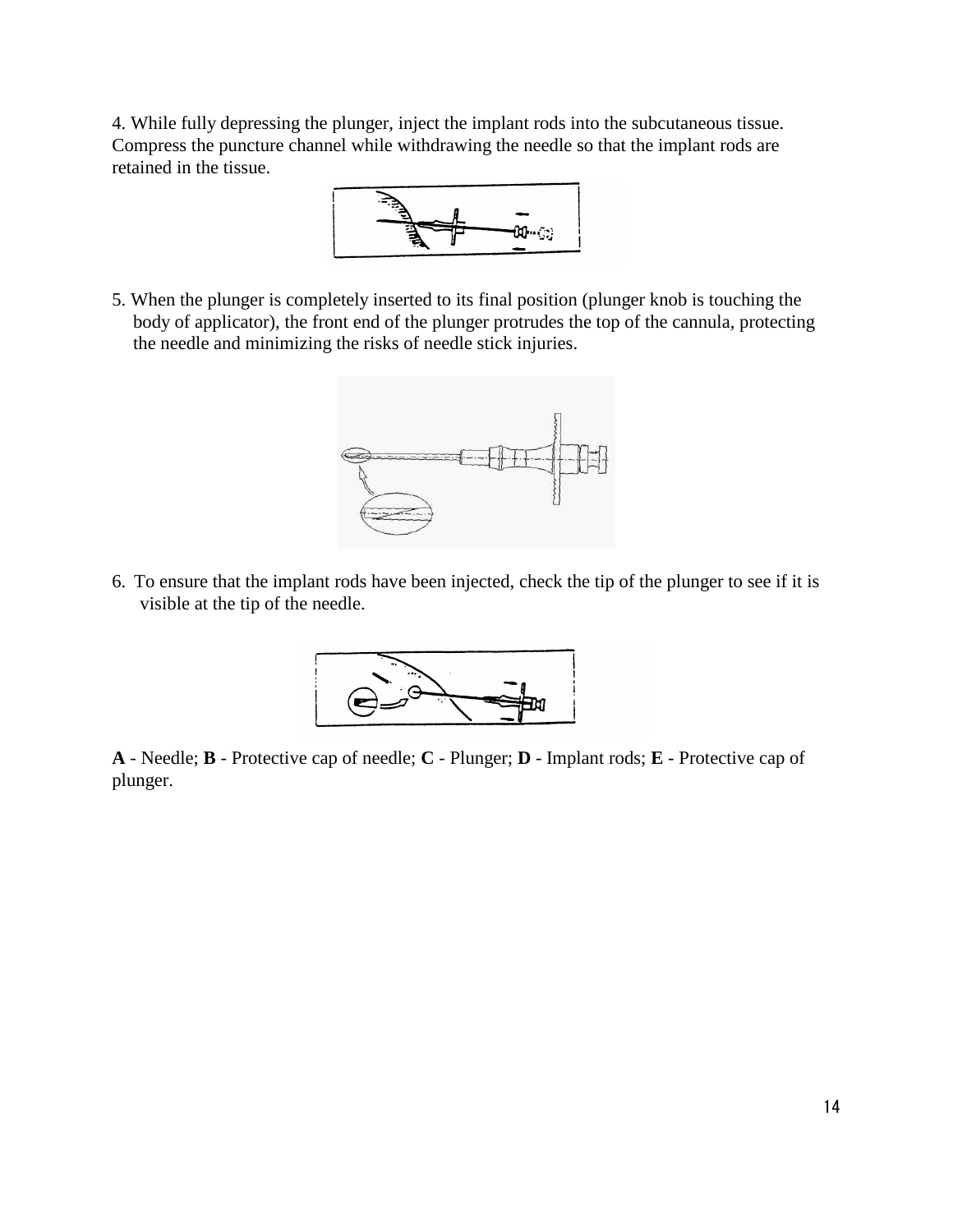#### **PHARMACEUTICAL INFORMATION**

#### **DRUG SUBSTANCE**

**Proper name:** Buserelin acetate (USAN)

#### **Chemical name**:

5-oxo-L-prolyl-L-histidyl-L-tryptophyl-L-seryl-L-tyrosyl-*O*-*tert*-butyl-D-seryl-Lleucyl-L arginyl-L-proline-ethylamide-acetate **or** [D-Ser( $Bu<sup>t</sup>$ )<sup>6</sup>]-des-Gly-NH<sub>2</sub><sup>10</sup>-LH-RH ethylamide-acetate

#### **Structural formula**:



| <b>Molecular weight:</b> | 1299.5 |
|--------------------------|--------|
|--------------------------|--------|

**Molecular formula:**  $C_{62} H_{90} N_{16} O_{15}$ 

**Physical form:** An amorphous, white substance

**Solubility:** Freely soluble in water and dilute acids

**Reactivity:** Weak base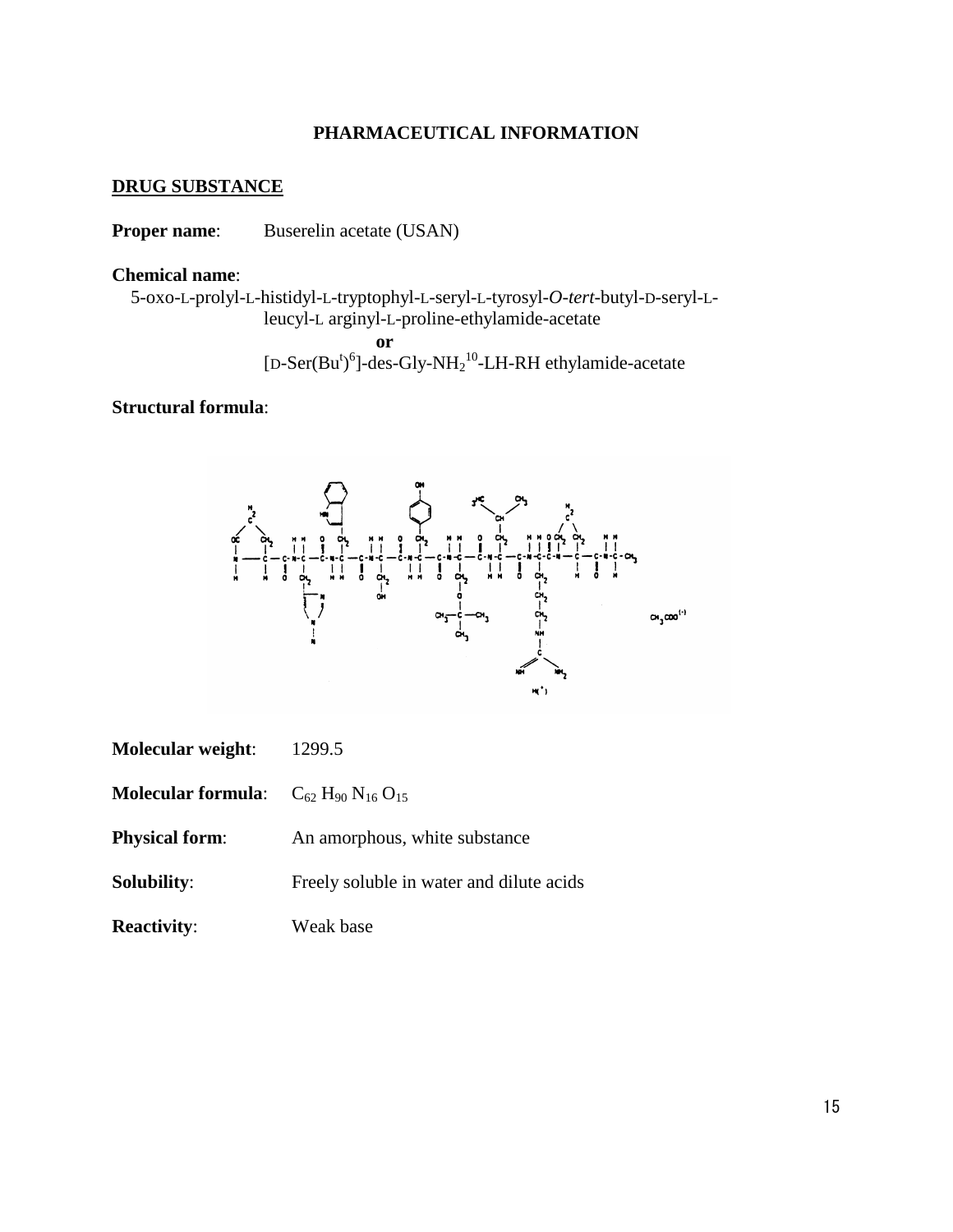# **DOSAGE FORMS**

# **COMPOSITION:**

# **SUPREFACT DEPOT 2 months (buserelin acetate implant)**

Each applicator contains one implant dose consisting of two identical cream-coloured, biodegradable and biocompatible rods. Each implant dose contains a total of 6.6 mg buserelin acetate, equivalent to 6.3 mg buserelin base, and 26.4 mg poly-(D,L-lactide-co-glycolide) in a 75:25 molar ratio.

# **SUPREFACT DEPOT 3 months (buserelin acetate implant)**

Each applicator contains one implant dose consisting of three identical cream-coloured, biodegradable and biocompatible rods. Each implant dose contains a total of 9.9 mg buserelin acetate, equivalent to 9.45 mg buserelin base, and 39.4 mg poly-(D,L-lactide-co-glycolide) in a 75:25 molar ratio.

# **STABILITY AND STORAGE RECOMMENDATIONS:**

Store the intact package between 15°C-30°C. PROTECT FROM EXCESSIVE HEAT and do not use beyond the expiration date printed on the container label.

# **AVAILABILITY OF DOSAGE FORMS:**

SUPREFACT DEPOT 2 months or SUPREFACT DEPOT 3 months is packaged in a sterile ready-to-use disposable applicator with an integrated safety engineered needle (internal needle diameter of 1.4 mm) for subcutaneous injection.

Each carton is supplied with one sterile foil bag containing one applicator pre-filled with one implant dose SUPREFACT DEPOT 2 months consists of two identical rods, while SUPREFACT DEPOT 3 months consists of three identical rods.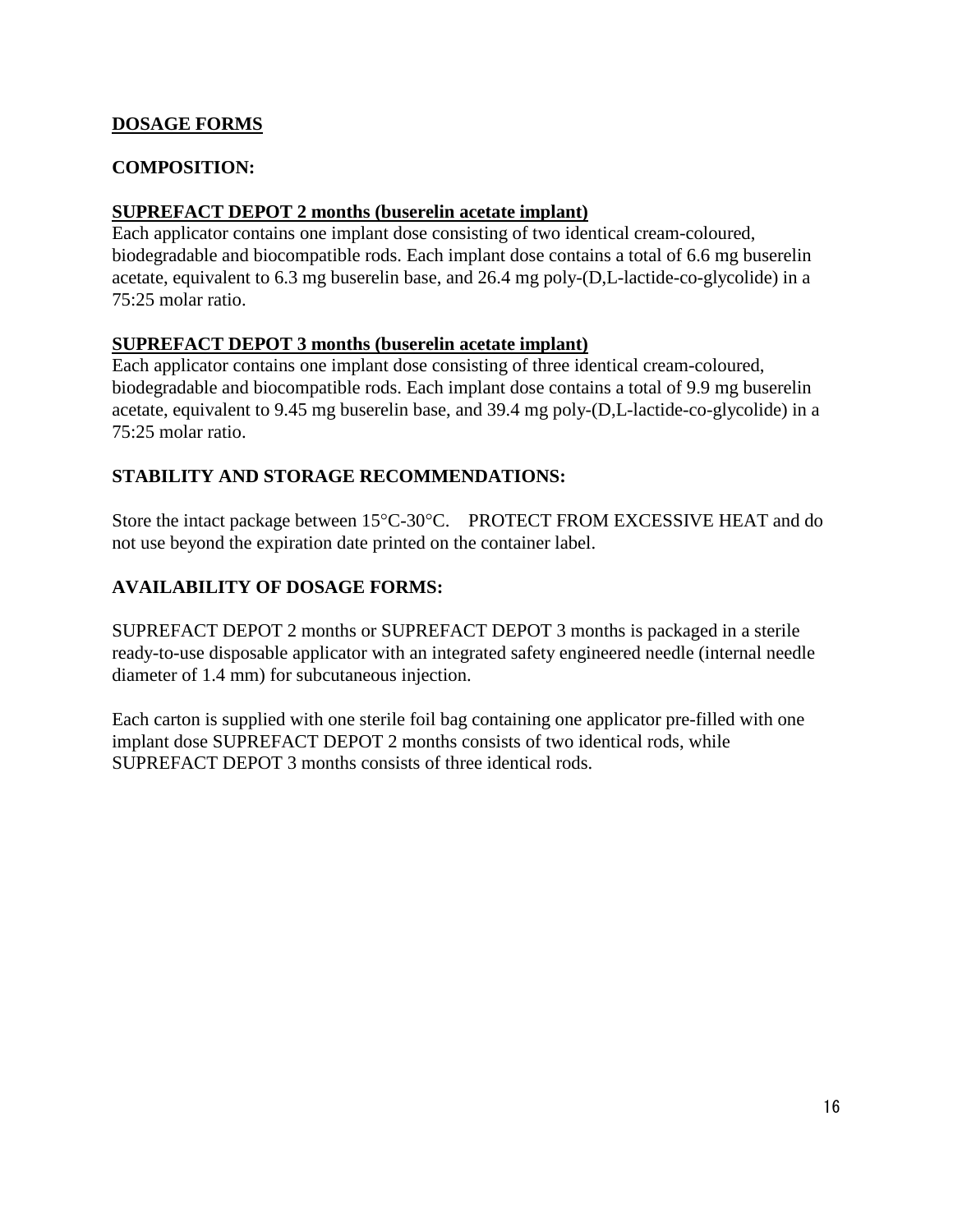# **INFORMATION FOR THE PATIENT**

#### KEEP MEDICINES OUT OF REACH OF CHILDREN.

SUPREFACT DEPOT 2 months or SUPREFACT DEPOT 3 months has been prescribed for you by your doctor and the information provided below is intended to assist you in the safe and effective use of this treatment. This information is not intended to supersede the instructions you have received from your doctor: they should be carefully followed. Any difficulties you encounter should be discussed with your doctor, or pharmacist.

SUPREFACT DEPOT 2 months or SUPREFACT DEPOT 3 months is a drug containing buserelin in a white-cream coloured cylindrical rod-shaped implants. **SUPREFACT DEPOT 2 months (buserelin acetate implant) or SUPREFACT DEPOT 3 months should be kept between 15**°**C-30**°**C in the original container. Do not expose to excessive heat. Do not use SUPREFACT DEPOT 2 months or SUPREFACT DEPOT 3 months beyond the expiry date printed on the label.**

SUPREFACT DEPOT 2 months is administered to you by your doctor or a health care professional once every two months. SUPREFACT DEPOT 3 months is administered every three months. It is important that you follow your doctor's instructions carefully and it is also important that your treatment be assessed by your doctor on a regular basis.

If you suspect a drug overdose, immediately see your doctor, go to your nearest hospital emergency department or contact a regional Poison Control Centre immediately. Do this even if there are no signs of discomfort or poisoning.

SUPREFACT DEPOT 2 months or SUPREFACT DEPOT 3 months treatment results in suppression of your sex hormones. Consequently, any complaints you may experience may be related to this hormone-suppressing action of the drug. Your complaints may include hot flushes and loss of sex drive.

In rare instances, you may experience worsening disease process such as pain (e.g. shoulder pain/stiffness, back pain, pain in the limbs and joint discomfort), or increased pain, or increased difficulty urinating. Should you experience events such as these, contact your doctor without delay.

As for other products of its class, buserelin therapy may lead to development of osteoporosis and an increased risk of bone fracture. The risk of skeletal fracture increases with the duration of therapy.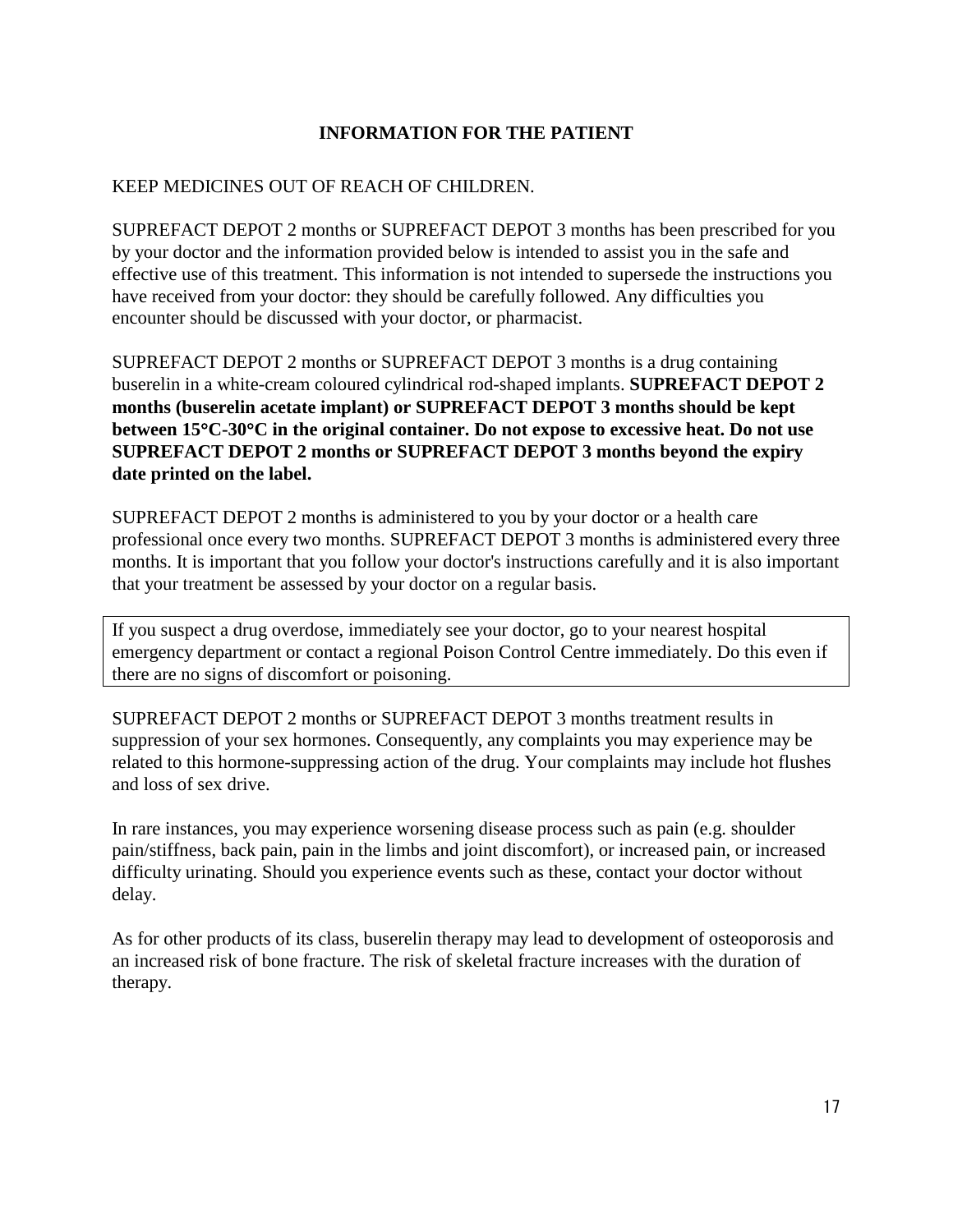The reduction in testosterone associated with your treatment may have negative impact on some risk factors associated with heart disease. Your doctor will determine your risk and will assess your medical condition appropriately. Tell a doctor or pharmacist if you feel a very fast, uneven or forceful heartbeat (palpitations), shortness of breath, chest discomfort, or if you feel faint during treatment with SUPREFACT DEPOT.

SUPREFACT DEPOT may cause dizziness. Do not drive a car or operate machinery until you know how the drug affects you.

Occasionally, a local skin reaction may occur at the injection site such as itching, redness, burning and swelling. These reactions are mild and disappear after a few days. In the event of persisting problems of this nature, consult your doctor.

An increase or decrease in scalp and body hair may also be observed with buserelin treatment.

Very rare cases of benign tumor of the pituitary gland (i.e. small pea size gland located at the base of the brain) were reported during treatment with buserelin, as for other products of its class.

In isolated cases, anaphylactic/ anaphylactoid shock (i.e. extreme allergic reaction) have been observed in patients treated with buserelin.

The reduction in testosterone associated with your treatment may reduce your number of red blood cells. Your doctor will do the appropriate monitoring.

The effect of antidiabetic drugs may be reduced during treatment with buserelin. If you are a diabetic patient, your doctor will check your blood sugar levels regularly.

Drugs that may interact with SUPREFACT DEPOT and may cause a change in heart rhythm (QT prolongation) include, but are not limited to:

- antiarrhythmic drugs (used to treat abnormal heart rhythm) such as: quinidine, disopyramide, amiodarone, sotalol, dofetilide, ibutilide, dronedarone, flecainide, propafenone
- antipsychotic drugs (used to treat mental disorders) such as: chlorpromazine
- antidepressant drugs (used to treat depression) such as: amitryptiline, nortryptiline
- opioid drugs, such as: methadone
- antibiotics, such as: erythromycin, clarithromycin, azithromycin, moxifloxacin
- antimalarials, such as: quinine
- drugs belonging to a class called 5-HT3 antagonists, such as: ondansetron.
- drugs belonging to a class called beta-2 agonists, such as: salbutamol

Your doctor will be able to advise you what to do if you are taking any of these medicines. Your doctor may also perform some blood tests.

Talk to your doctor or pharmacist if you take any other medications or before using over-the-counter medicines or herbal products. Your doctor or pharmacist will evaluate the risk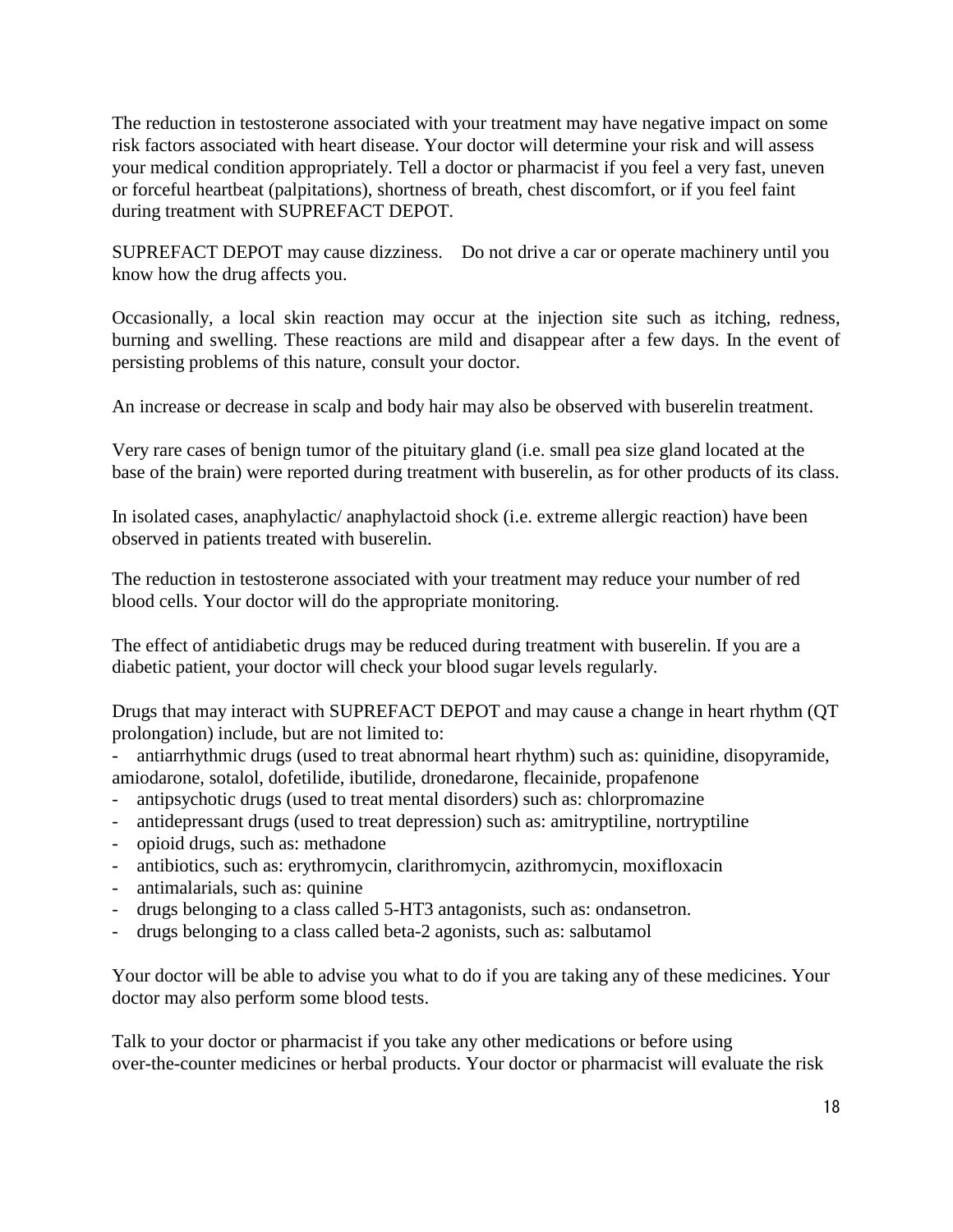of interaction with this medication.

Do not make any changes in your treatment program without first discussing the intended change with your doctor. If you forget to have SUPREFACT DEPOT 2 months or SUPREFACT DEPOT 3 months administered on the specified day, have it administered as soon as you can. If you need more information, ask your doctor.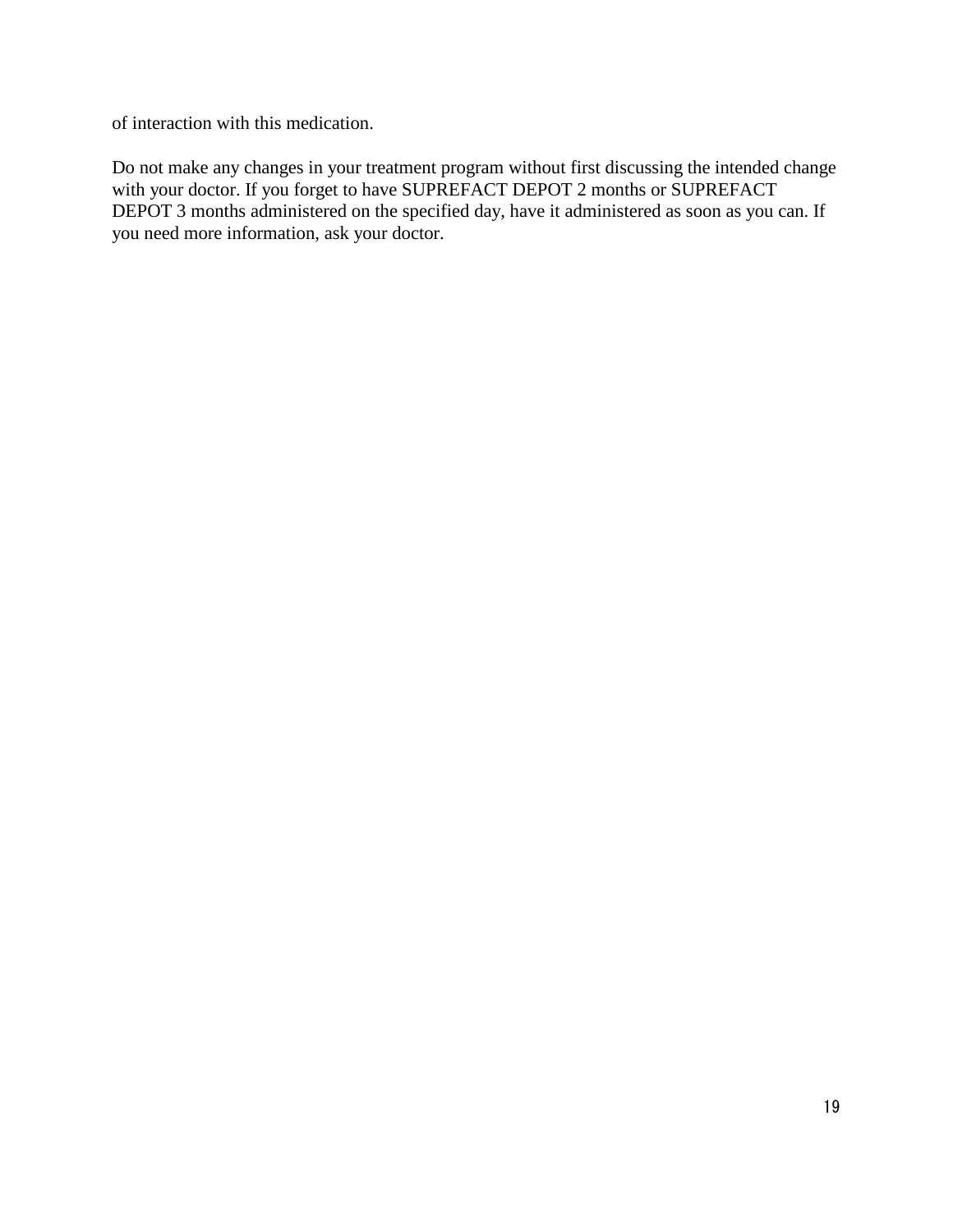# **PHARMACOLOGY**

# **ANIMAL PHARMACOLOGY**

# **General**

In anaesthetized dog, buserelin (1 or 10 mcg/kg/IV) had no significant effect on blood pressure, left ventricular pressure, cardiac contractility, heart rate, ECG, or arterial (femoral) flow.

In dog and rat, buserelin (10 mcg/kg/SC) had no significant saluretic or diuretic effect.

In rabbit, buserelin (10 mcg/kg/SC) had no significant effect on blood sugar.

In guinea pig isolated ileum, buserelin 10 mcg/mL (medium) had no spasmogenic effect and did not relax contractions caused by carbachol, histamine, or barium.

Buserelin (10 mcg/mL Ringer solution bath) had no significant contractile effect on isolated rat uterus.

Behavioural changes were not observed in conscious mouse administered buserelin (1 mg/kg/SC) for one week.

# **Special**

# **Animal: in-vitro**

The LH response was studied on a perfused column of isolated anterior pituitary cells from male rats. After a single pulse of LH-RH, LH output returned to basal levels in 8 minutes. After buserelin, the output lasted 20 minutes.

In-vitro, Leydig cells from hypophysectomized rats showed a 2-fold increase in testosterone responsiveness to buserelin compared to cells from intact rats. Isolated Leydig cells have high affinity sites for buserelin, similar in affinity to receptors in the anterior pituitary. Their short-term stimulation increases testosterone production, while long-term stimulation inhibits testicular function.

In isolated luteal cells buserelin reduced basal progesterone production and inhibited the stimulatory effect of HCG. Specific high-affinity binding of buserelin was observed in dispersed luteal cells, membrane-rich particles from luteinized rat ovary, and rat ovarian granulosa cell membrane preparation.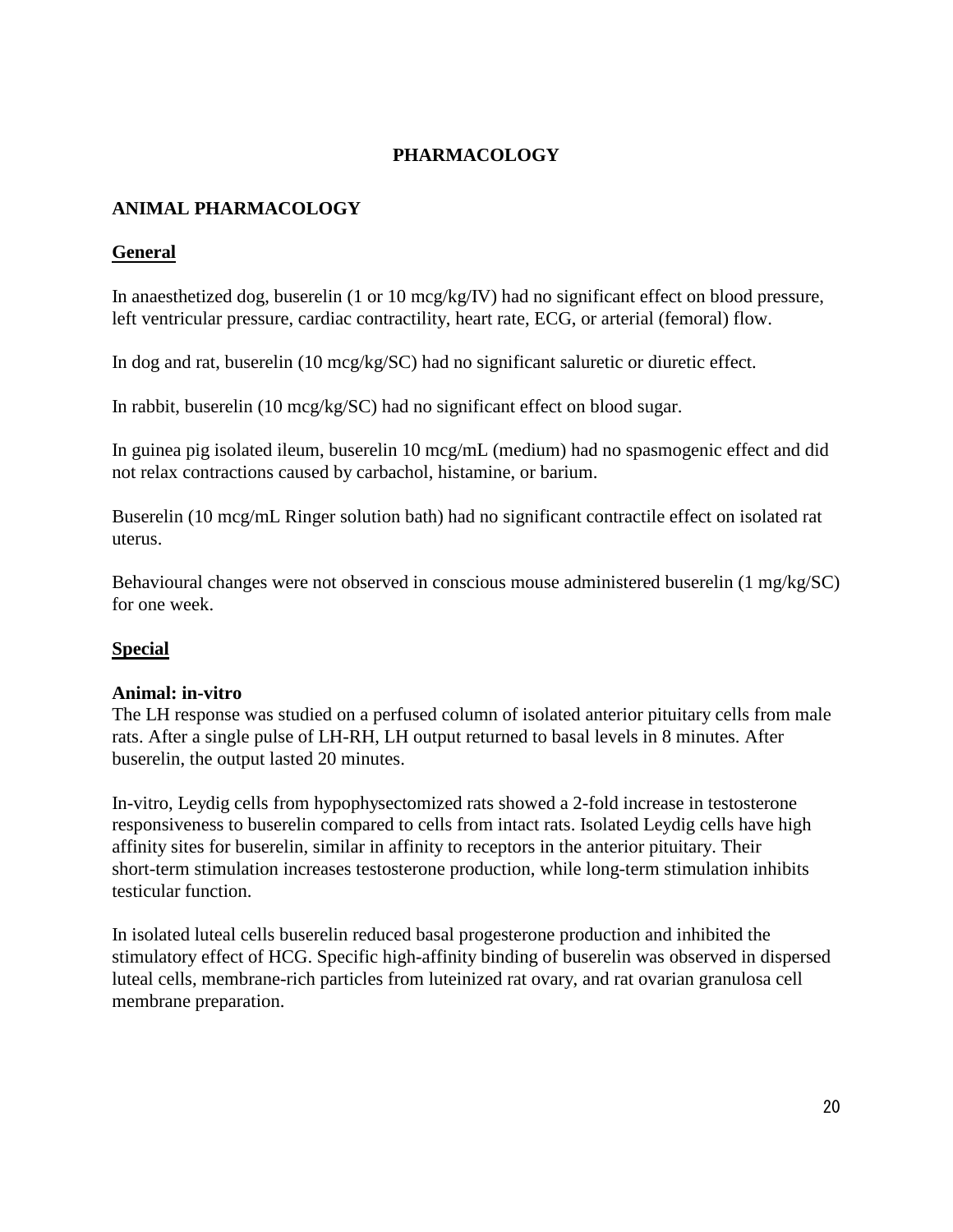#### **Animal: In-vivo**

## RAT

In male rats, 2.5, 5, 25 or 50 ng/80-100 g bw/SC buserelin produced peak plasma LH/FSH increases within 2 hours. Buserelin was 19 times more potent than natural LH-RH in releasing LH and 16 times more potent in releasing FSH. Buserelin can directly stimulate testosterone secretion by Leydig cells. When buserelin was injected in 55-day old male rats which had been hypophysectomized 3 days earlier, testosterone levels in serum rose to levels similar to those in intact untreated rats of the same age.

Male rats given buserelin 500 ng/day/SC/14 days showed serum LH and testosterone (T) stimulation at day 1 followed by blunted LH response, and absent T response at day 7 and 14. Animals given same daily dose by SC infusion showed day 1 LH and T response to be relatively blunted with absent response at day 7 and 14.

Groups of 10 initially immature rats were given buserelin 0.05, 0.1 or 0.2 mg/kg/SC/day for 28 consecutive days. Testicular weight and plasma testosterone level were reduced, compared to controls. Continuous infusion for 6 days of buserelin in doses of less than 340 ng/day in male rats led to an increase in pituitary LH-RH receptor numbers; when the daily dose was increased 10-100 fold pituitary LH-RH receptors were progressively down-regulated.

In immature female rats, pretreated with pregnant mare serum gonadotropin (PMSG), ovulation was induced by the intravenous injection of 3 ng of buserelin. The equi-effective dose of natural LH-RH was 130 times larger.

A luteolytic effect of buserelin was shown in rats made pseudopregnant with PMSG and human chorionic gonadotropin (HCG) using 50 ng subcutaneously from day 6 to day 9 of pseudopregnancy. Buserelin lowered serum progesterone level, ovarian ascorbic acid concentration and ovarian HCG binding. In mated rats, buserelin prevented pregnancy.

Adult male rats were given 0, 2.5 or 12.5 mcg/kg/day/SC or 5 or 25 mcg/kg/ twice weekly/SC buserelin for 12 months. Body weight was unaffected. The low daily dose significantly ( $p < 0.05$ ) reduced the weight of testes and seminal vesicles. The high daily dose significantly reduced weights of testes, ventral prostate, seminal vesicles and levator ani muscle. Twice weekly, high-dose alone significantly reduced the weight of seminal vesicles only. Prostate weight was suppressed by daily dosing but returned to control values after a 5 month buserelin-free period.

In single dose rat studies, adult male Wistar rats (total  $n=42$ ) were administered SC implants containing 3.3 mg buserelin acetate and poly-(D,L-lactide-co-glycolide) [PLG] in a 50:50 or 75:25 molar ratio and observed for up to 42 days or 70 days, respectively. Initial comedication with cyproterone acetate 1 mg/rat was injected SC once daily during the first 7 days post-implantation. Relative weight of the prostate and testes and relative binding capacity of pituitary LH-RH and testicular LH receptors were inhibited compared to untreated controls and testosterone secretion was suppressed for more than 42 and 70 days, respectively, for the two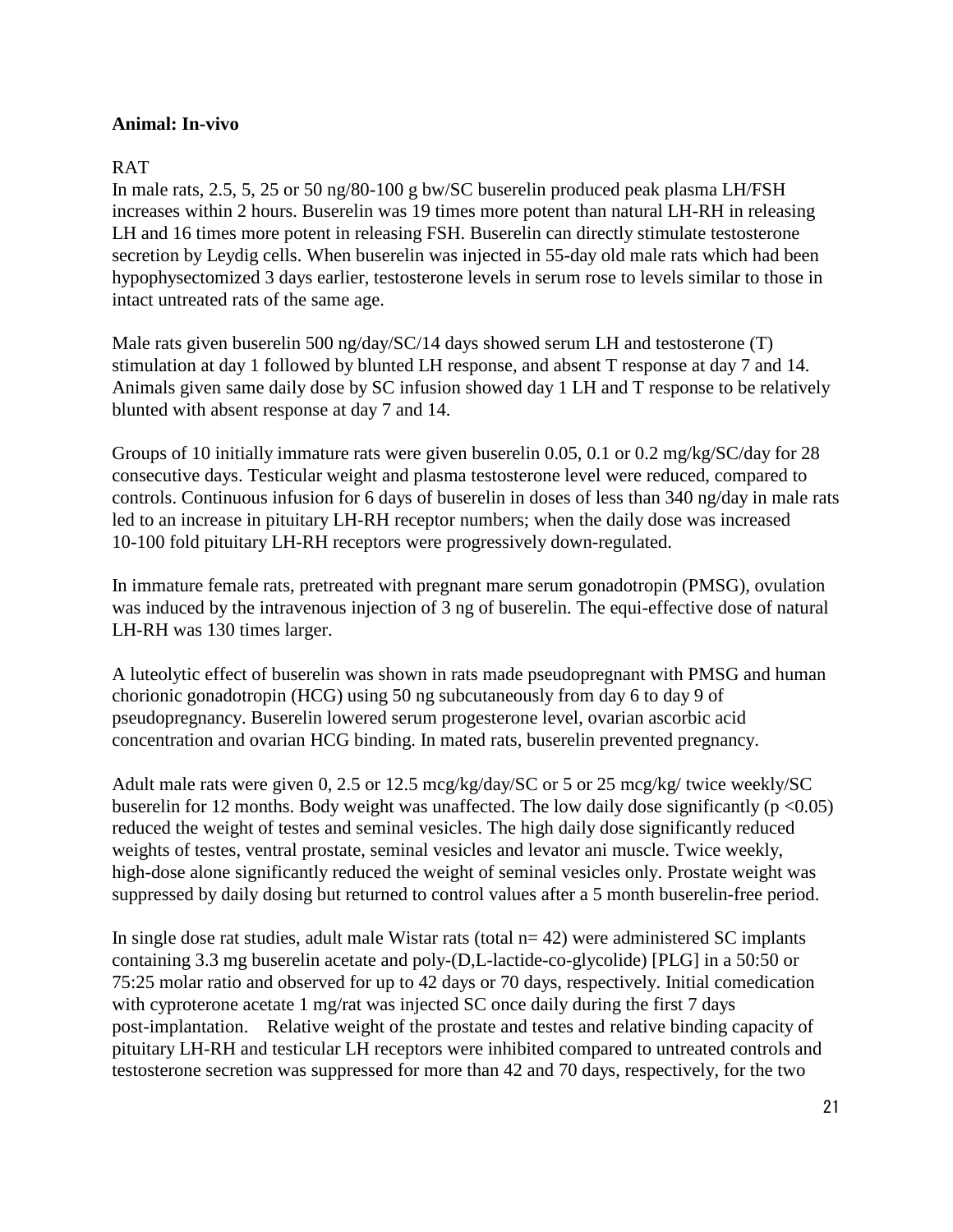buserelin implants. At the end of the dose interval for the PLG 75:25 implants (day 56), the minimum release rate was 22.8 to 41.9 μg/day and 82 to 86% of the 3.3 mg dose was released by the implants. These implants degraded slowly with an accelerated period of disintegration starting on day 56 post-implantation (terminal  $_{\text{to/2}}$  was 20 days corresponding to the terminal phase of biodegradation).

Adult rats (n=18) were administered a single dose implant containing 3.3 mg buserelin acetate and then observed for 112 days. The implant has sufficient release rate to suppress testosterone for more than 3 months; the release rate was  $>$  5 µg/day at day 112. In rats (n=16) implanted with 6.6 mg (2 rods) buserelin acetate and then observed for 112 days, size and weight of implants decreased from day 84 onwards. The residual buserelin content decreased time-dependently from week 2 until week 16 (74.31% of initial content versus 3.3% of initial content).

# **HAMSTER**

Following administration of 0, 2.5, 5.0, 25.0, or 50 ng/SC buserelin to male hamsters (and rats), the minimal effective dose for LH and FSH release in hamster was 2.5 ng (LH) and >50 ng (FSH). In rat the minimal effective dose was 2.5 ng for both variables.

#### GUINEA PIG

In guinea pigs, after a single dose of buserelin 100 ng/ 100 g bw/SC to males and females, peak LH levels occurred at 120 minutes post-dosing. Doses of 0, 4 or 16 mcg/kg buserelin/SC, to females for 28 days, followed by exposure to fertile males for 100 days during which drug treatment continued, resulted in 0% pregnancy rate in buserelin-dosed groups and 100% pregnancy rate in controls.

#### RABBITS

In adult male rabbits receiving daily subcutaneous injections of 0, 2, 20, or 200 mcg buserelin/kg body weight for 4 weeks, significant  $(p<0.05)$  reductions were observed in testes and prostate weight, pituitary LH, serum testosterone and testicular testosterone values, at high dose only. A reduction in hypothalamic LH-RH was not significant.

#### DOG

In male dogs, 2.5 mcg/kg/day/SC buserelin reduced serum testosterone levels to 6% of control. When buserelin was discontinued, after six months, testicular involution was reversible within two months.

In adult male Beagle dogs  $(n=12)$  treated SC with a single implant containing 3.3 mg buserelin acetate and PLG 75:25 or PLG 50:50, average duration of testosterone suppression with PLG 75:25 implants was 148-170 days whereas PLG 50:50 implants suppressed testosterone for 93-108 days. Serum testosterone returned to normal levels within 6 weeks after the end of suppression. A close relation between the minimum therapeutic release rate and maintenance of testosterone suppression was found. During the dose interval of 56 days, 72-75% and 90-96% of the dose were released from the PLG 75:25 and PLG 50:50 implants, respectively.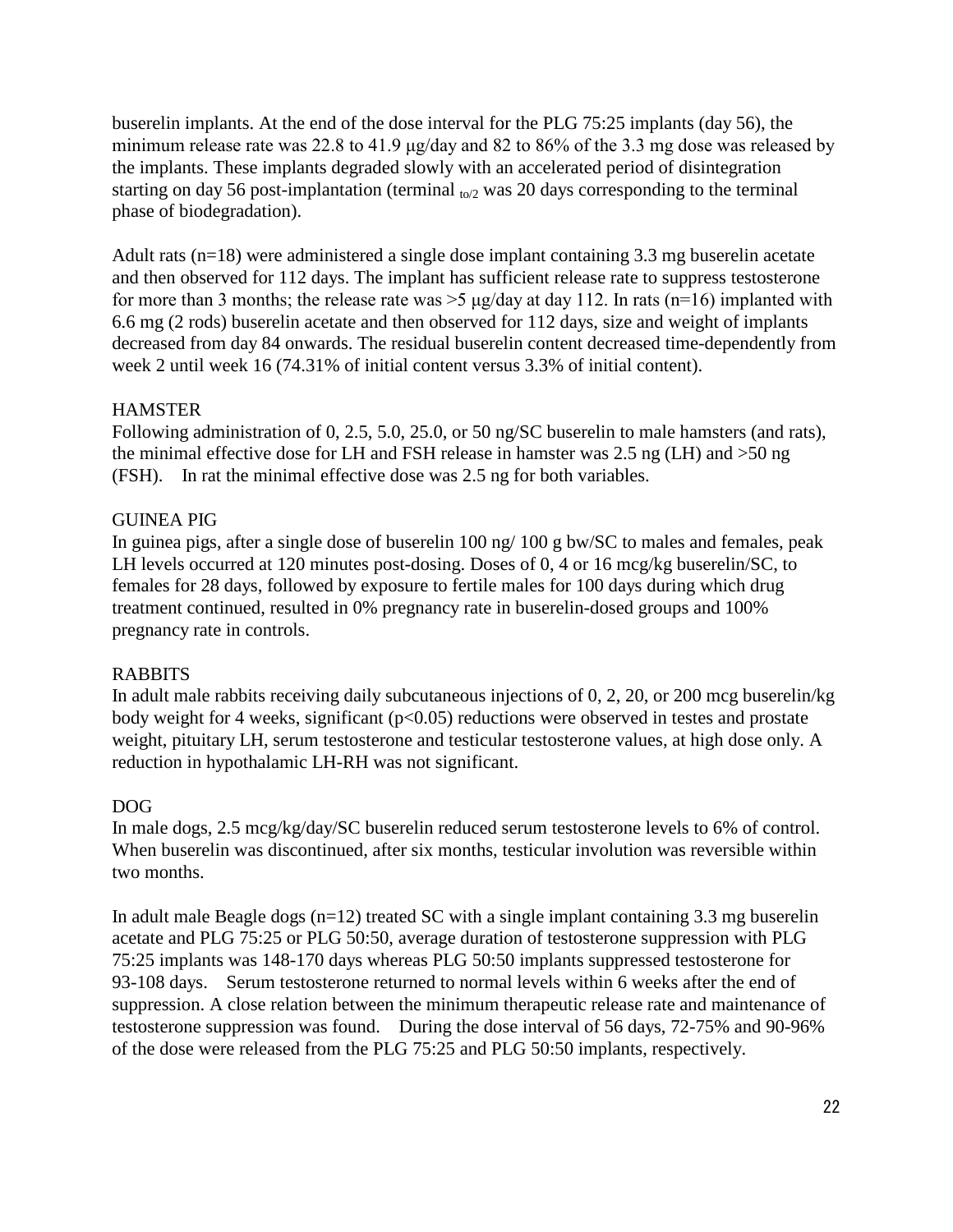In a repeated dose study in male prepubertal dogs administered 3.3 mg buserelin implants of PLG 75:25 every 56 days for 392 days, serum testosterone was consistently suppressed to the prepubertal range during treatment until 129 days after the last implant injection. Thereafter, serum testosterone started to rise and sexual maturation was completed in all animals within 1 year and testicular histology was normal in all dogs within 2 years. The pharmacokinetics showed a reproducible release profile. The maximum release rate was found on the first day of implantation, the minimum therapeutic release rate was determined to be 13.8 μg/day and the terminal  $t_{1/2}$  of buserelin release from the implants was 26 days.

In Labrador dogs (n=4) treated with a single 3.3 mg dose of buserelin implant and observed for 246 days, serum testosterone was suppressed for an average duration of 180 days. Serum testosterone reached the normal range within 6 weeks after the end of suppression. During the interval of 112 days, 77.5% of the buserelin dose was released.

#### **MONKEY**

The effect of 5 mcg/day/SC/1 year buserelin was studied in nine female stumptail monkeys. Ovulation was inhibited in 3 of the animals. These animals became amenorrheic. Serum estradiol levels fluctuated between values associated with the early to mid-follicular phase of the normal cycle and never reached the late follicular phase. In a further 3 animals, buserelin also inhibited ovulation, but serum estradiol levels occasionally rose to values associated with the late follicular phase, indicating that follicular maturation was not completely suppressed. These animals had irregular patterns of menstruation. In the remaining 3 animals, ovulation was not suppressed. Increasing the daily dose of buserelin to 20 mcg suppressed ovulation in 2 of these animals and reduced the number of cycles in the remaining one. Cycles in this last animal were suppressed when buserelin was administered at a dose of 10 mcg twice daily. At the end of dosing, almost all animals ovulated within 2-4 weeks.

In eight prepubertal male monkeys, each treated with 8 implants of PLG 75:25 followed by 11 implants of PLG 50:50, with 3.3 mg to 4.4 mg buserelin acetate per implant, every 4 weeks, testosterone (T) secretion remained suppressed in the prepubertal range during the entire treatment period until 70 days after the last implant. At this time, buserelin excretion in the urine had decreased below 1.5 μg buserelin/g creatinine. The minimum therapeutic release rate was determined to be 3.5 μg/day. After a recovery period of 12 months, serum T reached the adult range. Analysis of sperm counts, motility and morphology showed fully developed spermatogenesis in all monkeys.

# ACROSS SPECIES

A comparison of acute equi-effective doses of buserelin and native LH-RH shows that the synthetic agonist was 42 times more potent in the **rabbit** follicle stimulation test, 120 times more potent in the **rat** LH release test, 100 times more potent in the **rat** ovary ascorbic acid test and 20 times more potent in the **sheep** LH release test.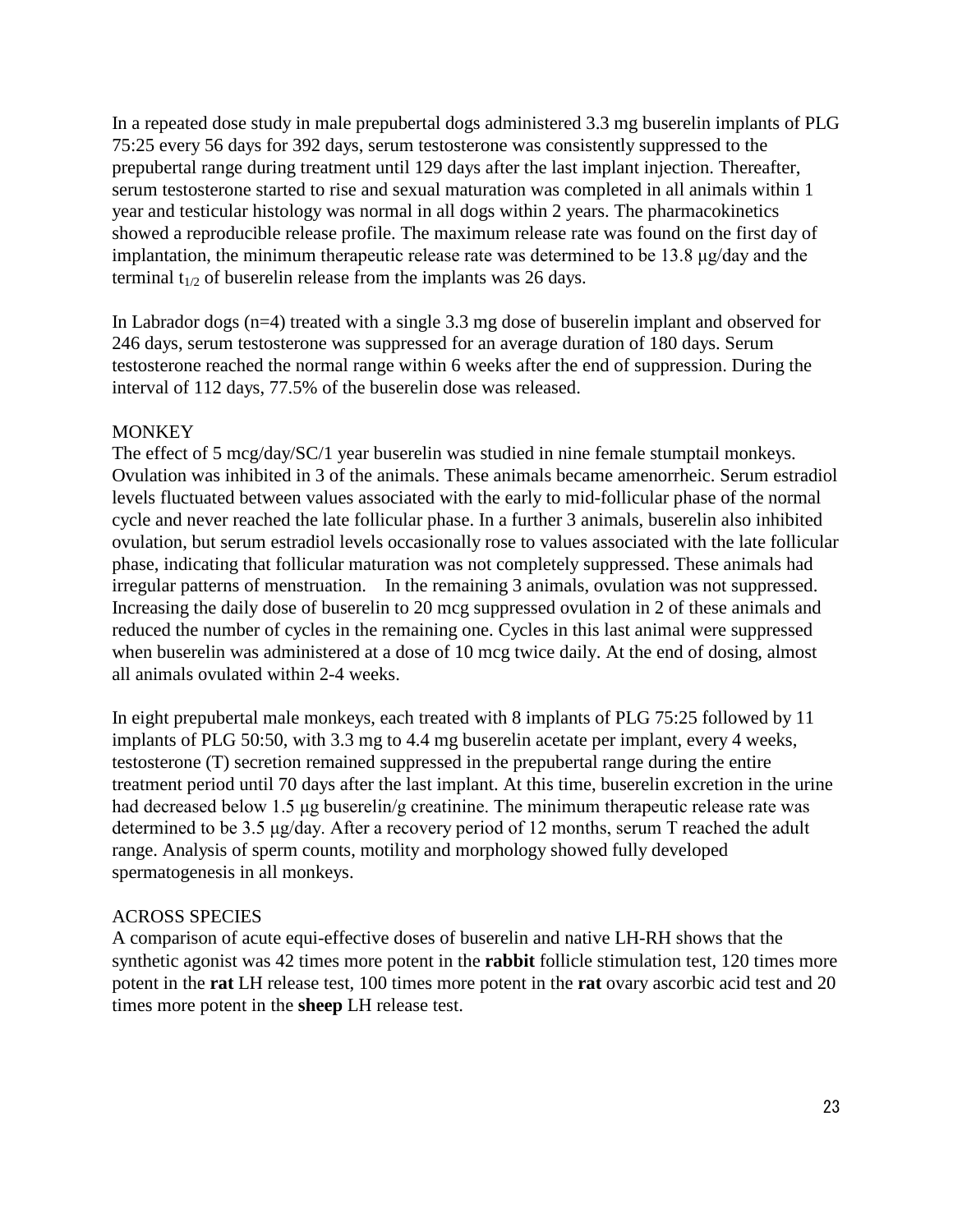## **PHARMACOKINETICS AND METABOLISM**

#### **Plasma elimination**

Plasma elimination of buserelin was determined in two groups of 2 male rats (450-500 g) given 2 mcCi<sup>125</sup>I- buserelin/IV (2.15 ng buserelin) or 2 mcCi<sup>125</sup>I- buserelin plus an excess (50 ng) dose of unlabelled buserelin/IV in 2 mL saline. Continuous blood collection (500 mcg/5 min) preceded sacrifice at 90 minutes post-dosing. Plasma elimination followed a multi-exponential course with a rapid initial  $t_{1/2} = 10$  min., an intermediate  $t_{1/2} = 26$  min. and a prolonged  $t_{1/2} = 90$ minutes. The excess buserelin dose did not change the plasma elimination rate.

In further rat studies, buserelin 10 mcg/100 g bw/IV showed a physical  $t_{1/2}$  in plasma of 3-6 minutes using RIA methods. In the 60 minutes post-dosing  $(1 \text{ mcCi}^{125})$ -buserelin) about 20% more buserelin was cleared compared to the same dose of labelled LH-RH.

#### **Organ Distribution**

Two groups, each of 4 male rats, were given 1 mcCi of <sup>125</sup>I-buserelin (specific activity 200 mcCi/mg) or <sup>125</sup>I-LH-RH/IV and sacrificed 60 minutes post-dosing. Radioactivity was detected, in both groups, in liver, kidney, spleen, (skeletal) muscle and glands (adrenal, pituitary, thyroid, salivary). In terms of the percent of dose accumulated by tissue, liver (2.1% of LH-RH dose and 12.7% of buserelin dose) showed greatest accumulation followed by kidney (1.02% LH-RH dose and 5.5% buserelin dose). The pituitary (biological target organ for gonadotropin release) showed a much greater buserelin accumulation (0.035%) than LH-RH (0.0006%). The (3-9 heptapeptide) metabolite of buserelin does not accumulate in pituitary but is concentrated in liver and kidney.

#### **Metabolism**

The metabolism of buserelin was examined in rat and in-vitro by means of buserelin- $^{125}I$  Tyr<sup>5</sup> which was biologically fully active. The metabolites were identified by TLC or HPLC or RIA. Immunological inactivation of buserelin is determined by N-terminal decomposition, by cleavage of the pyroglutamic acid- hesitating bond. Buserelin metabolism was examined in-vitro by inactivating unlabelled buserelin with enzyme preparation. Buserelin is rapidly inactivated by enzymes from liver, kidney and anterior pituitary. The main buserelin-degrading enzyme is pyroglutamyl-amino-peptidase (PGP), an enzyme which can be isolated from mammalian liver and anterior pituitary. Buserelin is also inactivated by chymotrypsin-like enzymes such as neutral endopeptidase from the pituitary.

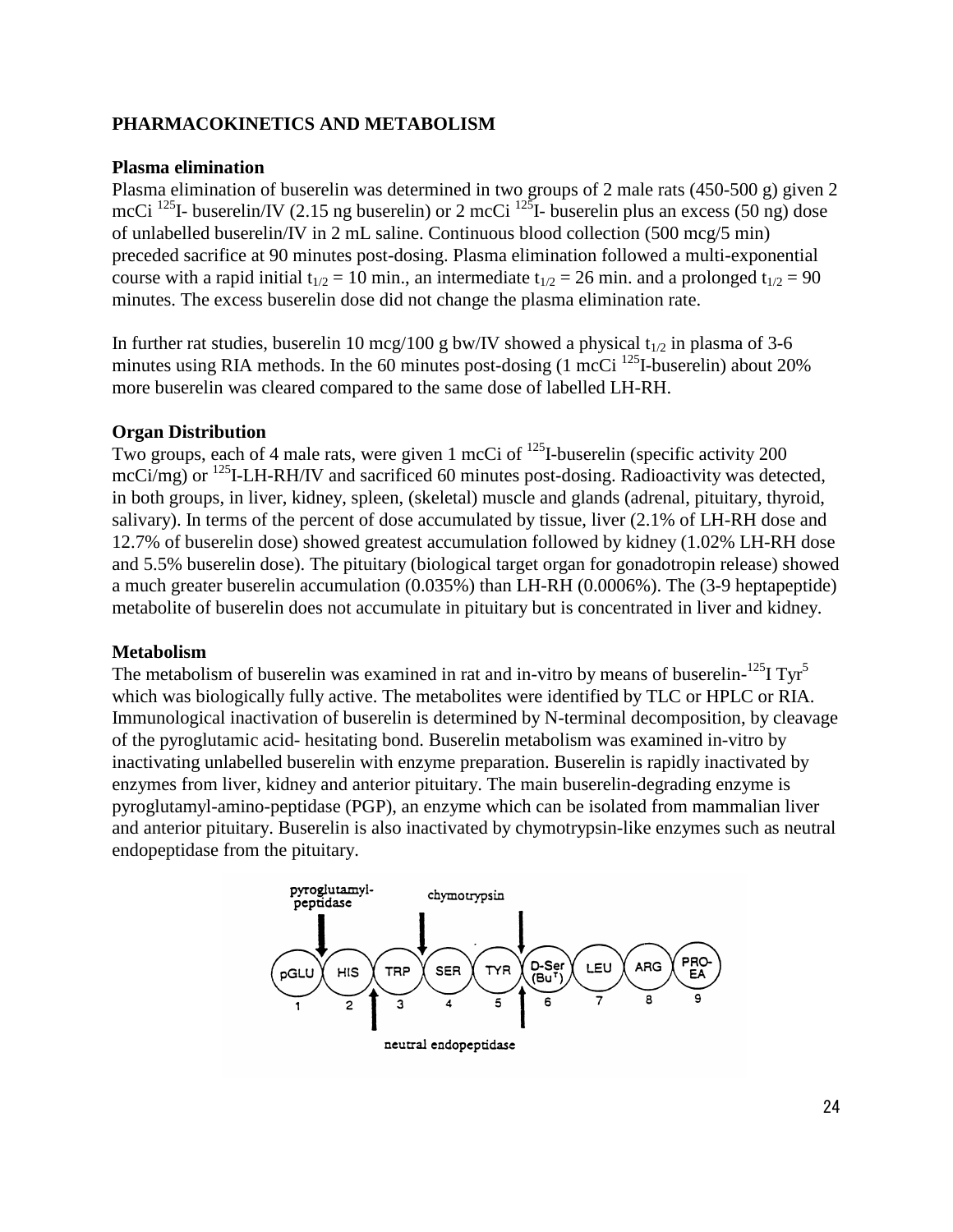Enzyme degradation of a nonapeptide agonist: Buserelin is inactivated by N-terminal degradation. Cleavage sites indicated by arrows. The Tyr<sup>5</sup>-D-Ser(Bu<sup>t</sup>)<sup>6</sup> bond is resistant to degradation. All C-terminal metabolites have negligible biological activity.



*Identification of Buserelin metabolites in tissue extracts. (Left Panel) C-terminal Buserelin fragments of decreasing chain length, labeled in Tyr<sup>5</sup> with 125I. (Middle panel) Chromatographic mobility on TLC plates (percent radio label per fraction). (Right panel) Products formed after sequential degradation with pyroglutamylaminopeptidase, followed by chymotrypsin.*

Buserelin metabolites in the urine of the mouse, rat, dog, monkey and human administered buserelin SC in isotonic saline or buserelin implants were investigated (by HPLC/RIA) in one study to assess whether the metabolism in animal species was similar to that in human. Similar types of metabolites were detected in the urine of the mouse, rat, dog, monkey and human. The buserelin (5-9) pentapeptide was the main metabolite for all 5 species. The fraction of intact buserelin excreted in each species was different. None was found in the mouse and the highest amount (49.8% of total administered dose) was detected in the dog. The mouse had the highest and the dog had the lowest dose-requirement for testosterone (T) suppression. In the monkey and the human, there was a large fraction of intact buserelin in the urine (47.7% and 43.7%, respectively). The dose-requirement for suppression of oestradiol secretion in the female monkey and human (by infusion or implants) was similar. In the rat, the fraction of intact buserelin was lower (23%) than in the dog, monkey and human, and the dose required for half-maximal suppression of T secretion is higher than in the dog, monkey and human.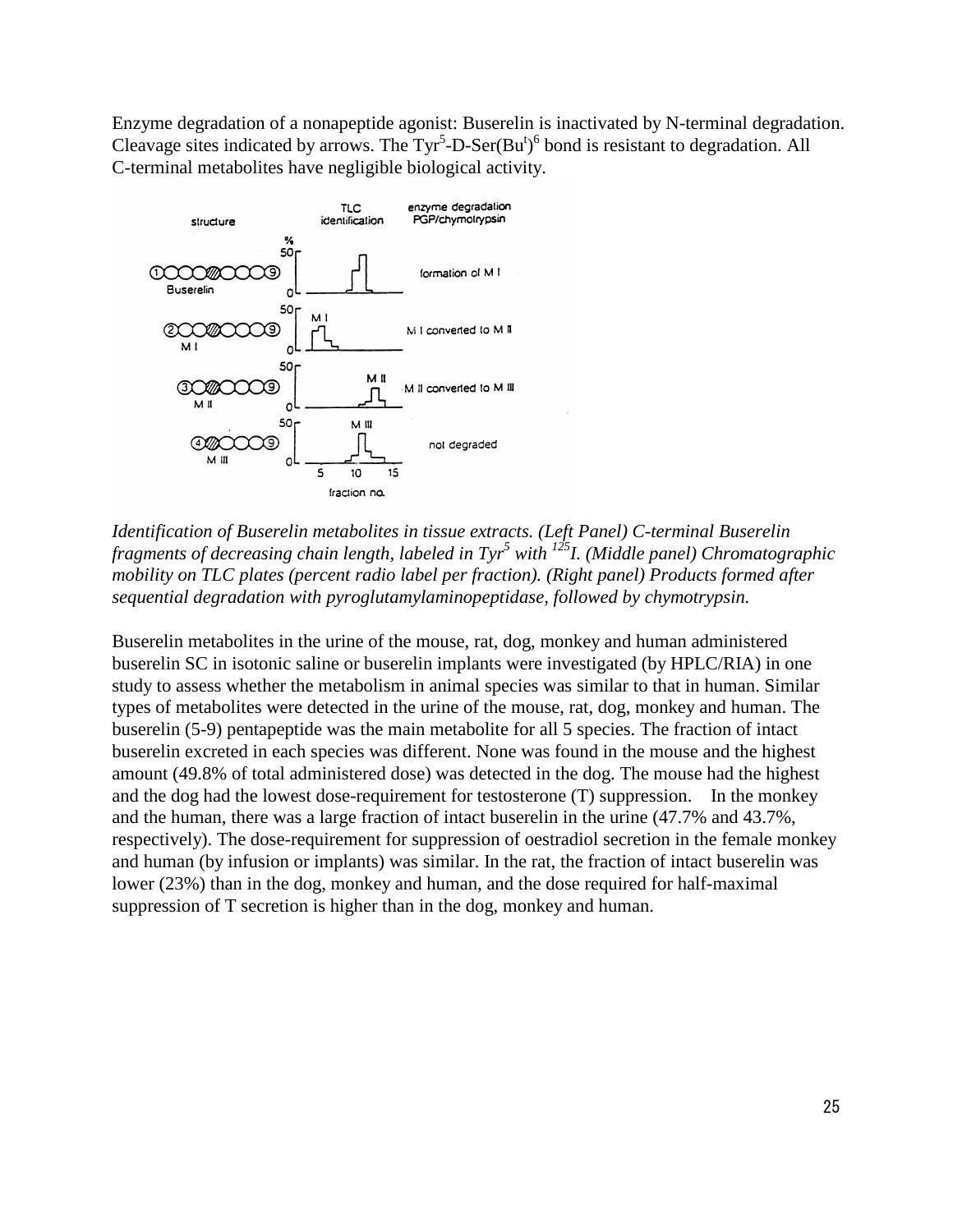# **HUMAN PHARMACOLOGY**

# **SUPREFACT DEPOT 2 months (buserelin acetate implant)**

A single dose study was conducted in 16 healthy male subjects (mean age: 29.3 years; range: 21-35 years). The healthy volunteers were administered single injections of 3.3 mg (Group 1, n=8) or 6.6 mg (Group 2, n=8) buserelin acetate implants, and

19-nortestosteronehexo-oxyphenylpropionate IM daily as comedication starting 7 days before the implant injection and once every 3 weeks up to week 23, to assess the pharmacokinetic profile of the implant by determination of immunoreactive buserelin levels in serum and urine (by RIA) at various time intervals.



*Pharmacokinetic profile of a single injection of a 3.3 mg or 6.6 mg buserelin acetate implant dose. Linear graphs of serum buserelin versus time and urinary buserelin versus time (RIA method).*

AUC values for the two doses were dose proportional. Mean residence times of buserelin after administration of 3.3 mg and 6.6 mg buserelin acetate implant were  $4.7 \pm 0.4$  and  $4.1 \pm 0.3$ weeks, respectively. At the end of 56 days, 82 and 84% of the 3.3 mg and 6.6 mg dose, respectively, had been released. No adverse events were reported. Deviations of laboratory values were considered minor and not related to study the drug.

In a multiple-dose pharmacokinetic study, 11 patients (mean age: 72 years; range: 55-81 years) with Stage B (n=4), C (n=6) or D2 (n=1) prostatic cancer were administered 3.3 mg buserelin acetate implants every 4 weeks for up to 6 months to assess the pharmacokinetics, efficacy and tolerance of the implants.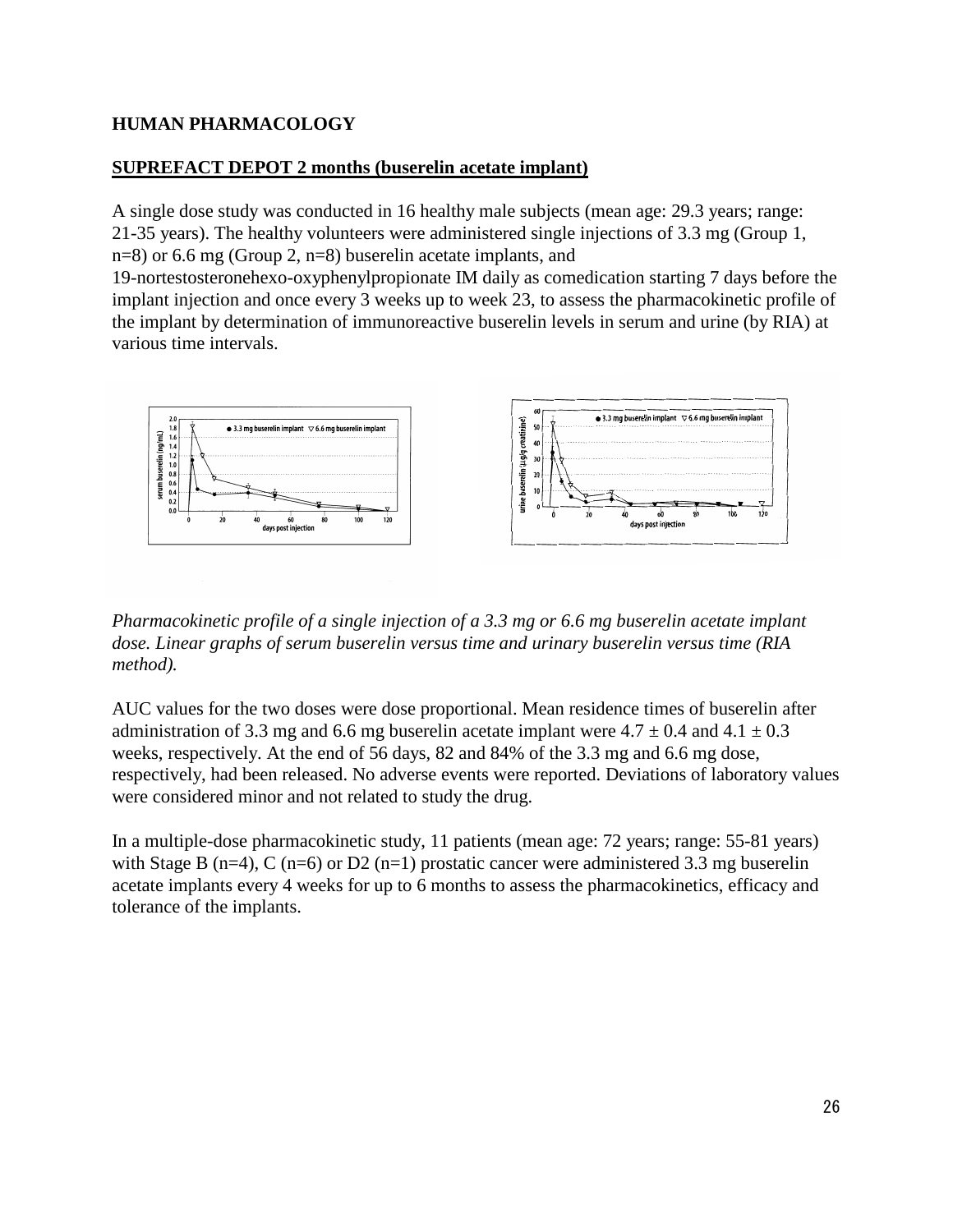

*Graphical presentation of serum buserelin concentration, urinary buserelin excretion and serum testosterone concentration obtained after multiple administration of 3.3 mg buserelin implants, once every 4 weeks (RIA method).*

All patients achieved surgical castration level (1.0 ng/mL) of serum T after 45 days which was maintained until the end of the study. According to National Prostatic Cancer Project (NPCP) criteria 3 of the 5 evaluable patients had no change in tumor status and 2 patients had partial remission (one of these had elevated prostatic acid phosphatase levels). No serious adverse events were observed. Seven patients experienced hot flushes, an expected side effect of hormonal castration.

The longterm effects of multiple administration of the 6.6 mg buserelin acetate implant on LH and testosterone (T) secretion were investigated in several studies. In one study, 28 patients (mean age: 73 years; range: 43-85 years, with Stage C (n=6) or D (n=22) prostatic cancer) initially received a 3.3 mg implant (23/28 cases as single dose; 4-week dosage interval) followed by 6.6 mg every 8 weeks (mean of 6 implants). All patients also received cyproterone acetate (150 mg/day  $[n=9]$  or 300 mg/day  $[n=9]$ ) or flutamide (750 mg/day  $[n=10]$ ) as initial antiandrogen treatment for flare reaction prophylaxis, given 7 days before the first implant and ending 28 days after the first implant. A local anaesthetic (Lignocaine 2%) was given to all patients prior to implant injection.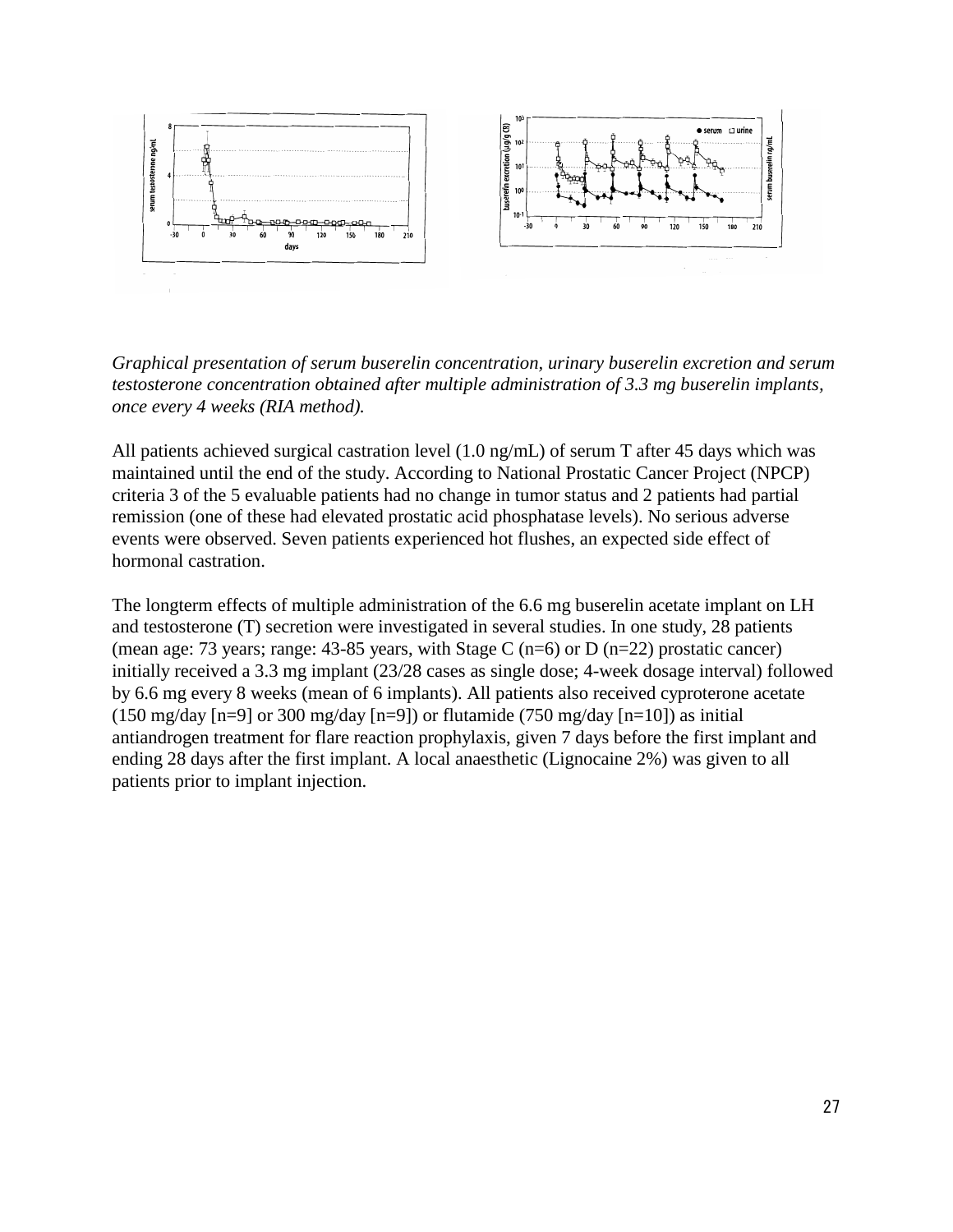The serum and urinary buserelin and serum T and LH concentrations were assessed (by RIA) before and 4 hours after each implant as well as at weekly intervals for serum and urine buserelin.



*Graphical presentation of serum buserelin concentration, urinary buserelin excretion and serum testosterone concentration obtained after multiple administrations of 6.6 mg buserelin acetate implant following pretreatment with the 3.3 mg dose (RIA method).*

There was a correlation between the therapeutic buserelin levels measured in the urine and serum and the suppression of T secretion. At trough levels (urinary excretion of 3.0 and 6.0 Φg buserelin/g creatinine for the 3.3 mg and 6.6 mg dose, respectively), full T suppression was always maintained. No initial antiandrogen treatment was found superior on the basis of the study data. Local tolerance was good. Expected symptoms of androgen deprivation were reported. Laboratory investigations did not reveal any changes attributable to buserelin.

In a second study, 2 parallel groups received either 3.3 mg every 4 weeks (Group 1: 7 patients with Stage D1 or D2 prostatic cancer, mean age: 63; range: 60-81 years) or 6.6 mg every 8 weeks (Group 2: 7 patients with Stage D1 or D2, mean age: 67; range: 52-81 years). All these patients also received initial comedication with an antiandrogen (cyproterone acetate 150 mg/day) starting one week before (Day -7) and ending 5 weeks after the first implant in order to avoid a clinical flare reaction. A third group in this study (Group 3: 3 patients with Stage C or D, mean age: 67; range: 60-79 years) was pretreated with buserelin nasal spray dose and did not receive an antiandrogen when starting buserelin implant treatment. If requested, a local anaesthetic (Lidocaine 1%) was given prior to implant injection.



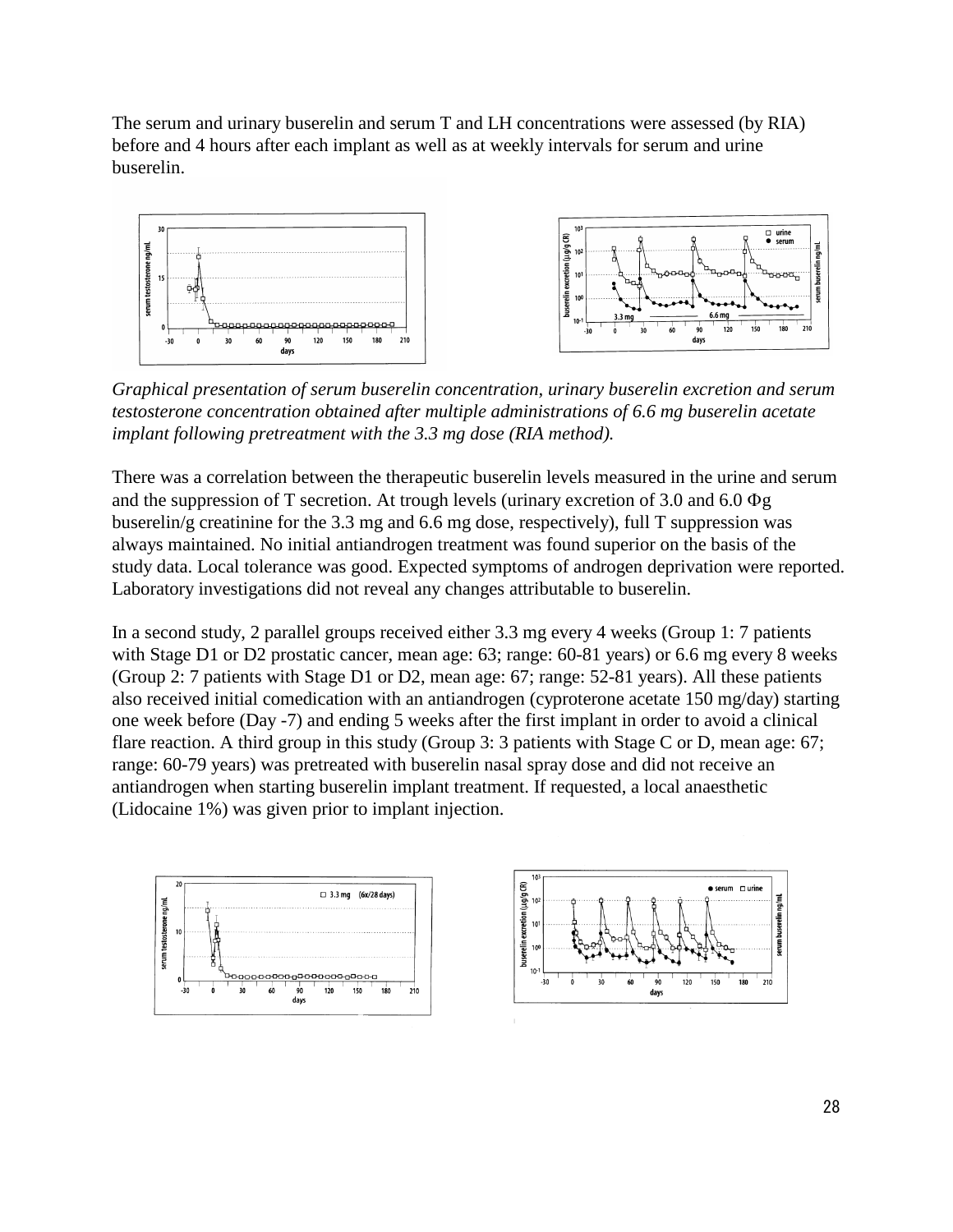

*Graphical presentation of serum buserelin concentration, urinary buserelin excretion and serum testosterone concentration obtained after multiple administration of 3.3 mg or 6.6 mg buserelin acetate implants to patients pretreated with an antiandrogen (Groups 1 and 2, respectively) (RIA method).*

No stimulatory effect of the implant on LH and T secretion was found in Group 3 patients and none of these patients showed T values above castration levels at any time during the study. At  $C_{\text{min}}$  levels (urinary excretion of 6.0 and 4.4 µg buserelin/g creatinine for the 3.3 mg and 6.6 mg dose, respectively), full T suppression was always maintained in all patient groups. Local tolerance was good. Expected symptoms of androgen deprivation were reported. Laboratory investigations did not reveal any changes attributable to buserelin. One patient in Group 3 developed a severe headache 9 weeks after implant treatment initiation which continued about a year until the patient discontinued therapy. The causal relationship of headache with the study drug was judged highly probable.

#### **SUPREFACT DEPOT 3 months (buserelin acetate implant)**

To assess the pharmacokinetic profile of SUPREFACT DEPOT 3 months, a single dose study (n=22) was conducted in patients, (mean age 69.5 years), with prostatic cancer. The patients were administered single dose injections of SUPREFACT DEPOT 3 months (buserelin acetate equivalent to 9.45mg of buserelin base), and cyproterone acetate as comedication from 1 week before until 4 weeks after buserelin acetate injection. Buserelin showed a rapid release phase and a long-lasting release period of more than 3 months. The maximum serum concentration was reached about 4 hours after injection with a mean maximum concentration  $(C_{\text{max}})$  of 8.11 ng/mL. Mean AUC (area under the serum concentration-time curve), calculated to the last sampling point, was 50 ngΑday/mL. Mean serum buserelin concentration on day 112 was 0.52 ng/mL. Generally urinary excretion of buserelin remained above the target value of 1 μg/g creatinine during the entire study period (112 days)for all patients, thereby ensuring testosterone suppression. The mean percentage of time that buserelin remained above  $1\mu g/g$  creatine in all patients was 96.8%. An initial rise in testosterone was seen in the first 48 hours. By day 7 testosterone had decreased in all patients. Mean time until castration range (castration range = 0-2 nmol/L serum testosterone concentration) was reached was 10 days. By week 4 and until the end of the study testosterone levels were well in the castration range.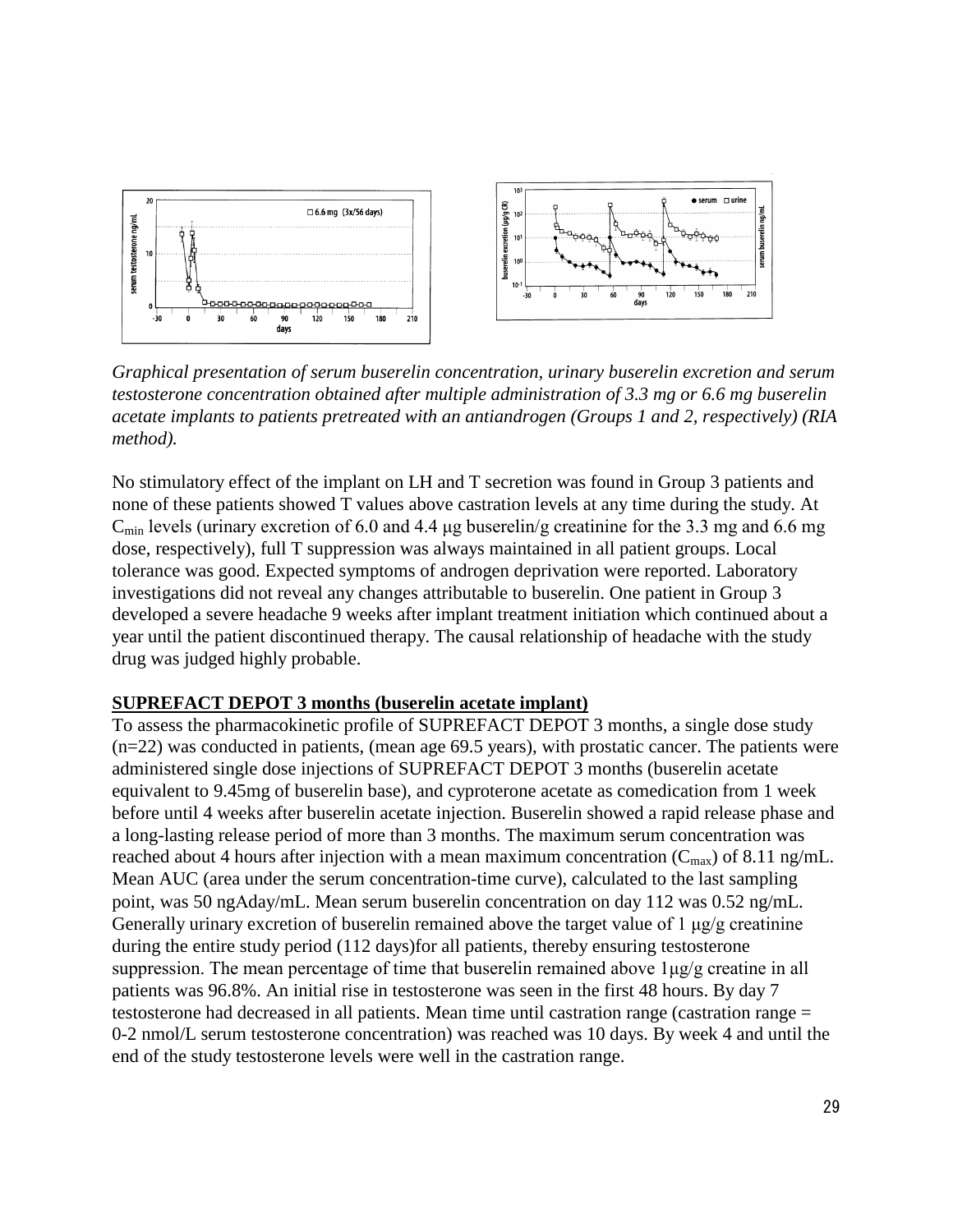

*Graphical presentation of serum buserelin concentration, urinary buserelin excretion and serum testosterone concentration obtained after single dose administration of SUPREFACT DEPOT 3 months (buserelin acetate implants equivalent to 9.45mg of buserelin base) to patients pretreated with an antiandrogen.*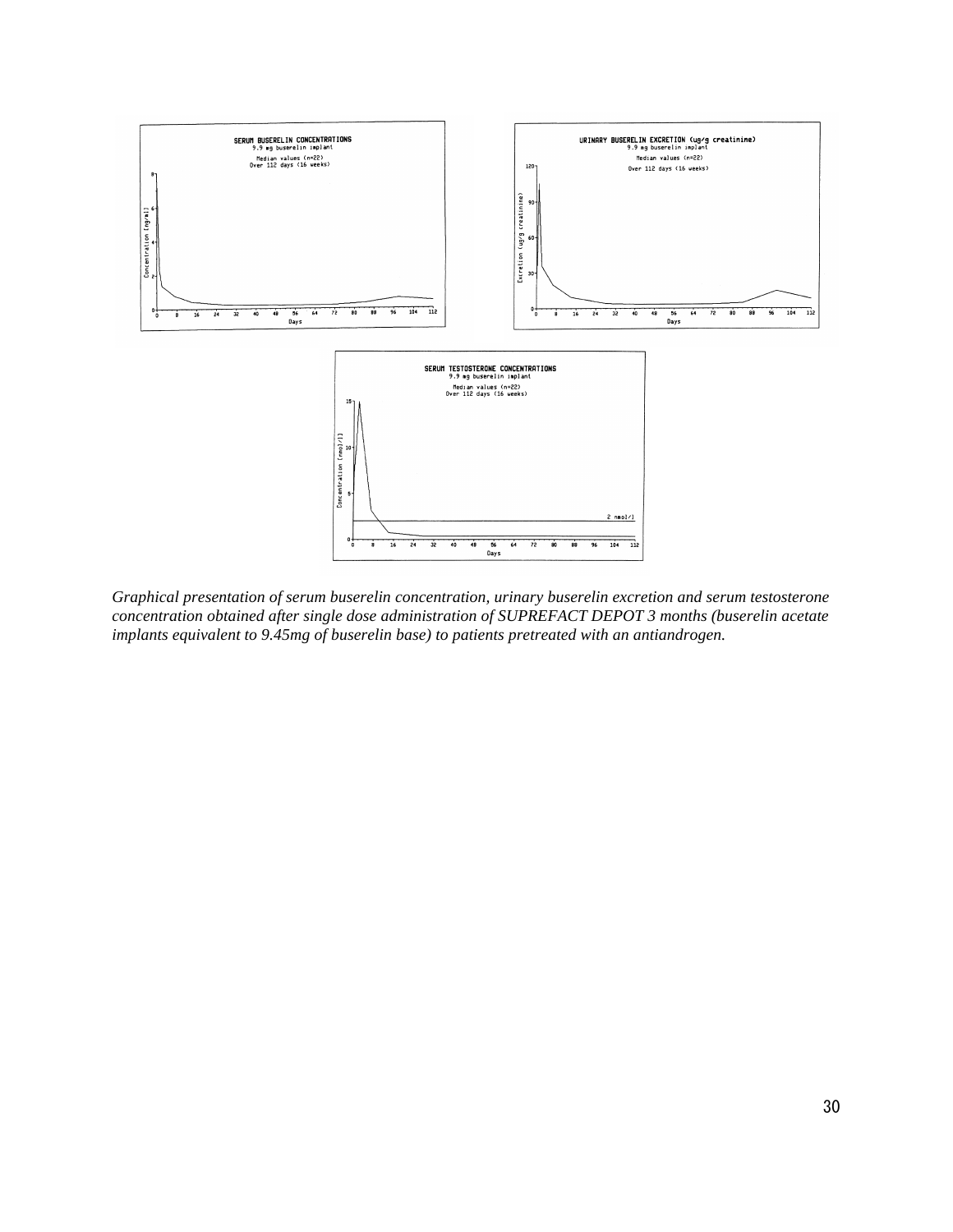# **TOXICOLOGY**

#### **Local Tolerance**

Local tolerance of subcutaneous injection of SUPREFACT DEPOT 2 months was excellent in the repeated-dose studies in **monkeys** and in the carcinogenicity study in **rats**. No skin reactions or irritation were observed.

A single dose study in **rats** investigated the biodegradation and local tolerance of the implants. In 4-6 animals killed up to 10 weeks post-implantation, the tissue capsule surrounding the injection was assessed by scanning electron microscopy and showed a mild reaction with a thin fibrous texture and few multinucleated cells. Gradual swelling of the implant material was observed *in vitro* and in the rats until 8 weeks post- implantation, followed by accelerated degradation. After 3-4 months, implants had completely disappeared from the injection site.

#### **Acute Toxicity**

**Mice,** 10 males and 10 females, were given buserelin 0.5 mg/kg/IV and **rats,** 10 males and 10 females, were given 1 mg/kg/IV. There were no deaths and no abnormal findings.

#### **Subacute and Chronic Toxicity**

In **a 4-week** study, 4 groups of 10 male and 10 female initially immature **rats** were given 0, 0.05, 0.1 or 0.2 mg/kg/day/SC buserelin. Body weight gain was retarded in males and accelerated in females, testicular weight was reduced and there was a numerical preponderance of corpora lutea in ovaries. There were no adverse effects of buserelin on blood or urine parameters, or on histology at autopsy.

Eight groups of adult male **rats** were given buserelin, 0 or 200 ng/day/SC for 4, 6, 8 and **10 weeks**. Statistically significant reductions in weight of seminal vesicle (all weeks), and prostate gland and levator ani muscle (8, 10 weeks) were found, but no significant reductions in testicular weight. In-vitro testicular secretory capacity (for testosterone) was significantly reduced at all weeks.

In **a 6-month** study, 4 groups of 25 male and 25 female **rats** were given 0, 0.05, 2.5 or 125 mcg/kg/day/SC buserelin. After 6 months, 5 animals per group were observed for a further 6 weeks without buserelin. At low dose, the ovaries showed a significant increase in corpora lutea and reduction in the intensity grade of tertiary follicles. Ovarian weight was increased. During the 6-week drug free observation period, the number of corpora lutea and the intensity grade of the tertiary follicles became normal. The mid-dose caused a prolonged oestrus cycle in the first, second, fourth and fifth week. Ovaries behaved as in the low-dose group. The high dose caused an extension of the oestrus cycle at all observation periods. Ovarian histology was similar to that in the low dose group. At the end of the 26 test weeks a significant reduction in the ovarian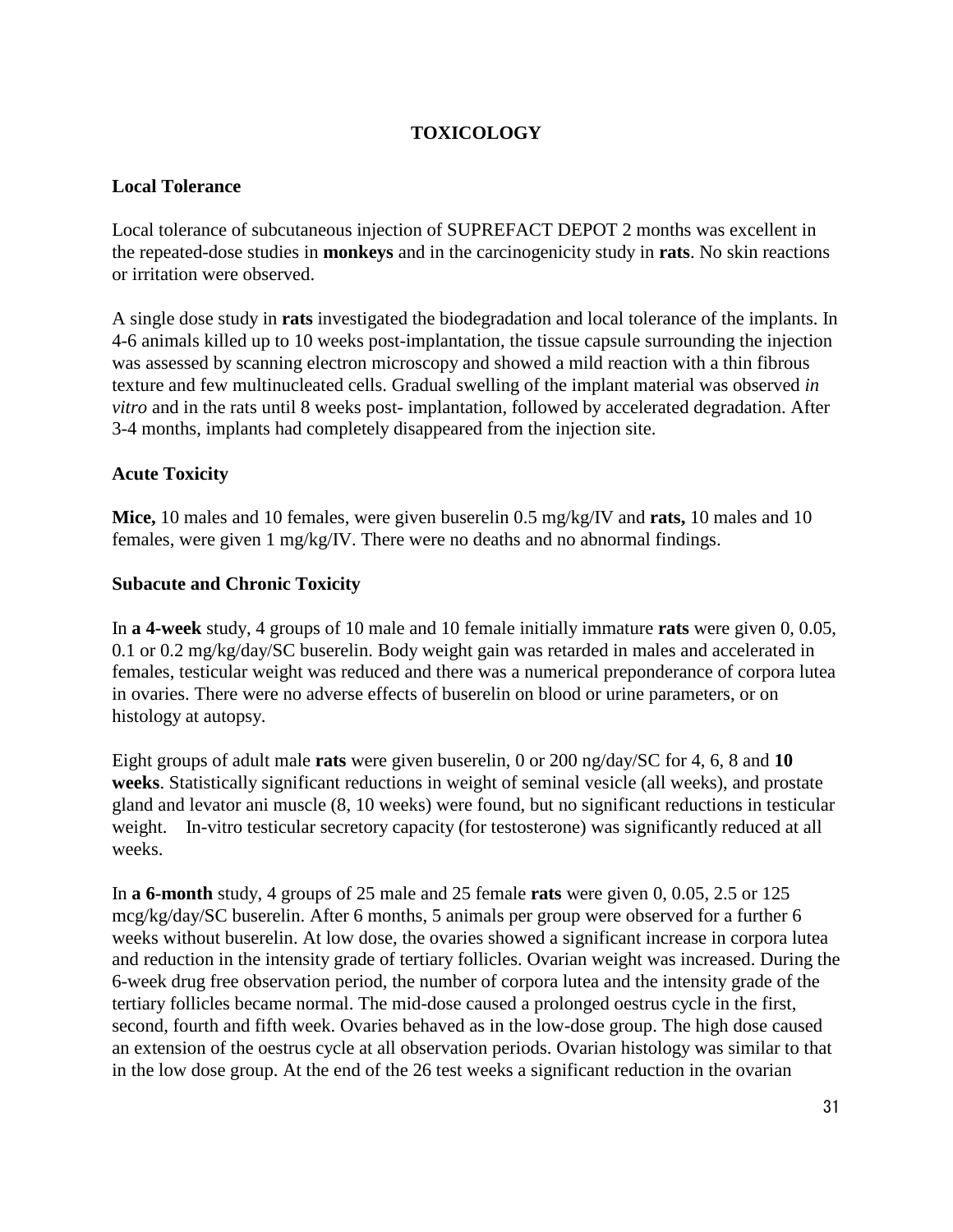weight and spermatocyst count were found. At the end of the 6-week observation period, ovarian weight and histology and spermatocysts were normal. There were no untoward effects on blood or urine parameters or organ histology at autopsy.

In these rats, at the end of 6 months' dosing, there were no consistent changes in levels of serum FSH, prolactin, GH or T<sub>3</sub>. In males, serum LH levels were increased at low dose and significantly increased at mid-dose. No significant changes were observed in females. Pituitary LH content was significantly reduced in males at all dose levels but no changes were observed in females. Pituitary FSH showed no change in any sex/dose group. Pituitary content of LH was significantly decreased at all doses in male rats, and unchanged in female rats. Pituitary FSH, prolactin, GH and TSH were unchanged in male rats. Pituitary PRL, GH and TSH were decreased at the highest dose in female rats (due to reduced estrogen levels). Ovarian content of estradiol was slightly reduced at the highest dose, and progesterone content was increased at the two lower doses. Testicular testosterone content was unchanged in male rats in accordance with intact spermatogenesis. Adrenal corticosterone content showed no change in either sex at any dose.

In **a 14-day** nasal toxicity study in Beagle **dogs**, 2 male and 2 female animals received 100 mcg/day buserelin or the solvent (water) alone. The material was administered by atomizer to the left nostril. At autopsy, there were no pathological macroscopic or microscopic changes.

In **a 30-day** toxicity study in Beagle **dogs**, groups of 2 male and 2 female animals received 0, 0.05, 0.1 or 0.2 mg/kg/SC/day buserelin. There were severe disturbances in spermiogenesis and atrophy of the prostate gland in all treatment groups. Hematology, clinical chemistry, urinalysis and histology at autopsy did not show pathological changes.

In **a 6-month** toxicity study in Beagle **dogs**, 4 groups of 5 male and 5 female animals received 0, 0.05, 2.5 or 125 mcg/kg/SC/day buserelin. Thereafter, 2 animals per group and sex were observed for a further 8 weeks without buserelin. At the low dose, there was slight atrophy of the reproductive organs in 1 male and 2 females. After a further 8 weeks without dosing, there were no pathological changes. The mid and high dose caused a moderate to marked atrophy of the reproductive organs. The high dose led to atrophy of pituitary and thyroid glands. Behaviour, external appearance, hematology, clinical biochemistry, urinalysis and post-mortem examination of the organs did not indicate toxicity.

In male dogs, plasma LH and testosterone were markedly decreased after 6 months of treatment, plasma prolactin  $T_3$  and  $T_4$  were unchanged. In female dogs, plasma LH was also reduced, prolactin was unchanged, whereas  $T_3$  was slightly increased at the lower doses, and  $T_4$  was slightly increased at the highest dose. These changes are within normal functional variability. Plasma testosterone in male dogs was consistently suppressed from 1-6 months of treatment, values were normalized within 6 weeks after treatment. Plasma progesterone in female dogs indicated consistent reduction of luteal function from 3-6 months of treatment, with subsequent recovery during the post-treatment period. Estrous periods are infrequent in female dogs, and long lasting luteal phases were found in two animals (6 weeks duration), during the post treatment period in accordance with normal physiology. No antibodies against buserelin were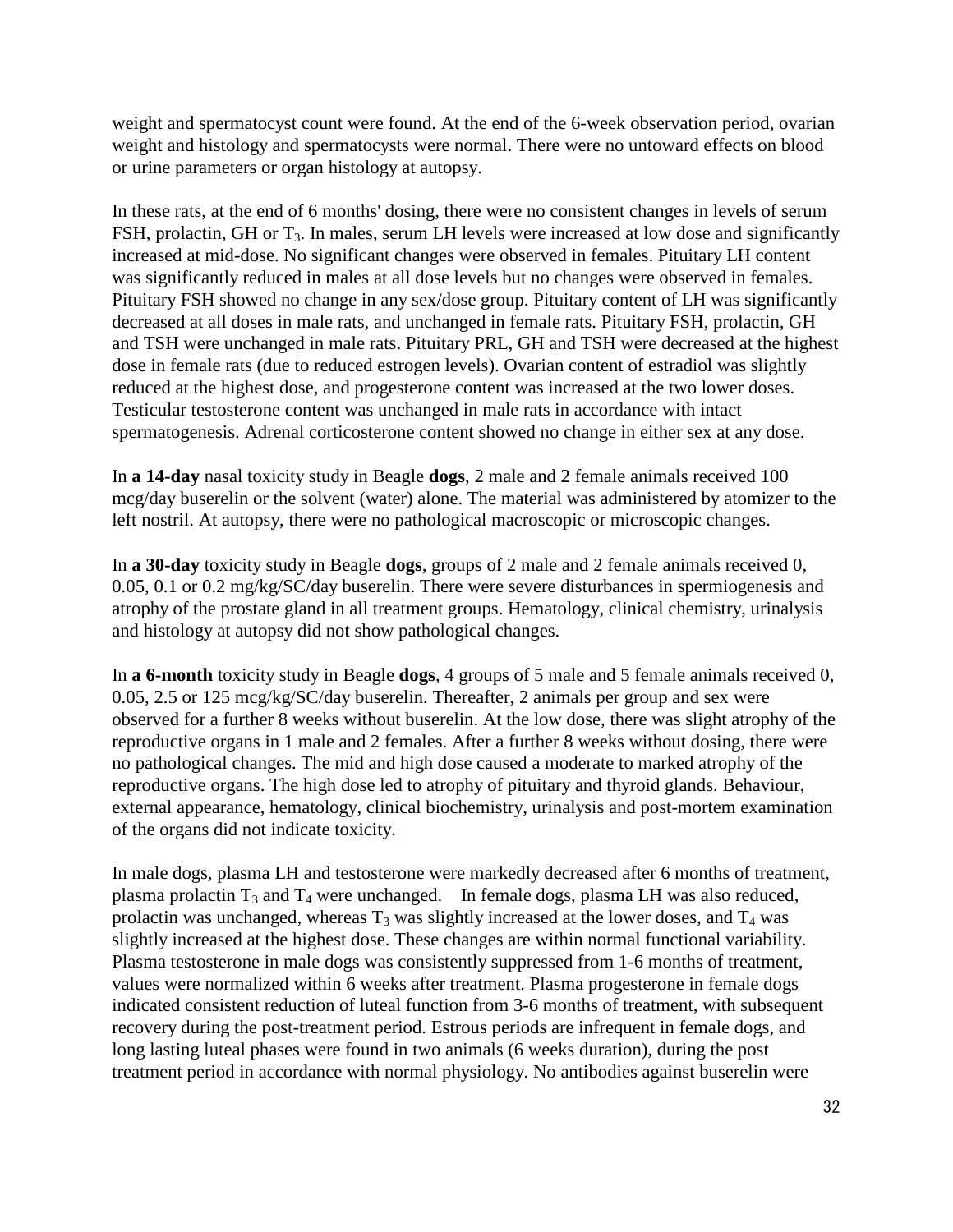detected in rats or dogs after 6 months treatment.

The treatment of ten juvenile (median age: 5 months) male Beagle **dogs** with 7 buserelin implants (dose 3.3 mg, dose interval of 56 days) resulted in an inhibition of sexual maturation during a treatment period of **17 months**, with an onset of puberty 5 months after the last implant injection. At this time, serum testosterone secretion started to rise, and 6-8 months after the last implant, adult testosterone secretion was present. Pituitary-testicular responsiveness to LH-RH was established when the buserelin release rate decreased below 0.75 μg/day. Testicular development and spermatogenesis proceeded normally to full maturation. Histological examination two years after the last implant injection showed normal spermatogenesis and normal pituitary tissue without indications of microadenoma.

The SC treatment of 8 juvenile (mean age: 3 years and 5 months) male Rhesus **monkeys** each with 8 implants of PLG 75:25 followed by 11 implants of PLG 50:50, dose of 3.3 mg to 4.4 mg buserelin acetate per implant, every 4 weeks, for a total treatment duration of **18 months** did not affect the health status of the animals. There was no morphologically detectable residual organ damage which could be attributed to the compound and there were no pituitary adenomas. At the implantation sites, no signs of local intolerance were observed. Histological examination of the testes, removed by hemi-castration at the end of the treatment period (about 5 weeks after the last implant) confirmed their juvenile state. At the end of the recovery period (47 weeks), the body weight development of the animals and the morphology of the remaining testis, prostates and seminal vesicles suggested a normal sexual maturation process. The testes showed fully developed spermatogenesis with no study-related residual damage. Oligospermia was only observed in one animal. Inhibition of sexual maturation by the buserelin implants was, therefore, fully reversible at the end of the recovery period (47 weeks).

#### **Reproduction and Teratology**

In a fertility study in **rat**, 4 groups of 30 male and 30 female animals received 0, 0.2, 0.5 or 1.8 mcg/kg/SC/day buserelin for 60 days (males) and 14 days (females) before mating. The dosing was continued until all animals were killed. Males and females of the same dosage group were mated. Half the females were killed on day 21 of pregnancy and the fetuses examined. The other half were allowed to litter and rear their offspring for 21 days. The surviving offspring  $(F_1)$ generation) were reared without buserelin dosing until maturity and mated. After parturition and 21 days of rearing the offspring  $(F_2)$  generation) the study was terminated. There was a dose-dependent weight reduction of testes, prostate and seminal vesicle in all dose groups. In the females, there were cycle disturbances in all dose groups. As dose increased, fertility decreased. There was no pregnancy in the high dose group. Pregnancy was prolonged, or birth was inhibited, in the two lower dose groups. There were no abnormalities in the fetuses of the animals killed after 21 days. The majority of the spontaneously born offspring were found dead. Only one litter was reared without complication. Function tests and mating attempts indicated no delayed compound toxicity.

In an embryotoxicity study in **rat**, four groups of 27 animals received 0, 0.4, 4 or 40 mcg/kg/day/IV buserelin from day 1 to 16 of pregnancy. On day 21 of pregnancy, the animals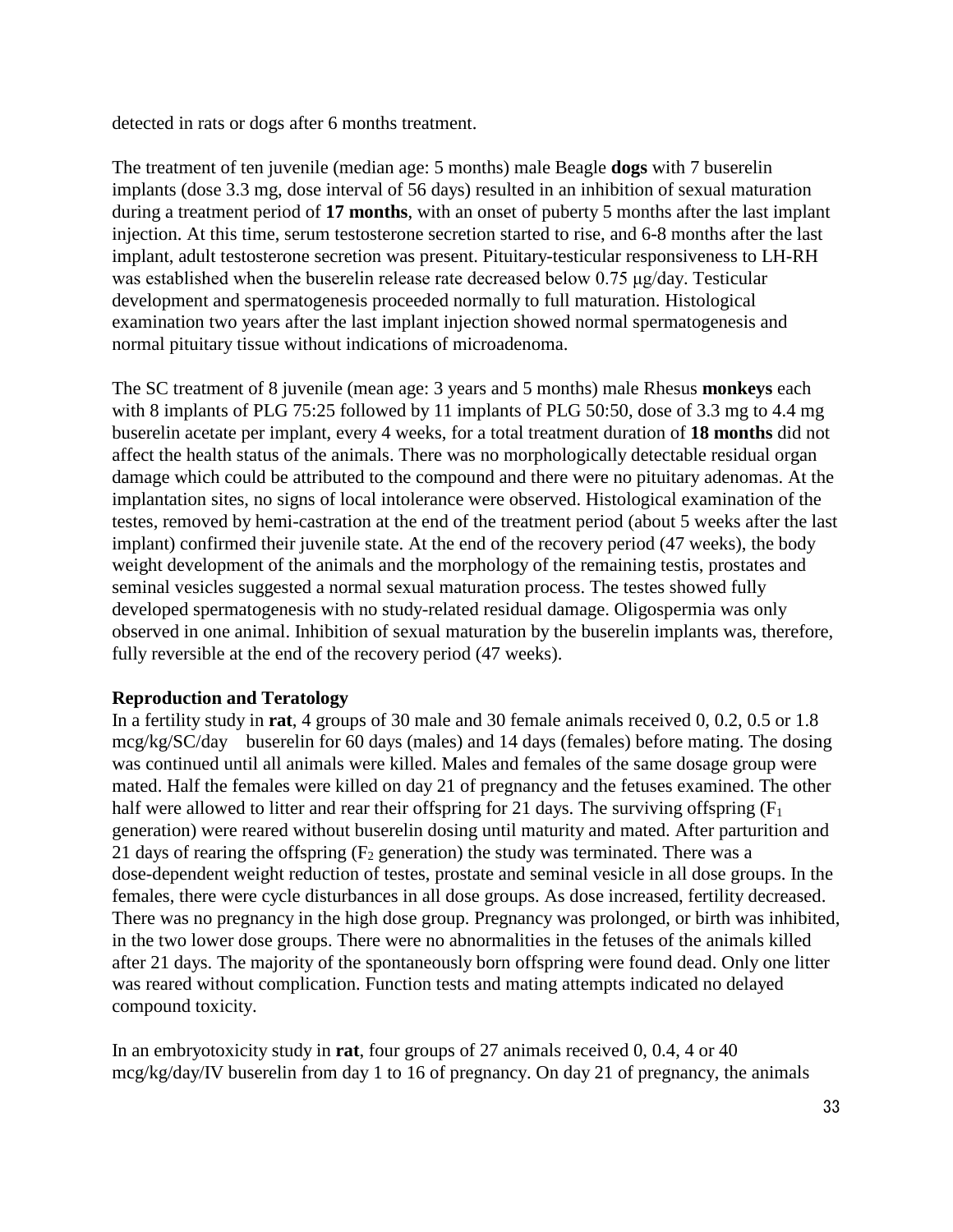were killed. In all dose groups, ovarian weight was increased and large numbers of follicles and yellow bodies were found. Pregnancy was reduced in the mid and high dose groups. In the high dose group fetal mortality was increased. Fetuses showed slight developmental retardation such as poorer ossification at all dose levels, and decreased body weight and reduced length in the mid and high dose groups. In the mid and high dose groups, the placenta was enlarged. There was a dose-dependent enlargement of the renal pelvis in all 3 drug groups and in some cases the ureters were dilated.

In an embryotoxicity study in **rabbit**, four groups of 15 animals were given 0, 1, 10 or 100 mcg/kg/day/IV buserelin from day 1 to day 19 after mating. On day 29 after mating the animals were killed and delivered by cesarian section. Pregnancy did not occur in most of the mid-dose animals and in all of the high dose animals. In the observed fetuses, there were no abnormalities attributable to buserelin: 24 h post-delivery incubator viability was not impaired.

#### **Carcinogenicity**

Four groups (100 male and 100 female in control group, and 50 male and 50 female in each dose group) of Wistar **rats** were given 0, 0.2, 0.6 or 1.8 mcg/kg/day/SC buserelin in a physiological saline vehicle volume of 1 mL/kg, for 24 months (730 consecutive days). This dosing was followed by a 6 month, buserelin-free recovery period. Mid-dose males had some body weight gain retardation which occasionally reached statistical significance compared to controls and other dose groups. Dosed females showed a marked increase in body weight gain which reached statistical significance at 3 weeks into study and remained so during buserelin dosing. Mortality rate was greatest in low and mid-dose male groups and lowest in high-dose females. Reductions in testosterone and progesterone values were seen in all buserelin dose groups throughout the dose period. All dose groups showed testicular changes, namely tubular atrophy and Leydig cell hyperplasia, which were irreversible and, to some extent, dose-dependent. Females showed atrophy of the uterus. There was no indication of a compound-induced carcinogenic effect.

A study of 290 male and 290 female Wistar **rats** treated with buserelin implants or control every 56 days in the doses 0 (untreated control, n=100), 0 (placebo control: i.e., rods without drug substance, n=120), 0.825 mg (n=120), 1.65 mg (n=120) or 3.3 mg (n=120) of buserelin acetate per implant [approximately 25, 50 and 100 μg/kg/day] over a maximum period of 30 months (an interim killing took place after 12 months) revealed a treatment-related occurrence of adenomas of the anterior lobe of the pituitary gland (pars distalis) in almost all male and female rats of the three dose groups. These pituitary adenomas occurred at the same overall incidence for both sexes and across the dose groups. Compared to the corresponding spontaneous findings in both control animal groups, the pituitary adenomas occurred earlier and generally resulted in the animals' death, either directly or indirectly (moribund killing). Between the 35th and 50th week of study, the mortality rate in the buserelin treated male animals rose abruptly: 58%, 43% and 43% of the rats treated with 0.825 mg, 1.65 mg and 3.3 mg buserelin acetate implants, respectively, had died or had to be killed. At this time, only 7-10% of the treated female rats had dropped out of the study. The mortality rate in the females did not rise distinctly until the 64th week of the study. This sex-specific shift in the mortality rate prevailed until the end of the study. By the 107th week of the study, all buserelin treated rats of either sex had dropped out of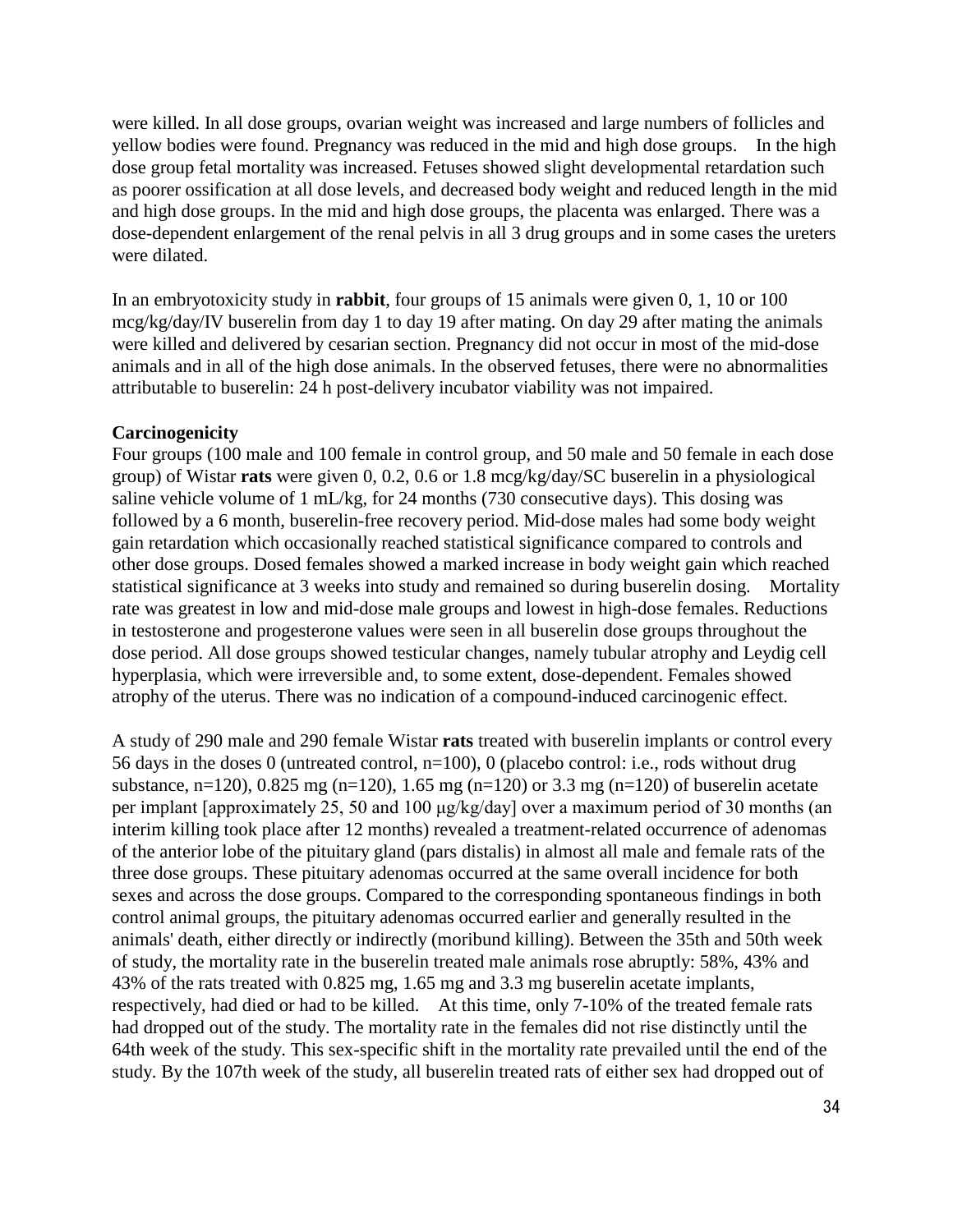the study. At this time, more than 75% of all control animals were still alive. No further treatment-related findings of other tumor types were detected. The mechanism of pituitary adenoma formation in rats is unknown. The finding can be considered as an irreversible toxic effect in rats treated at the selected high doses of buserelin acetate for more than six months.

#### **Mutagenicity**

In the Ames test in bacteria (Salmonella typhimurium and Escherichia coli), buserelin in doses of 0.8 to 2,500 mcg/ plate had no mutagenic activity.

Four groups of 5 male and 5 female NMRI mice were given 0, 0.5, 16.0 or 500 mcg/kg/buserelin SC in each of two doses spaced 24 hours apart. All animals were killed 6 hours after the last dose. From bone marrow specimens, and by count of polychromatic/normochromatic erythrocytes, no increase in erythrocytes with micronuclei was observed. Buserelin is not mutagenic by this test.

# **CLINICAL TRIALS**

#### **SUPREFACT DEPOT 2 months (buserelin acetate implant)**

An open-label, non-comparative international multicentre study was conducted to investigate the endocrine and clinical efficacy and the safety of SUPREFACT DEPOT 2 months in the treatment of patients with Stage D carcinoma of the prostate gland. 301 patients who had not received previous systemic therapy were enrolled in 16 countries for treatment up to 5 years. 299 patients were included in the safety and efficacy analysis. All patients received SUPREFACT DEPOT 2 months every 2 months and all but three patients received concomitant antiandrogen treatment (cyproterone acetate 150 mg/day) as flare-up prophylaxis for the first five weeks starting 7 days prior to the first implant injection. At admission patients were classified regarding their tumor status according to the American Urological System: 261 patients had stage D2 prostatic carcinoma, 32 had stage D1, 5 had stage C and the stage of disease was missing for 1 patient. The total duration of treatment was up to 75 months with a median of 20 months. The treatment duration can be summarized as follows:

| <b>Treatment Duration</b>  | <b>Number of Patients</b> |  |  |
|----------------------------|---------------------------|--|--|
| $\leq$ 2months to 6 months | 299                       |  |  |
| At least 1 year            | 271                       |  |  |
| At least 2 years           | 213                       |  |  |
| At least 3 years           | 133                       |  |  |
| At least 4 years           | 85                        |  |  |
| 5 years or longer          | 60                        |  |  |

The efficacy and safety data obtained from the clinical studies with the buserelin implant were compared to historical control data which included the non-implant patients. Although the non-implant studies were carried out over an extended period of time, with variations in study design, the treatment groups were nevertheless very similar with regard to the primary disorder.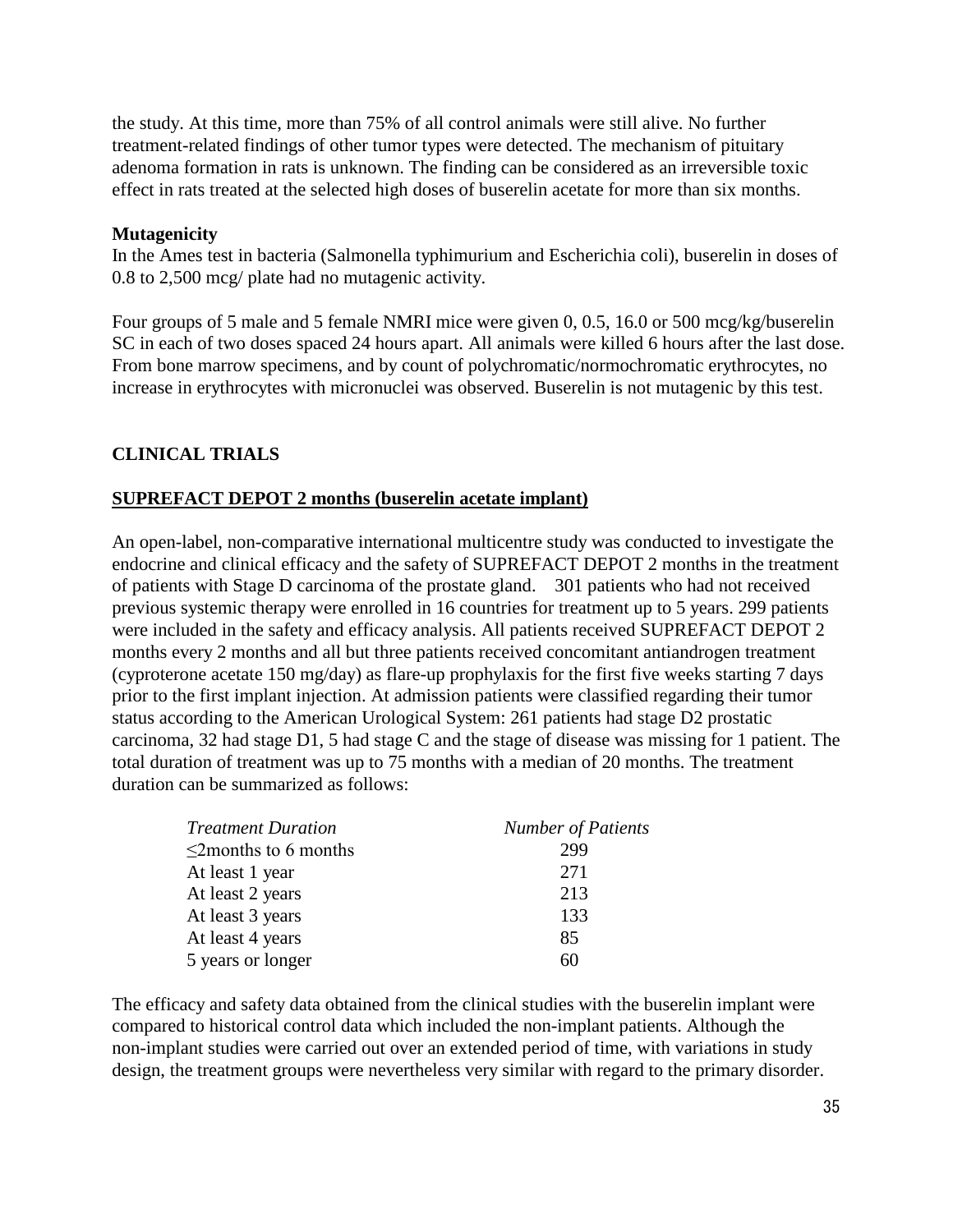1522 patients treated with the non-implant formulations were evaluated for safety; 1422 of these were assessed for efficacy as well (967 patients with Stage D2 prostatic carcinoma). Patients evaluated for efficacy were treated for a median of 14 months: 76% of these patients were treated IN with 400 μg/300 μg t.i.d.; 20% treated SC with 200 μg daily; and 3% with combination therapy (IN/SC).

# **Efficacy**

## **Objective Response:**

The following Tables provide a capsule of major efficacy analyses in patients treated with SUPREFACT DEPOT 2 months (6.6 mg buserelin acetate implant) as well as an initial antiandrogen comedication (cyproterone acetate 150 mg/day for the first 5 weeks starting 7 days before the first implant injection):

#### **Best-objective-response analysis**

| <b>Evaluation</b>                                                                           | Number of Patients Analyzed (n)                         |
|---------------------------------------------------------------------------------------------|---------------------------------------------------------|
| summary over all criteria (NPCP, EORTC and ECOG)                                            |                                                         |
| stable (or better)<br>progression/progression suspected<br>status missing<br>not assessable | 269 (70.0%)<br>$16(5.4\%)$<br>$4(1.3\%)$<br>$10(3.3\%)$ |
| number of patients                                                                          | 299 (100%)                                              |

The table below summarizes the estimated survival rated for major time points and shows a regular decrease over the years.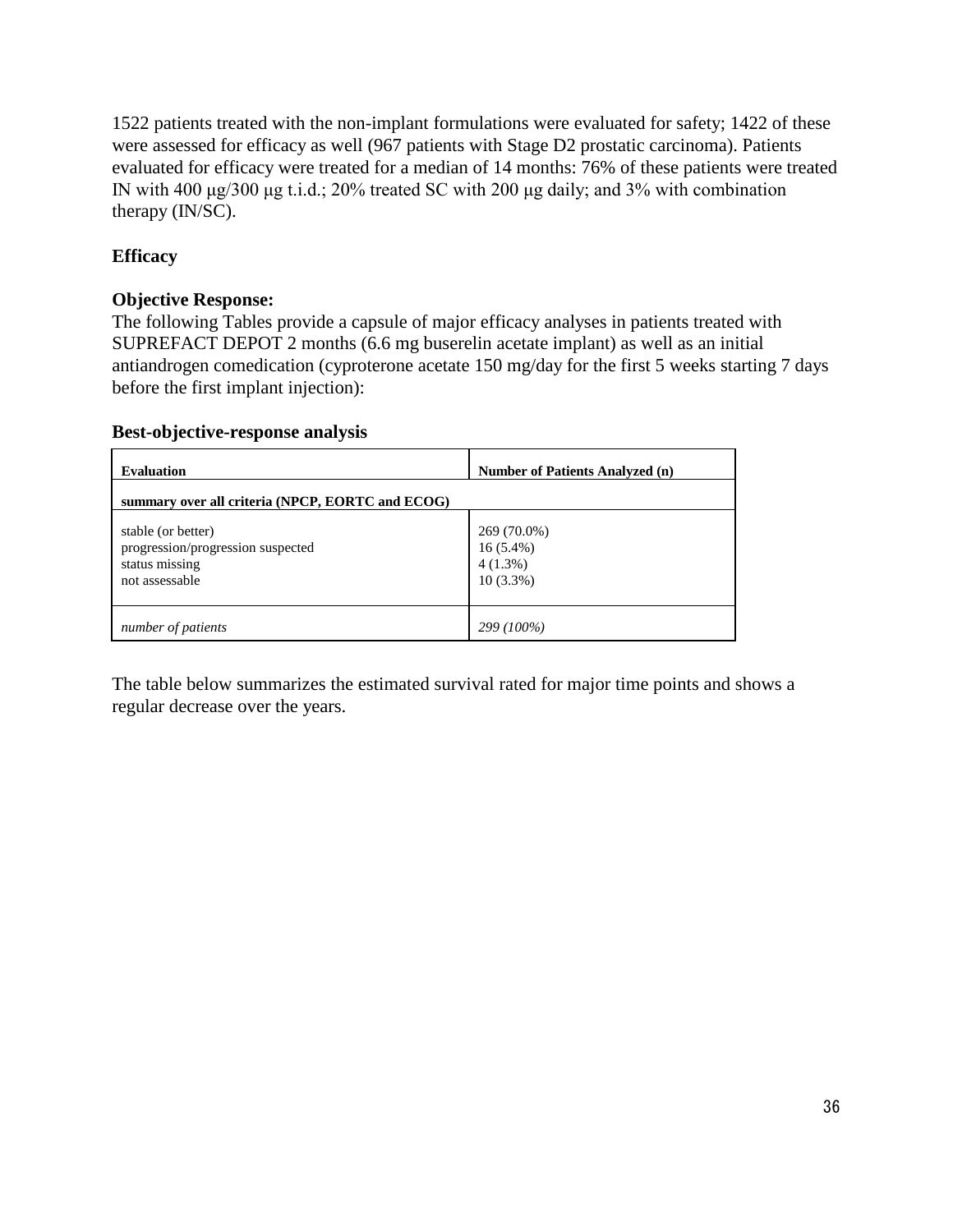| <b>Time Point</b> | <b>Estimated Survival Rate</b> |
|-------------------|--------------------------------|
| Month 3           | 96%                            |
| Month 6           | 94%                            |
| Month 12          | 84%                            |
| Month 24          | 59%                            |
| Month 36          | 41%                            |
| Month 48          | 36%                            |
| Month 60          | 28%                            |

**Survival Analysis (Kaplan and Meier Rate Estimators)**

The estimated progression-free survival time and estimated cumulative survival time after one year of treatment in 967 Stage D2 prostate cancer patients of the historical controls (patients treated with buserelin acetate injection and/or nasal solution) was 60.7% and 77.8%, respectively.

# **Subjective Response: Pain, Impaired Performance and Urinary Outflow Disturbances**

For the Stage D1 and D2 efficacy patients, symptoms such as pain, impaired performance and urinary outflow disturbances improved in the first four months. Median phosphatase levels returned to normal in the same period.

# **Endocrine Evaluation:**

Luteinizing hormone median values dropped to low levels within the first two months. The median serum testosterone level decreased from 12.1 nmol/L on admission to 1.2 nmol/L at week 2, 0.7 nmol/L at month 2, then remaining stable for the rest of the 5 years. Thus the castration level  $(\leq 2 \text{ nmol/L})$  was reached within 2 weeks for 71% of the patients and for 90% of them within 2 months. At 4 month this rate increased to 93% and remained stable afterwards.

Escapes (patients with testosterone levels above surgical castration levels during SUPREFACT DEPOT 2 months treatment) were observed in 1.6% (33/2315) of all determinations in 14/29 centres in 3 countries in the implant studies. In comparison, non-implant data with the intranasal and daily subcutaneous buserelin formulations showed that 10.6% (100/939) and 2.4% (27/1104) of all testosterone determinations were above the castration range after 6 weeks of therapy.

# **Safety**

**Local Tolerance:** Regardless of whether the implant was administered with or without local anaesthesia, the patients assessed tolerance as good and fair in 98.6% and 1.4% of all evaluated implantations, respectively.

**Buserelin Antibody Titration:** No antibody formation to buserelin or natural LH-RH was detectable after 12 months of treatment in the 82 patients tested.

**Adverse Events:** Two hundred and ninety-nine (299) patients were included in the safety analysis. Adverse drug reactions were reported by 79 patients. The most common drug reactions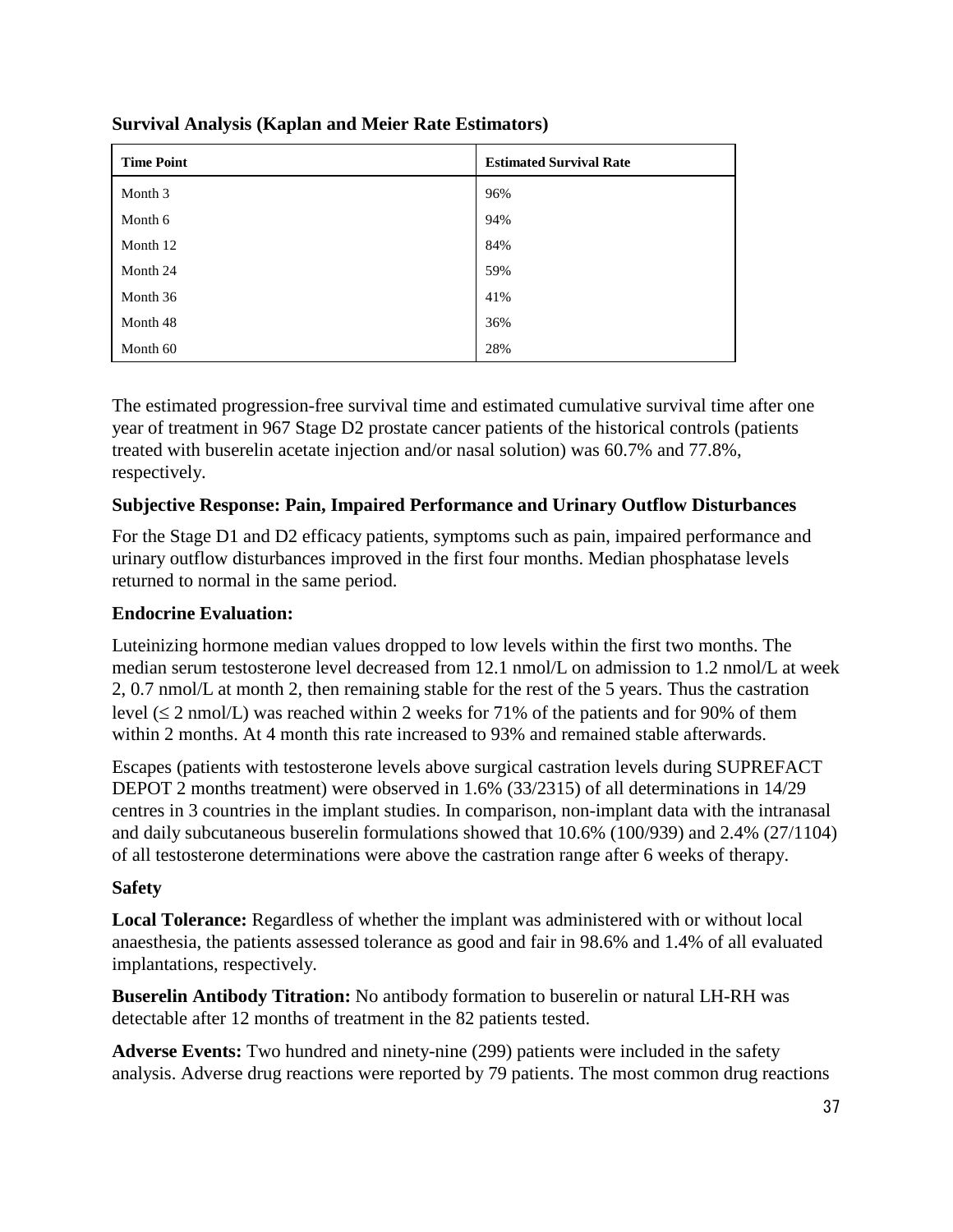are hot flushes, libido decrease, depression and hypertension (See ADVERSE REACTIONS). Most were caused by hormone deprivation.

**Laboratory Investigations:** Liver function test abnormalities were reported for four patients: one was attributed to alcohol abuse, one to liver metastases, one was stated as possibly related to cyproterone acetate treatment associated with heart failure and one subsequently presented stones in the choledochus. In the remaining biological criteria measured, no marked anomalies were detected as a trend in the study population.

A similar safety profile was observed for the non-implant formulations (injection and nasal solution) and other LH-RH agonists.

# **SUPREFACT DEPOT 3 months (buserelin acetate implant)**

An open label, non-comparative study, with 22 patients, was conducted to investigate the pharmacokinetics, pharmacodynamics and tolerability of buserelin implant 9.9 mg in patients with advanced prostatic carcinoma. All patients received a single dose of SUPREFACT DEPOT 3 months implant and all received concomitant antiandrogen treatment from 1 week before until 4 weeks after buserelin injection. All 22 patients who were enrolled, completed the study, which ended 16 weeks after a single buserelin injection.

# **Efficacy**

# **Prostate size:**

A decrease of 13% (95% confidence level of 7 to 19%) was observed by computer tomography when the anteroposterior prostate size at week 16 was compared with that at screening. For the transverse prostate size, from screening to week 16, a decrease of 18% (95% confidence interval of 14 to 23%) was observed.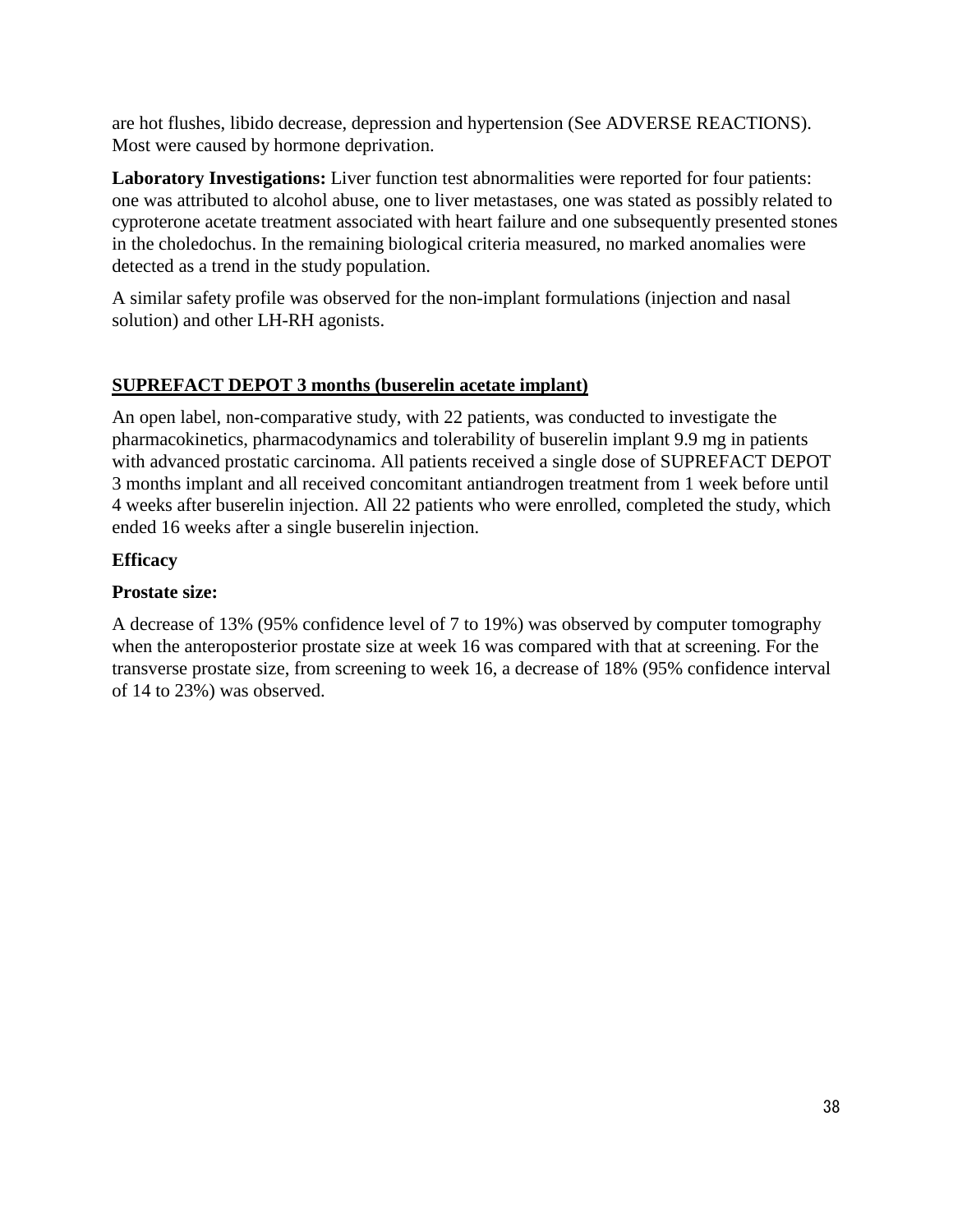## **Prostate-specific antigen:**

| <b>PSA Concentration</b><br>(ng/mL) |              | % Change* | [95% CI]        |
|-------------------------------------|--------------|-----------|-----------------|
| Mean                                | Range        |           |                 |
| Screening<br>104.38                 | 13.07-217.48 |           |                 |
| Week 16                             |              |           |                 |
| 15.18                               | DL-184.94    | -89%      | $[-100; -55\%]$ |
| Week $0$ (Visit 3)                  |              |           |                 |
| 84.92                               | 9.41-215.25  |           |                 |
| Week 16                             |              |           |                 |
| 15.18                               | DL-184.94    | $-86%$    | $[-100; -49\%]$ |

The values of PSA tended to decrease from week 0 to week 16.

\* % change and confidence interval (CIs) from ANOVA DL: detection limit = 5 ng/mL

#### **Safety**

#### **Injection Site Reactions:**

At injection, 15 patients reported mild pain (<15% on the visual analog scale). Five patients reported moderate pain (15 - 30%), and 2 patients reported severe pain (40% and 70%). Local tenderness was reported as mild.

#### **Adverse Events:**

All 22 patients reported at least 1 adverse event from buserelin injection onwards. Half of all patients reported symptoms coded for body as a whole (most often asthenia), 41% in the nervous system (most often hot flushes), and 41% in the urogenital system (most often impotence). The causal relationship of all these adverse events is difficult to assess because buserelin and cyproterone acetate, the comedication, work in a similar manner and therefore have a very similar adverse event pattern (See ADVERSE EVENTS).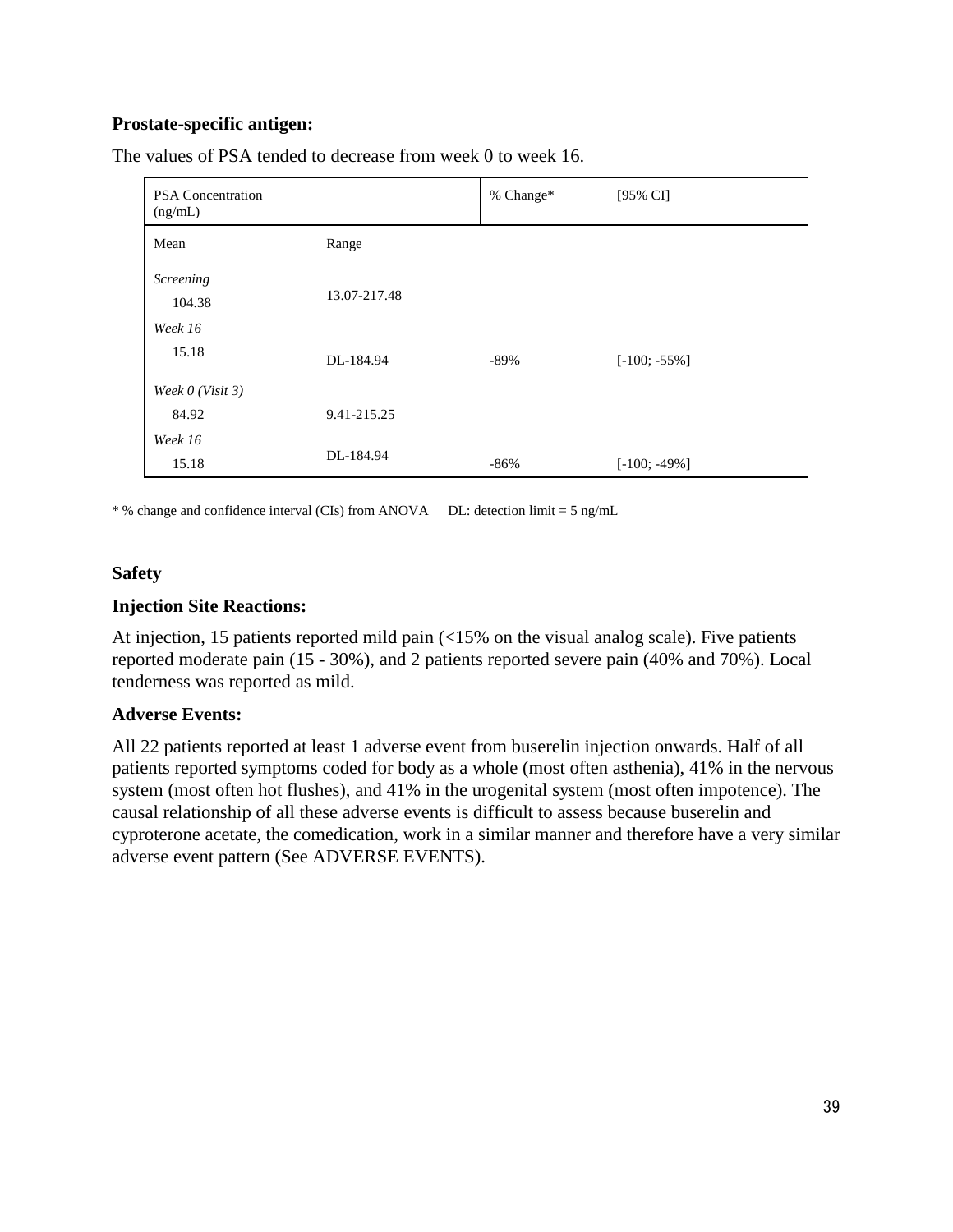## **BIBLIOGRAPHY**

- 1. Adenauer H, Hellwich K. Endocrinological Treatment of Advanced Prostatic Cancer with Buserelin (HOE 766), an LH-RH Analogue. March 86. Data on file Hoechst Canada Inc.
- 2. Alibhai SMH, Gogov S, Allibhai Z. Long-term side effects of androgen deprivation therapy in men with non-metastatic prostate cancer: A systematic literature review. Critical Reviews in Oncology/Hematology 2006;60:201-15.
- 3. Behre HM, Sandow J, Nieschlag E. Pharmacokinetics of the Gonadotropin-Releasing Hormone Agonist Buserelin after Injection of a Slow-Release Preparation in Normal Men. Arzneimittelforsch Drug Res 1992;42(1):80-84.
- 4. Bélanger A, Labrie F, Lemay A, Caron S, Raynaud JP. Inhibitory effects of a single intranasal administration of D-SER(TBU)<sup>6</sup>, des-Gly-NH<sub>2</sub><sup>10</sup> LH-RH ethylamide, a potent LH-RH agonist, on serum steroid levels in normal adult men. J Steroid Biochem 1980;13:123-126.
- 5. Bergquist C, Nillius SJ, Bergh T, Skarin G, Wide L. Inhibitory effects on gonadotrophin secretion and gonadal function in men during chronic treatment with a potent stimulatory luteinizing hormone-releasing hormone analogue. Acta Endocrinologica 1979;91:601-608.
- 6. Blom JHM, Hirdes WH, Schroder FH, De Jong FH, Kwekkeboom DJ, Van't Veen AJ, Sandow J, Krauss B. Pharmacokinetics and endocrine effects of the LH-RH analogue buserelin after subcutaneous implantation of a slow release preparation in prostatic cancer patients. Urol Res 1989;17:43-46.
- 7. Borgmann V, Hardt W, Schmidt-Gollwitzer M, Adenauer H, Nagel R. Sustained suppression of testosterone production by the luteinizing hormone-releasing hormone agonist buserelin in patients with advanced prostate carcinoma. The Lancet 1982; May 15:1097-1099.
- 8. Chen AC, Petrylak DP. Complications of androgen-deprivation therapy in men with prostate cancer. Current Urology Reports 2005;6:210-6.
- 9. Debruyne FMJ, Karthaus HFM, Schröder FH, de Voogt HJ, de Jong FH, Klijn JGM. Results of a Dutch phase II trial with the LH-RH agonist buserelin in patients with metastatic prostatic cancer. EORTC Genitourinary Group Monograph 2, Part A: Therapeutic Principles in Metastatic Prostatic Cancer 1985;251-270.
- 10. Faure N, Lemay A. Inhibition of testicular androgen biosynthesis by chronic administration of a potent LH-RH agonist in adult men. Archives of Andrology 1985;14:95-106.
- 11. Faure N, Lemay A, Laroche B, et al. Clinical response and safety of LH-RH agonist treatment in prostatic carcinoma. LH-RH and its analogues. Basic and clinical aspects. Proceedings of the International Symposium on LH-RH and its analogues 1984; June 28-30:312-325.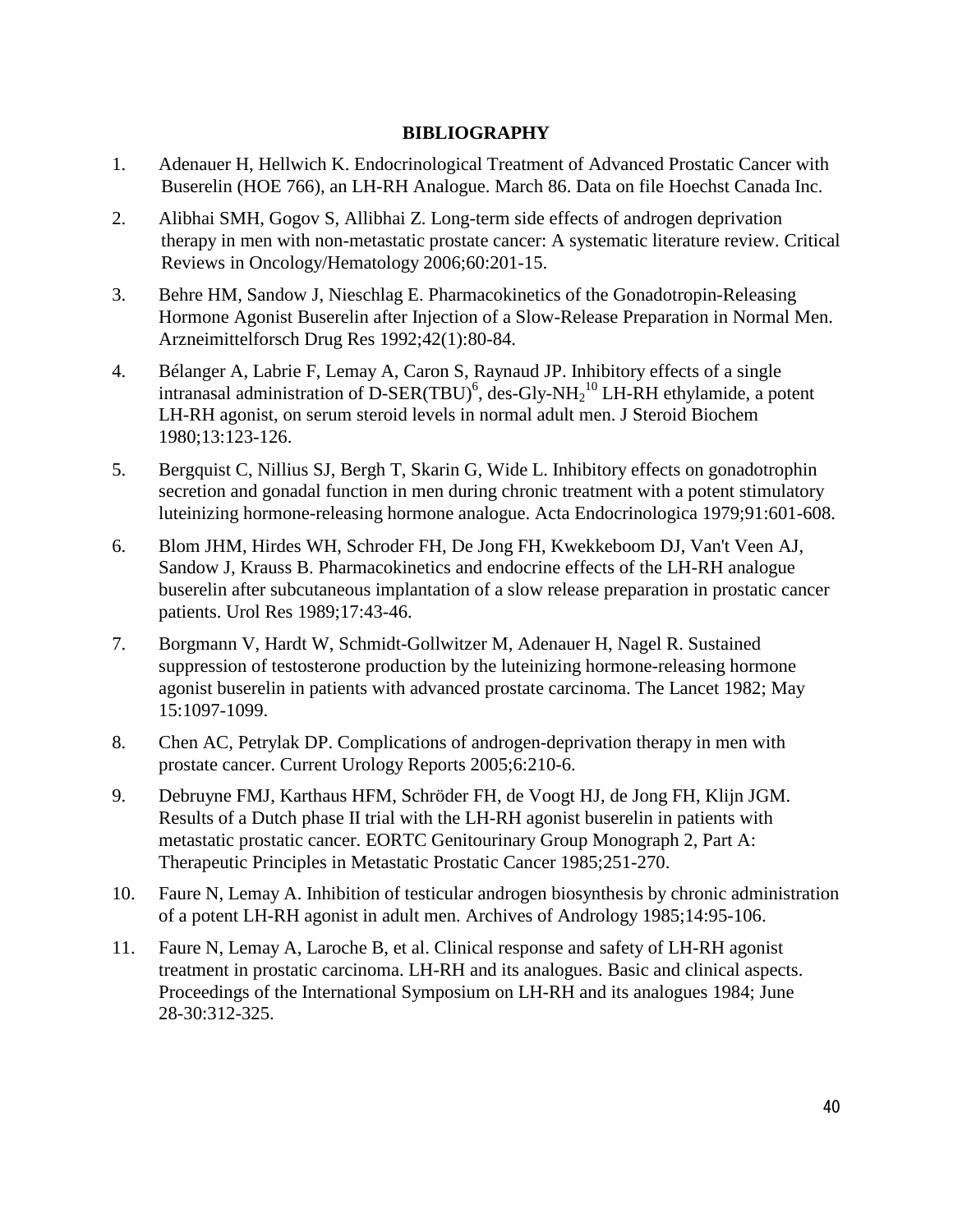- 12. Faure N, et al. Preliminary results on the clinical efficiency and safety of androgen inhibition by an LH-RH agonist alone or combined with an anti-androgen in the treatment of prostatic carcinoma. The Prostate 1983;4:601.
- 13. Hatano T, Oishi Y, Furuta A, Iwamuro S, Tashiro K. Incidence of bone fracture in patients receiving luteinizing hormone-releasing hormone agonists for prostate cancer. BJY International 2000;86:449-452.
- 14. Heath M, Scanlon MF, Mora B, Snow MH, Gomez-Pan A, Watson MJ, Mulligan F, Hall R. The pituitary-gonadal response to the gonadotropin releasing hormone analogue D-Ser(TBU)<sup>6</sup>-des-Gly<sup>10</sup> LH-RH-ethyl-amide in normal men. Clin Endocrinol 1979;10:297-303.
- 15. Kwekkeboom DH, Lamberts SWJ, Blom JHM, Schroeder FH, De Jong FH. Prolonged treatment with the GnRH analogue buserelin does not affect alpha-subunit production by the pituitary gonadotroph. Clin Endocrinol 1990;32:443-451.
- 16. Lawrence JR, McEwen J, Pidgen AW, Robinson JD. Dose-response characteristics of D-Ser(TBU)<sup>6</sup>-des-Gly<sup>10</sup>-LH-RH-ethylamide (HOE 766 - Buserelin) following intranasal administration in five healthy male volunteers. Brit Pharmacol Soc 1981; September: 16-18.
- 17. Levine GN, D'Amico AV, Berger P, et al. Androgen-deprivation therapy in prostate cancer and cardiovascular risk : A science Advisory from the American Heart Association, American Cancer Society, and American Urological Association endorsed by the American Society for Radiation Oncology. Circulation 2010;121:833-40.
- 18. Martindale, Section Gonadorelin, Subsection Adverse Effects
- 19. Oefelein MG, Ricchuiti V, Conrad W, Seftel A, Bodner D, Goldman H, Resnick M. Skeletal Fracture Associated with Androgen Suppression Induced Osteoporosis: The Clinical Incidence and Risk Factors for Patients with Prostate Cancer. J Urol 2001;166(5):1724-1728.
- 20. An Open-Label Noncomparative Study of Buserelin in the Treatment of Patients with Stage C or Stage D Carcinoma of the Prostate and a Comparison with Historical Controls for Stage D2 (NPCP Protocols 500 and 1300). September 86. Data on file/ Hoechst Canada Inc.
- 21. Presant CA, Soloway MS, Klioze SS, et al. Buserelin as primary therapy in advanced prostatic carcinoma. Cancer 1985 56:2416-2419.
- 22. Periodic Safety Update Report for Buserelin for the Time Period 16-02-1996 to 15-07-1996.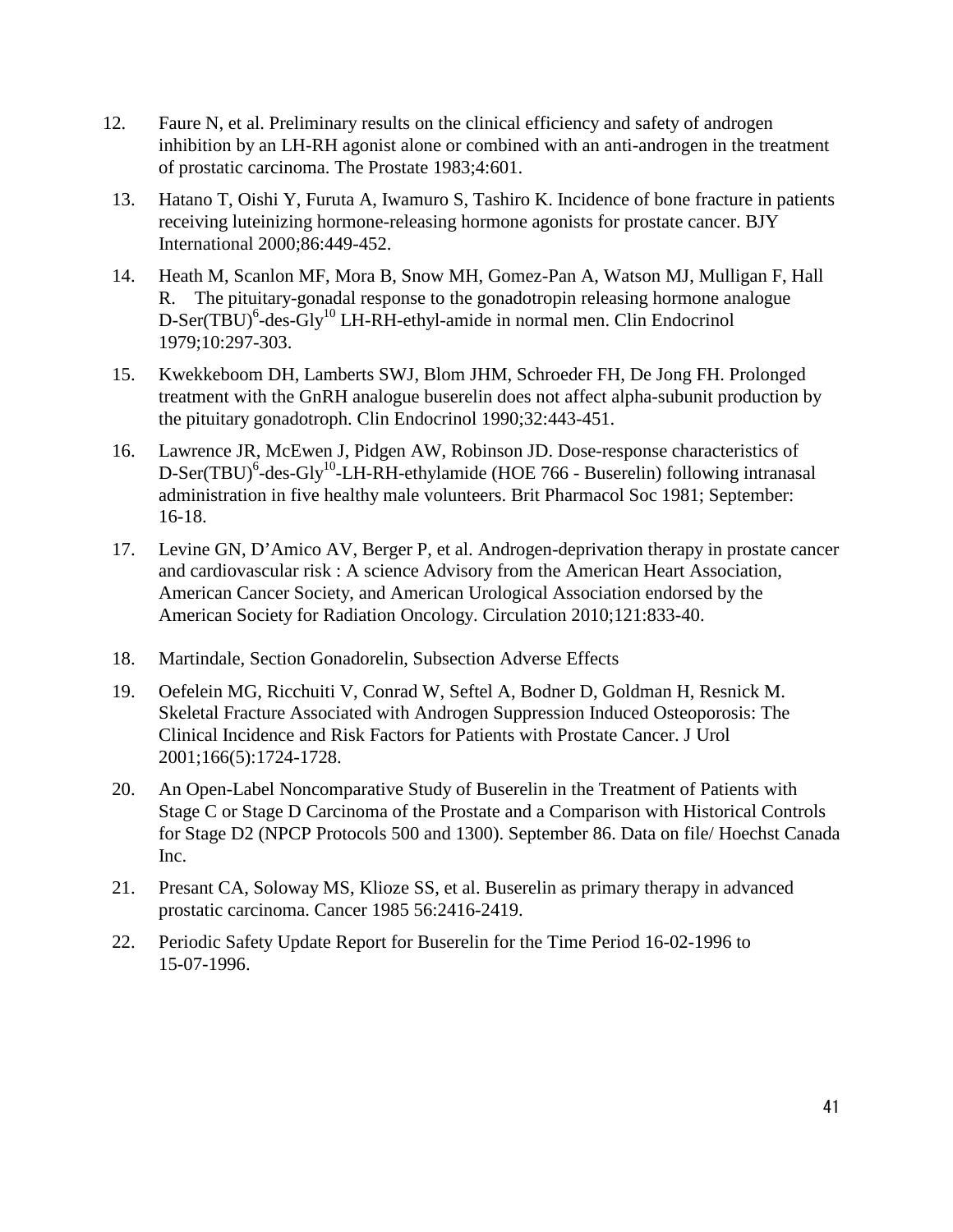- 23. Reznik Y, Chapon F, Lahlou N, Mahoudeau J. Pituitary apoplexy of a gonadotroph adenoma following gonadotrophin releasing hormone agonist therapy for prostatic cancer. J of Endocrinol. Invest. 1997;20:566-568.
- 24. Sandow J, Jerabek-Sandow G, Krauss B, Schmidt-Gollwitzer M. Pharmacokinetics and metabolism of LH-RH agonists, clinical aspects. LH-RH and its analogues. Basic and clinical aspects. Proceedings of the International Symposium on LH-RH and its analogues 1984; June 28-30:123-137.
- 25. Sandow J, Petri W. Intranasal administration of peptides. Biological activity and therapeutic efficacy. Transnasal Systemic Medications 1985;183-199.
- 26. Sandow J, von Rechenberg W, Jerzabek G, Engelbart K, Kuhl H, Fraser H. Hypothalamic-pituitary-testicular function in rats after supraphysiological doses of a highly active LH-RH analogue (buserelin). Acta Endocrinologica 1980;94:489-497.
- 27. Sandow J, von Rechenberg W, Jerzabek G, Stoll W. Pituitary gonadotropin inhibition by a highly active analog of luteinizing hormone-releasing hormone. Fertility and Sterility 1978;30(2):205-209.
- 28. Sandow J, von Rechenberg W, König W, Hahn M, Jerzabek G, Fraser H. Physiological studies with active analogues of LH-RH. Proceedings of the 2nd Eur. Coll. on hypothalamic hormones 1978; Weinheim, Germany.
- 29. Smith MR. Androgen deprivation therapy for prostate cancer: new concepts and concerns. Curr Opin Endocrinol Diabetes Obes 2007;14:247-54.
- 30. Stoch SA, Parker RA, Chen L, Bubley G, Ko YJ, Vincelette A, Greenspan SL. Bone Loss in Men with Prostate Cancer Treated with Gonadotropin-Releasing Hormone Agonists. J of Clin Endocrinol & Metabolism 2001; 86(6):2787-2791.
- 31. Waxman J, Williams G, Sandow J, Hewitt G, Abel P, Farah N, Fleming J, Cox J, O'Donoghue EPN, Sikora K. The clinical and endocrine assessment of three different antiandrogen regimens combined with a very long-acting gonadotropin-releasing hormone analog. Am J Clin Oncol 1988;II (suppl.2):S152-S155.
- 32. Waxman JH, Hendry WF, Whitfield HN, Oliver RTD. A long term follow-up of patients with advanced prostatic cancer treated with buserelin. EORTC Genitourinary Group Monograph 2, Part A: Therapeutic Principles in Metastatic Prostatic Cancer, 1985;271-277.
- 33. Wenderoth UK, Happ J, Krause U, Adenauer H, Jacobi GH. Endocrine studies with a gonadotropin-releasing hormone analogue to achieve withdrawal of testosterone in prostate carcinoma patients. Eur Urol 1982;8:343-347.